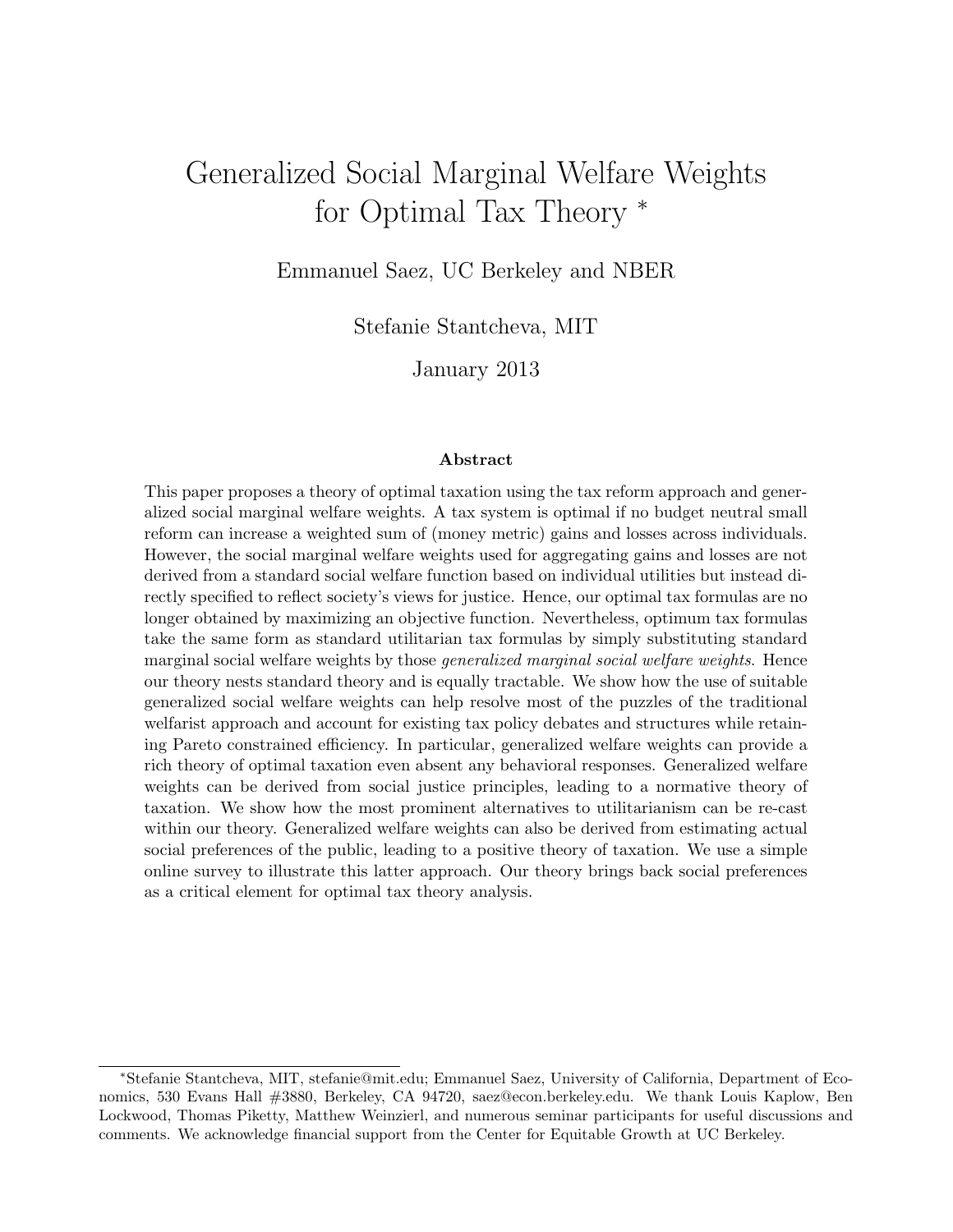# 1 Introduction

The dominant approach in optimal tax theory is to use the standard *welfarist* framework in which the government sets taxes and transfers to maximize a social welfare function which is an explicit function of individual utilities and solely of individual utilities. Social welfare is maximized subject to a government budget constraint and taking into account how individuals respond to taxes and transfers. The theory derives optimal tax formulas expressed as a function of the size of the behavioral responses to taxation and the value of redistribution. Behavioral responses to taxation are typically measured using elasticities such as the elasticity of pre-tax income with respect to tax rates and there is a wide empirical literature estimating them. The benefit of redistribution is measured by the variation of marginal social welfare weights across individuals. The marginal social welfare weight on a given individual measures the value that society puts on providing an additional dollar of consumption to this individual. With standard concave individual utilities, those marginal welfare weights decrease in after-tax income under the *utilitarian* criterion<sup>1</sup> so that redistributing from high to low incomes is socially valued.

Such optimal tax formulas do indeed capture the key equity-efficiency trade-off that is at the core of the public debate on the fair distribution of the tax burden and the proper level of meanstested transfers. Right-wing oriented citizens sometimes oppose redistributive taxation either because they believe that social marginal welfare weights on high earners should not necessarily be lower than social marginal welfare weights on low earners, or because they believe that redistribution discourages economic activity. More left-wing oriented citizens typically support progressive taxation both because they value redistribution and do not consider the efficiency costs to be too high. However, the standard utilitarian optimal tax approach also generates predictions for optimal taxes and transfers that are clearly at odds with actual tax systems.

First, if individuals do not respond to taxes, i.e., if pre-tax incomes are fixed, and individual utilities are concave, then utilitarianism recommends a 100% tax and full redistribution, a point originally made by Edgeworth (1897). In reality, even absent behavioral responses, many and perhaps even most people would still object to such levels of taxes on the grounds that it is unfair to fully confiscate individual incomes. Therefore, even absent behavioral responses, optimal taxation is probably not as trivial as standard utilitarian theory would suggest.

<sup>&</sup>lt;sup>1</sup>The utilitarian criterion is the sum of individual utilities. It is the most commonly used one in the welfarist approach.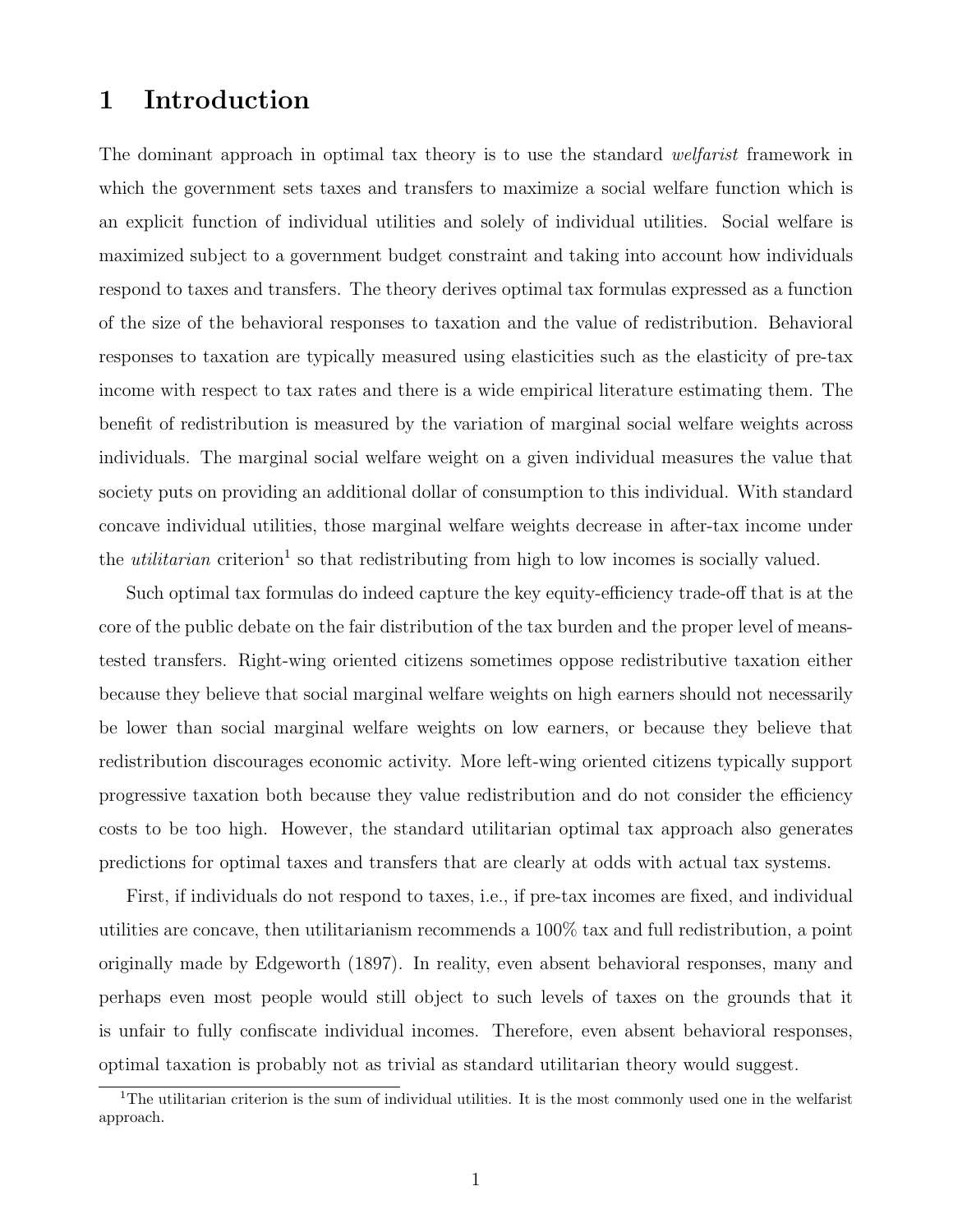Second, views on taxes and redistribution seem largely shaped by views on whether the income generating process is fair and whether individual incomes are deserved or not. The public tends to dislike the redistribution of fairly earned income but is in favor of redistributing income earned unfairly or due to pure luck. Such distinctions are irrelevant for utilitarianism.<sup>2</sup>

Third and related, society assesses the value of transfers or the costs of taxes not only based on the actual economic situation of a given individual but also based on what this individual would have done absent that transfer or tax. For example, most people would value transfers to those unable to work (the "deserving poor") while fewer people value transfers to those who would stop working because of transfers themselves (the "undeserving free loaders") (Will 1993, Larsen 2008, Jeene, van Oorschot, and Uunk, 2011).

Fourth, under utilitarianism, optimal taxes should depend not only on income but also on all other observable characteristics which are correlated with intrinsic earning ability. Many such characteristics exist and are readily observable. Examples are height, gender, or race. Yet society seems highly reluctant to make taxes depend on such "tags".<sup>3</sup> Intuitively, the public would find it unfair to tax differently people with the same ability to pay. This is known as the horizontal equity concern and it cannot be easily reconciled with the welfarist approach.

Moreover, society seems to inherently value taxpayers relative to those receiving transfers, even beyond what would be captured by a person's net income. In addition, when assessing reforms, losers tend to carry more weight than winners, and it seems harder in practice to raise taxes than to lower them. Finally, the policy debate often revolves around specific but highly visible statistics such as the poverty rate so that there is a particular focus on poverty alleviation programs.

In this paper, we propose an alternative approach that nests the standard approach. Our approach does not maximize a specific social objective, yet allows to retain standard individual utilities, and is flexible enough to resolve most discrepancies between optimal tax theory and practice. It is motivated by the fact that governments certainly do not explicitly posit and maximize a social welfare function based on individual utilities. Actual tax policy debates

<sup>&</sup>lt;sup>2</sup>Alternative theories of social justice have put emphasis on notions of compensation (individuals should be compensated for outcomes they are not responsible for) and responsibility (individuals should not be compensated for outcomes due to their choices). See in particular Roemer (1998), Fleurbaey and Maniquet (2006, 2007) and the comprehensive treatment of responsibility in Fleurbaey (2008) and Fleurbaey and Maniquet (2011).

<sup>3</sup>Akerlof (1978) pointed out that the use of such tags can help the government improve the tax system under a standard utilitarian social welfare criterion. More recently, Mankiw and Weinzierl (2010), using the case of height, point out that this reveals a deep weakness of standard welfarist optimal tax theory.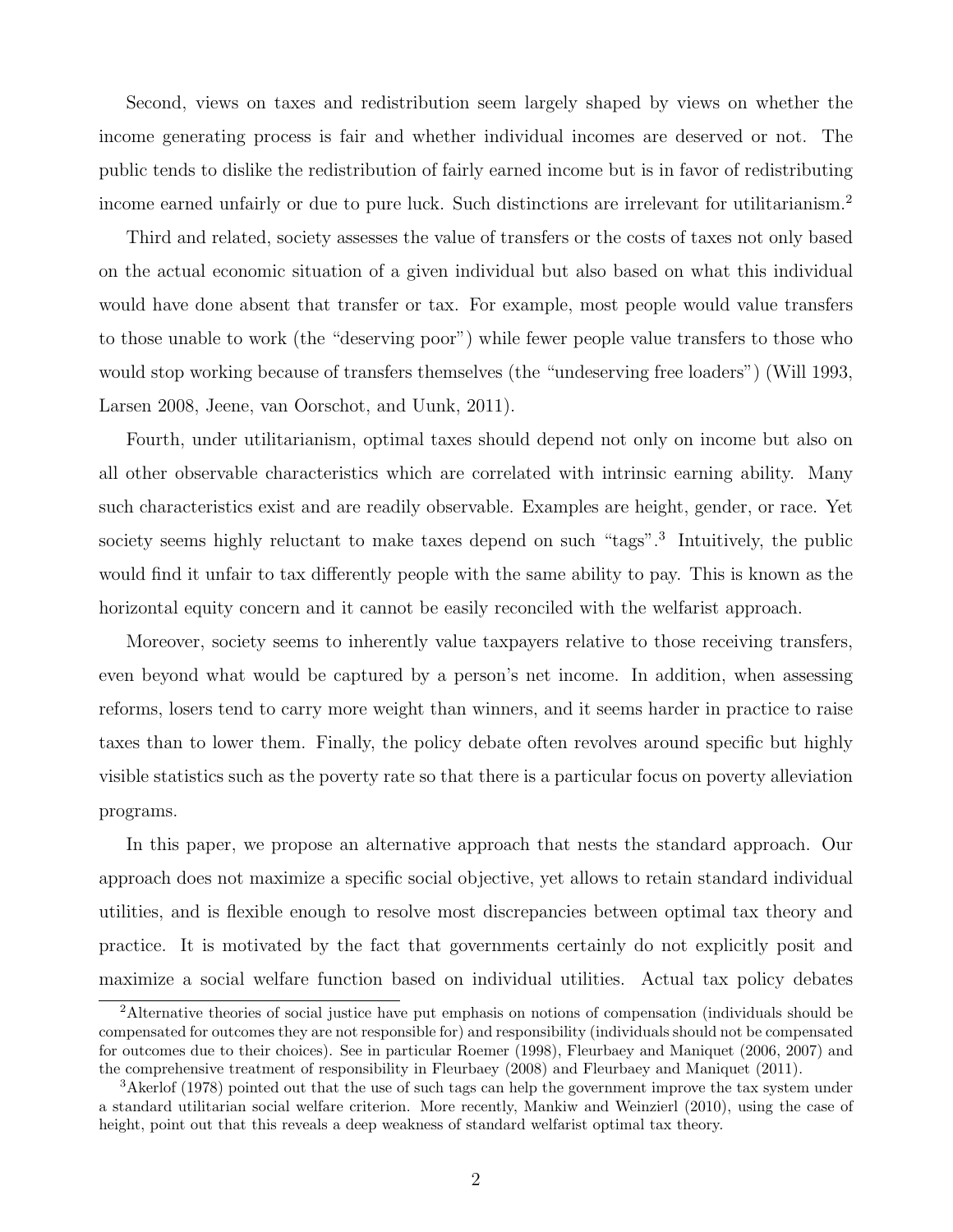tend to focus instead on specific tax reforms, starting from a given situation, considering who the winners and losers are, and the broader consequences of the reform on economic activity and tax revenue. As is well known, the standard optimal tax approach can be recast in such tax reform terms, since the optimal tax system is precisely the one around which no further reform is desirable. Indeed, the first order conditions from maximizing a standard social welfare function always imply that a small budget neutral tax reform around the optimum has no overall impact on social welfare. In this tax reform approach, the gains and losses across individuals are aggregated using the social marginal welfare weights. The standard approach imposes a specific structure on those weights based on the individual utility functions and the social welfare function. Our approach replaces those standard weights by alternative *generalized social* marginal welfare weights that instead directly reflect society's views for justice. They are not necessarily derived from the underlying individual utility functions or the social welfare function. Our optimum tax formulas hence take the same form as standard welfarist tax formulas, but with the new generalized social welfare weights replacing standard social welfare weights. Therefore, our theory nests the standard theory and remains equally tractable. The optimal taxes we obtain can be seen as an equilibrium around which no marginal reform is desirable given the generalized social marginal welfare weights. Because the latter are always non-negative, our optimal taxes retain the key Pareto efficiency property.<sup>4</sup> At the optimum, there is no budget neutral small reform that the government could undertake and that could increase everybody's welfare, given its informational constraints.

Through a series of examples, we show how the use of suitable generalized social welfare weights can resolve most of the puzzles of the traditional utilitarian approach and account for existing tax policy debates and structures. First, we show that making generalized social marginal weights depend negatively on net taxes paid–in addition to net disposable income– eliminates the 100% tax result of Edgeworth and generates a non-trivial optimal tax theory even absent behavioral responses. In particular, this can be used to determine optimal family taxation (i.e., the treatment of couples and children) based on family equivalence scales. Second, we show that our theory allows to introduce an asymmetry in how losses vs. gains from tax reforms are valued by society. If gains from a tax reform are socially less valued than losses,

<sup>&</sup>lt;sup>4</sup>Note however that due to the local nature of those weights, we can only guarantee local Pareto efficiency, that is, Pareto efficiency relative to small reforms around the status quo. The evaluation of large reforms requires non-marginal welfare weights and is left for future research.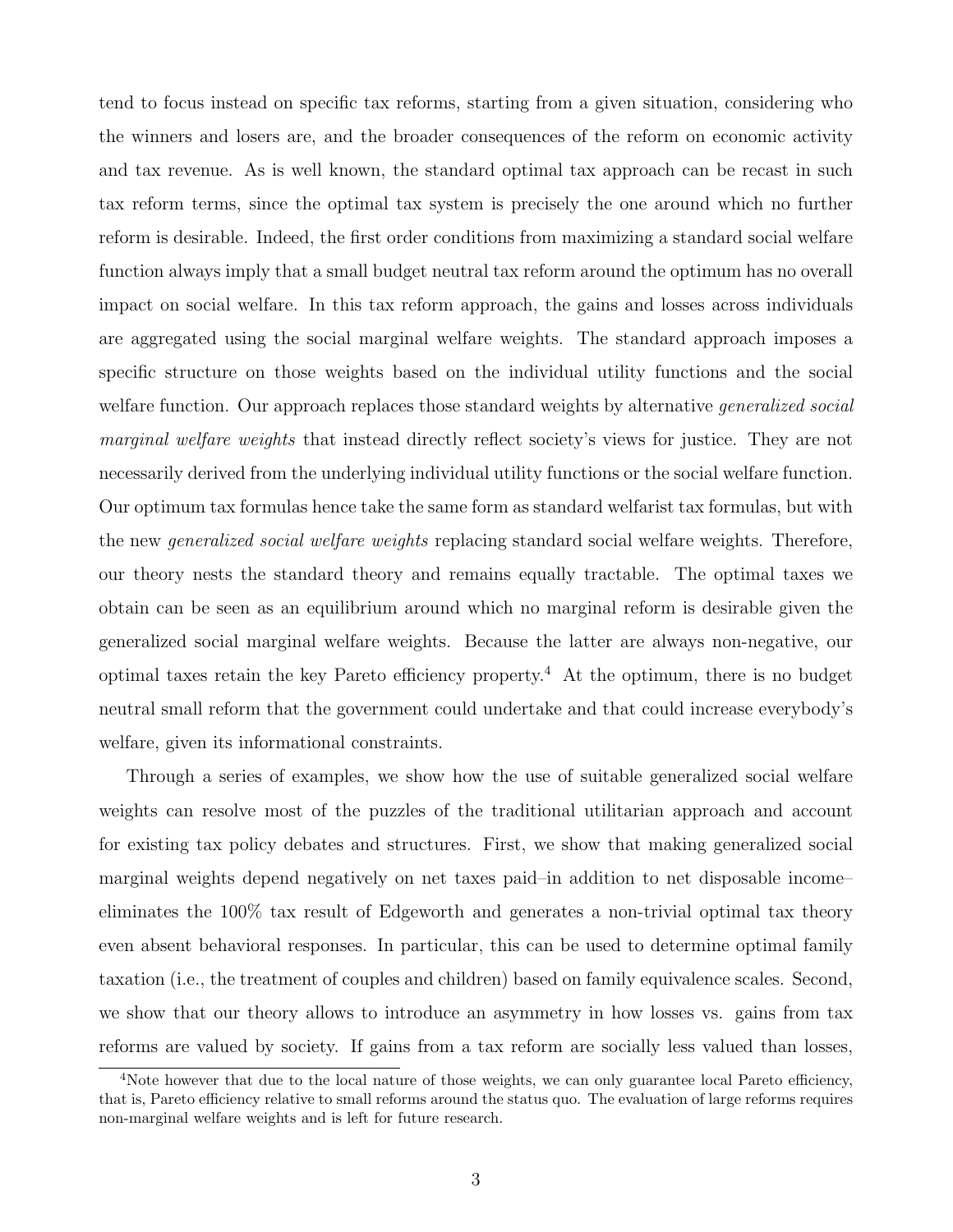perhaps because losers tend to complain more loudly than winners rejoice, there can be a wide range of tax equilibria rather than a single tax equilibrium. Third, our theory allows to make social weights depend on what individuals would have done absent taxes and transfers. Hence, we can capture the idea that society dislikes marginal transfers toward free loaders who would work absent means-tested transfers. Fourth, generalized social welfare weights can also capture the fact that society prefers to tax income due to luck rather than income earned through hard work, and hence can capture the principles of compensation and responsibility that have been developed by Roemer (1998), Fleurbaey (2008), Fleurbaey and Maniquet (2011) in alternative normative theories. Fifth, we show that generalized social welfare weights can capture horizontal equity concerns as well. A reasonable criterion is that introducing horizontal inequities is acceptable only if it benefits the group discriminated against. This dramatically limits the scope for using non-income based tags.

In the examples we present, the generalized welfare weights might appear ad-hoc and specified exactly so as to explain the puzzle at hand. However, we see this flexibility of our approach as a virtue that opens two avenues of investigation.

First, generalized welfare weights can be derived from social justice principles, leading to a normative theory of taxation. The most famous example is the Rawlsian theory which can also be seen as a particular case of our theory where the generalized social marginal welfare weights are concentrated solely on the most disadvantaged members of society. We show that a "locally Rawlsian" theory that endogenously and systematically divides the population into those deserving of support vs. not based on their situation and the tax/transfer system can generate a rich and realistic set of normative criteria. In particular, we show that the recent and influential social justice theories developed by Fleurbaey and Maniquet (2006, 2007, 2011) and Roemer (1998) and Roemer et al. (2003), as well as poverty alleviation objectives, can be recast in terms of such binary generalized social marginal welfare weights.

Second, generalized welfare weights could also be derived empirically, by estimating actual social preferences of the public, leading to a positive theory of taxation. There is indeed a small body of work trying to uncover perceptions of the public about various tax policies. Those approaches either start from the existing tax and transfers system and reverse-engineer it to obtain the underlying social preferences (Christiansen and Jansen 1978, Bourguignon and Spadaro 2012, Zoutman, Jacobs, and Jongen 2012) or directly elicit preferences on various social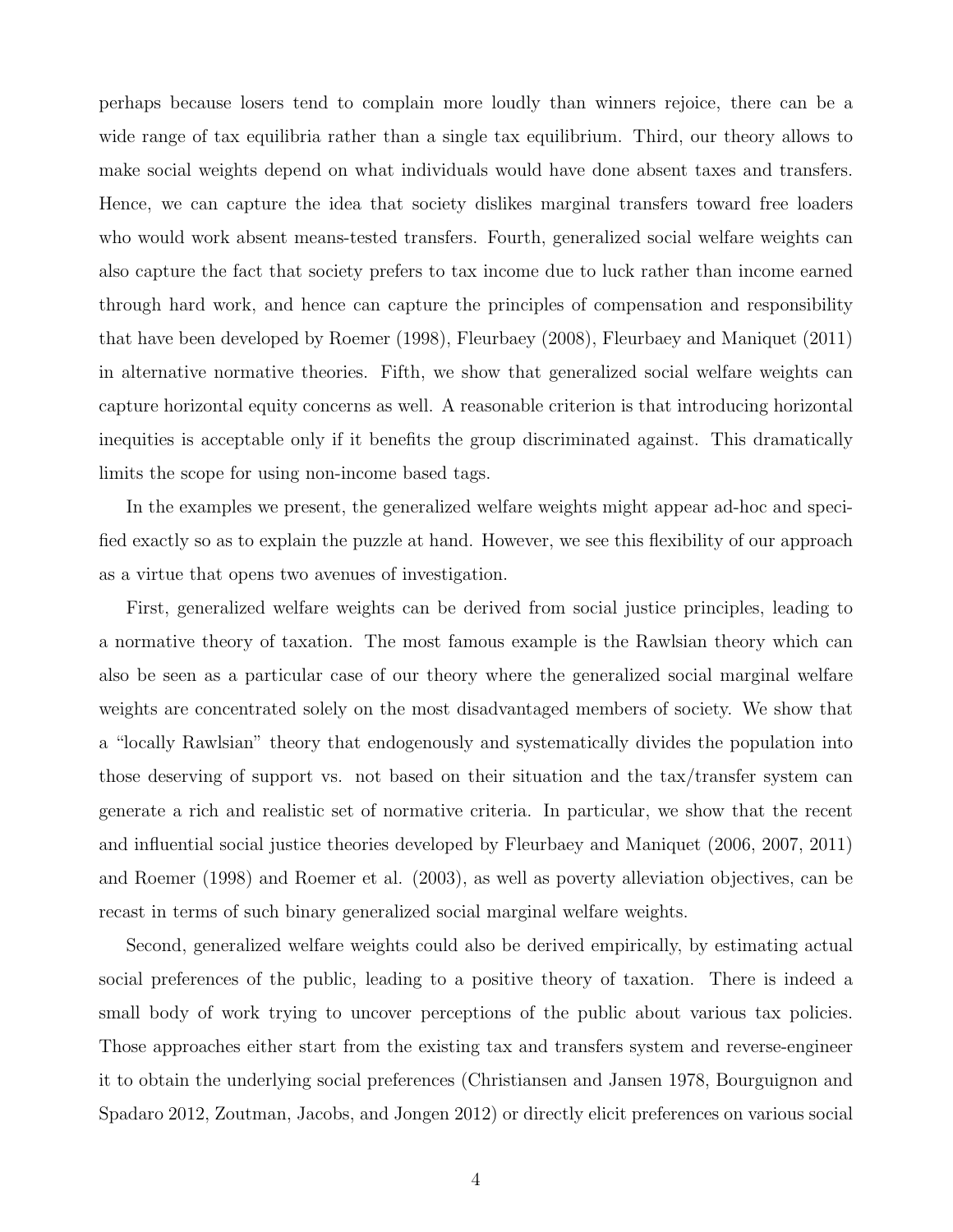issues in surveys.<sup>5</sup> Using a simple online survey with over 1000 participants, we illustrate how the public preferences can be mapped into generalized social marginal welfare weights. Our results confirm that the public views on redistribution are inconsistent with standard utilitarianism.

Naturally, many previous studies have proposed alternatives to the standard welfarist approach (see Kaplow (2008), Chapter 15, Fleurbaey (2008), Fleurbaey and Maniquet (2011), and Piketty and Saez (2013), Section 6 for surveys). The next section reviews those previous alternatives approaches in detail, highlighting the differences and complementarity with ours. Here, we just briefly emphasize that the most common alternative approach is to define some modified social objective but to keep the maximization of an objective principle intact. There have indeed been several attempts along these lines in the literature (Auerbach and Hassett (2002) for horizontal equity, Besley and Coate (1992) for poverty rate focus, Fleurbaey and Maniquet (2006, 2007, 2011) for responsibility, and Weinzierl (2012) for libertarianism). While such studies do succeed to some extent in extending social preferences over and above pure utilitarianism, this approach faces limitations. In fact, it greatly restricts the number of phenomena that can be captured, because it is necessary to retain individualistic social welfare functions, i.e., a welfarist objective, (as defined by Kaplow and Shavell, 2001) if one does not want to conflict with the Pareto principle.<sup>6</sup> Indeed, Kaplow and Shavell (2001) show that any non individualistic social function, that includes non-welfarist elements, necessarily leads to a violation of the Pareto principle in some circumstances.

Our paper is organized as follows. Section 2 outlines our approach and contrasts it with alternative approaches in the literature. Section 3 considers the simpler case with no behavioral responses to taxation. Section 4 considers the general case with behavioral responses and builds examples dealing with several specific puzzles observed in real tax policy. Section 5 shows how our approach can be reconciled with alternative concepts of social justice. Section 6 proposes empirical tests using survey data. Section 7 concludes.

<sup>&</sup>lt;sup>5</sup>See Frohlich and Oppenheimer (1992), Cowell and Shoekkart (2001), Fong (2001), Devooght and Shoekkart (2003), Engelmann and Strobel (2004), Ackert, Martinez-Vazquez, and Rider (2007), Kuziemko, Norton, Saez, and Stantcheva, (2013), Weinzierl (2012b). Note also that the focus on tax reform and on (local) marginal welfare weights might make it much easier to elicit social preferences than if trying to calibrate a global objective function.

 $6$ An individualistic social welfare function is a function of individual utilities only. However, many notions of fairness cannot be accounted for through an individualistic welfare function. For example the aforementioned 'free loaders' concept, which fundamentally depends on what people would have done in a different tax system, or a reasonable notion of horizontal equity.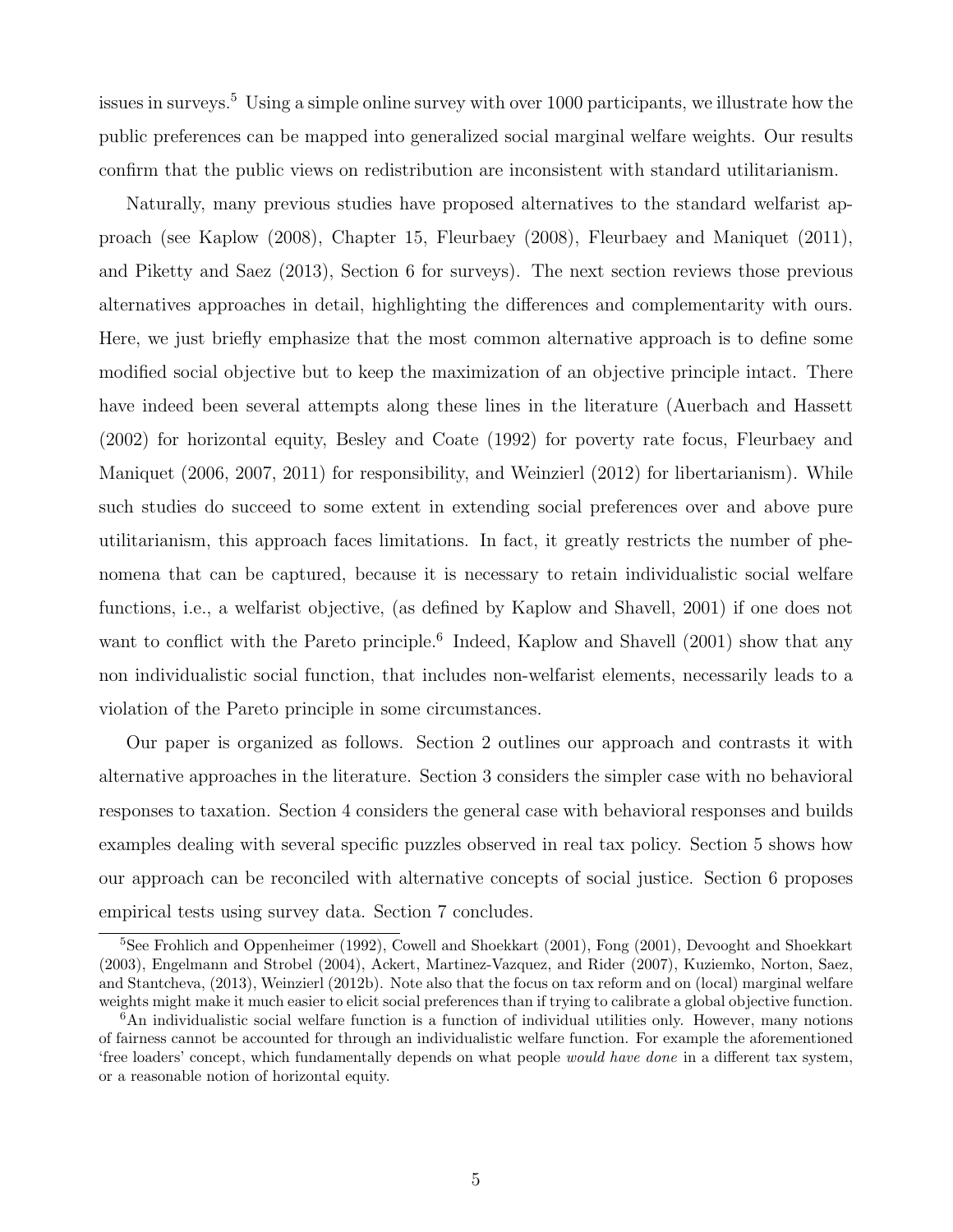### 2 Outline of our Approach and Related Literature

### 2.1 Outline of our Approach

Before comparing our approach to the standard welfarist approach proposed in the previous literature, it is useful to outline the basic steps of our approach in the concrete case of optimal labor income taxation. Consider a discrete population of size  $I$ . Individual  $i$  has a standard utility function  $u^{i}(c, z)$ , increasing in disposable income c (individuals enjoy consumption) and decreasing in earnings z (labor effort is costly). The government sets an income tax  $T(z)$  as a function of earnings so that  $c = z - T(z)$ . Individual i chooses  $z_i$  to maximize  $u^i(z - T(z), z)$ . It is easy to generalize our discussion to many commodities (and hence many potential tax bases), or to a continuous populations.

Standard welfare welfarist approach. In the standard welfarist approach, the government maximizes a social welfare function  $G(u^1, \ldots, u^I)$  that is a sole function of individual utilities. The function  $G(.)$  is given exogenously and is not allowed to depend directly on the tax system. Kaplow and Shavell (2001) make the important point that including any other endogenous elements in  $G(.)$  can always lead to Pareto dominated outcomes in some circumstances. The planner chooses the tax schedule  $T(z)$  to maximize social welfare  $G(u^1, \ldots, u^I)$  subject to: (1) the aggregate budget constraint  $\sum_i T(z^i) \geq E$  where E is exogenous (non-transfer related) government spending,  $(2)$  the fact that individual earnings  $z_i$  respond to taxes.

Using the standard envelope argument from the individual's optimization, a small tax reform  $dT(z)$  changes utility  $u^{i}(z_i - T(z_i), z_i)$  by  $du^{i} = -u_c^{i} \cdot dT(z_i)$ , i.e., the behavioral response  $dz_i$ can be ignored. Hence,  $dT(z_i)$  measures the money-metric welfare impact of the tax reform on individual i and the net effect on social welfare is  $-\sum_i G_{u_i} u_c^i \cdot dT(z_i) = -\sum_i g_i dT(z_i)$  with  $g_i = G_{u^i} u_c^i$  the social marginal welfare weight for individual i.

Because individuals adjust their earnings  $z_i$  by  $dz_i$  following the reform, the change in taxes paid by person *i* is  $dT(z_i) + T'(z_i)dz_i$ , where  $T'(z_i)dz_i$  is the fiscal change due to the behavioral response  $dz_i$ .  $dT(z)$  is budget neutral if and only if  $\sum_i [dT(z_i) + T'(z_i)dz_i] = 0$ .

At the optimal schedule  $T(z)$ , no small, budget neutral tax reform  $dT(z)$  exists that can increase social welfare. This implies that  $\sum_i g_i dT(z_i) = 0$ . To see this, if  $\sum_i g_i dT(z_i) < 0$  the reform could increases social welfare. If  $\sum_i g_i dT(z_i) > 0$  then  $-dT(z)$  increases social welfare and is also budget neutral. Hence, the tax reform approach to optimal taxation can be stated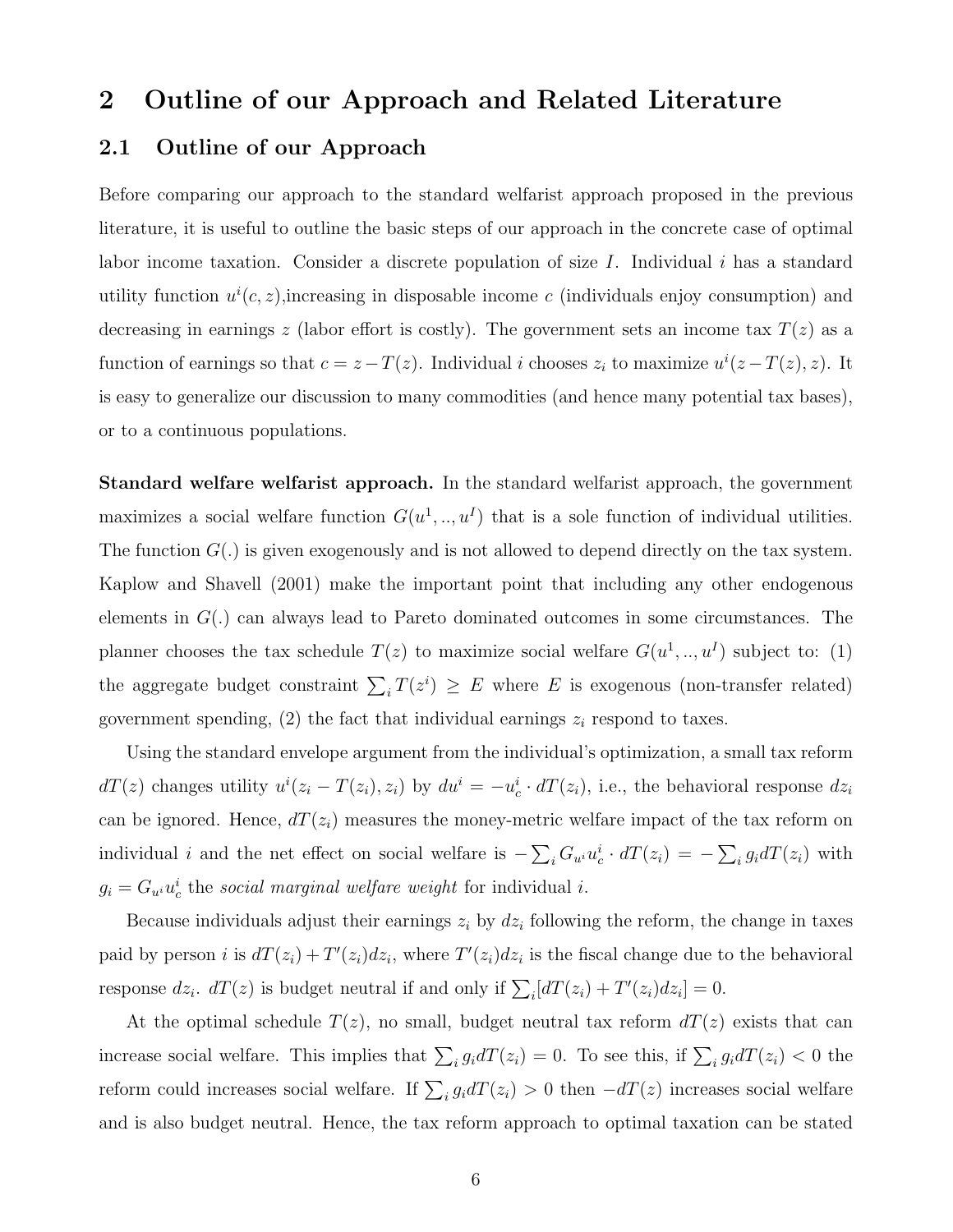as follows.

**Optimal tax criterion (standard welfarist approach).** If a tax system  $T(z)$  is optimal, then for any budget neutral, small tax reform  $dT(z)$ , we have  $\sum_i g_i dT(z_i) = 0$  with  $g_i = G_{u^i} u_c^i$ the social marginal welfare weight on individual i.

Knowing behavioral responses is necessary to assess whether a tax reform  $dT(z)$  is budget neutral. Once this is known, assessing the welfare effects of  $dT(z)$  just requires evaluating the mechanical effects of the reform on each individual (i.e., ignoring behavioral responses  $dz_i$ ) and weighting them by the social marginal welfare weights  $g_i = G_{u_i} u_c^{i}$ .<sup>7</sup> Combining the government budget constraint condition  $\sum_i [dT(z_i) + T'(z_i)dz_i] = 0$  with the social welfare condition  $\sum_i g_i dT(z_i) = 0$  allows to derive optimal tax formulas expressed in terms of the social marginal welfare weights  $g_i$  as well as the behavioral responses to taxation  $dz_i$ , typically expressed in terms of elasticities (see Piketty and Saez, 2013 for a recent survey).

This small reform approach is actually much closer to what governments actually do than the abstract social welfare maximization primal approach. In effect, governments contemplating tax reforms get such reform proposals scored by government agencies to assess their effects on revenues and deficits, and assess which groups win or loose from the reform.<sup>8</sup> We naturally expect different political parties to hold different views on how to weigh gains and losses across different groups.

The standard approach however imposes strong conditions on how social welfare weights vary with the tax system and the economic circumstances of each individual. Consider the most widely used utilitarian case  $G(u^1, \ldots, u^I) = \sum_i u^i$  with separable utility  $u^i(c, z) = u(c) - h^i(z)$  and uniform utility of consumption  $u(c)$  across individuals. In that case,  $g_i = u'(c_i)$  depends solely on the consumption level of individual  $i$ , regardless of how  $c_i$  is attained through a combination of work effort, ability, and taxation. The use of the social welfare function  $G(u^1, \ldots, u^I)$  allows some extra-flexibility but still imposes significant constraints as we shall see.

Generalized social welfare weights approach. Our approach generalizes the tax reform approach. For any tax system  $T(z)$  along with all the other parameters of the economy, we can define *generalized* social marginal welfare weights  $g_i \geq 0$  which measure how the government

 $7$ The tax reform approach only provides necessary first order conditions. This does not guarantee that the global maximum has been reached, i.e., we can be at a local extremum (see e.g., Guesnerie, 1995).

<sup>8</sup>For example, in the United States, the US Treasury but also the Congressional Budget Office, and the Joint Committee on Taxation routinely do such scoring. Outside non-profit organizations also provide scoring analysis.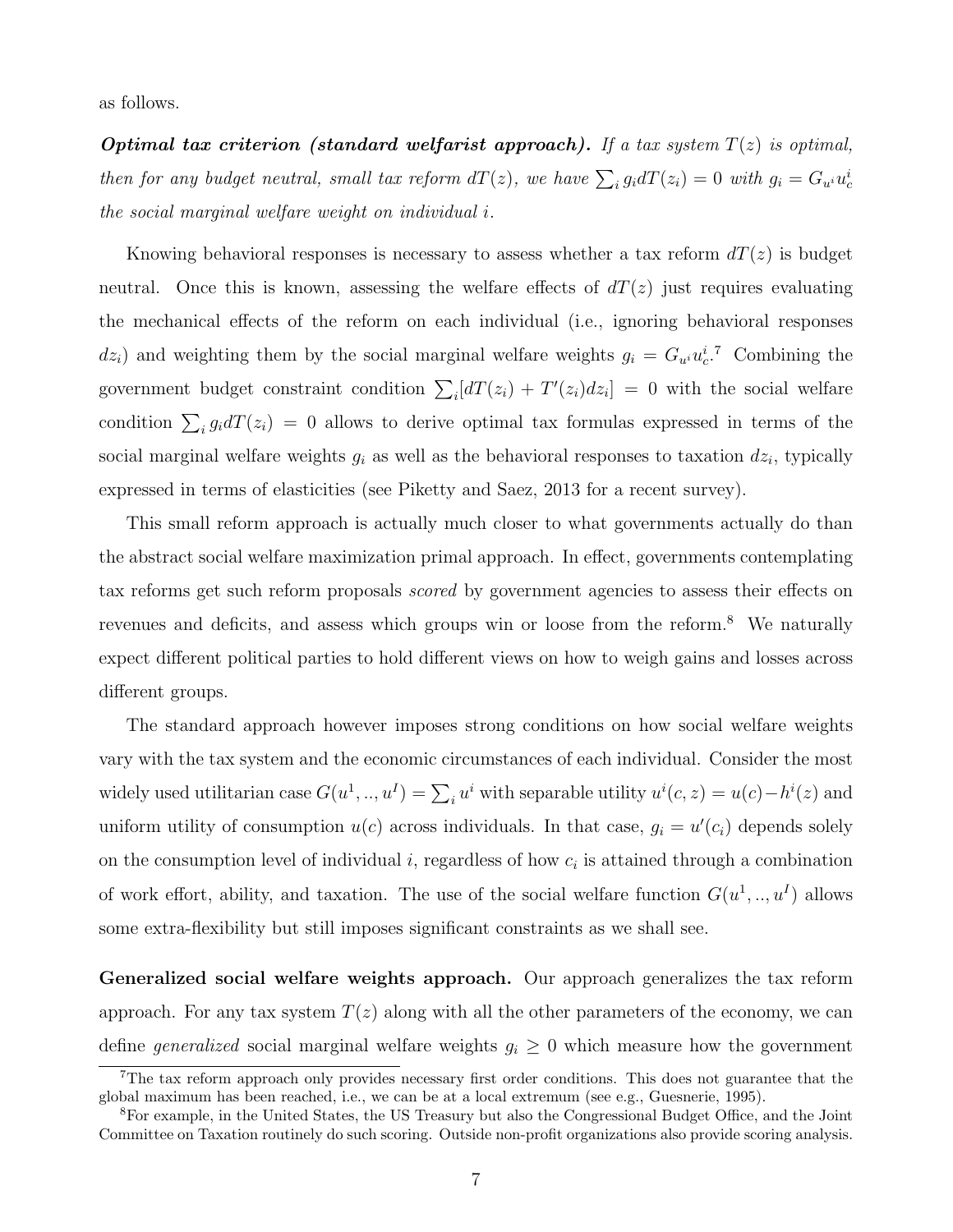values the marginal consumption of individual  $i$ . In the following sections, using a series of examples, we show how such generalized weights can be made dependent on individual taxes and economic circumstances to capture various concepts of social justice. Using these generalized social welfare weights, we can define a tax system as optimal, in a parallel fashion to the standard approach.

**Optimal tax criterion (generalized approach).** A tax system  $T(z)$  is defined as optimal if and only if, for any budget neutral, small tax reform  $dT(z)$ , we have  $\sum_i g_i dT(z_i) = 0$ , with  $g_i$ the generalized social marginal welfare weight on individual i evaluated at  $T(z)$ .

This approach has three key advantages relative to the standard welfarist approach and the alternatives proposed in the literature which we discuss in Section 2.2 below. First, it nests the standard welfarist approach, which is a particular case with weights  $g_i = G_{u_i} u_c^i$ . In particular, this implies that the standard optimum tax formulas remain valid–as optimal tax formulas are always expressed in terms of the  $g_i$  weights. Second, it ensures that any tax optimum is constrained Pareto efficient as long as the generalized weights  $g_i$  are all non-negative. To see this, the optimum is equivalent to maximizing the linear social welfare function  $SWF = \sum_i \omega_i u^i$ with Pareto weights  $\omega_i = g_i/u_c^i \ge 0$  where  $g_i$  and  $u_c^i$  are estimated at the optimum  $T(z)$  (i.e., are taken as fixed in the maximization of  $SWF$ ).<sup>10</sup> Hence, our approach can be reverse-engineered to obtain a set of Pareto weights  $\omega_i$  and a corresponding standard social welfare function  $\sum_i \omega_i u^i$ . However, in practice as we shall see, it is impossible to posit the correct weights  $\omega_i$  without first having solved for the optimum using our approach that starts with the social marginal weights  $g_i$ . Third, as we shall see, our approach allows great flexibility in the choice of the welfare weights  $g_i$  allowing us to incorporate elements that matter in actual tax policy debates and yet cannot be captured with the standard utilitarian approach. Finally, it is important to emphasize that our approach does not use a pre-specified social objective to be maximized. Hence, our optimum should be thought of as an equilibrium around which no small budget neutral reform is desirable when weighting gains and losses using the weights  $g_i$ .

<sup>&</sup>lt;sup>9</sup>Strictly speaking, the weights measure only the *relative* value of consumption of individual  $i$ .

<sup>&</sup>lt;sup>10</sup>There is one important caveat to note. This assumes that the first order condition characterizes the optimum. As mentioned above, that might not always be the case so that our generalized optimum may only be a local constrained Pareto optimum. We come back to this point below.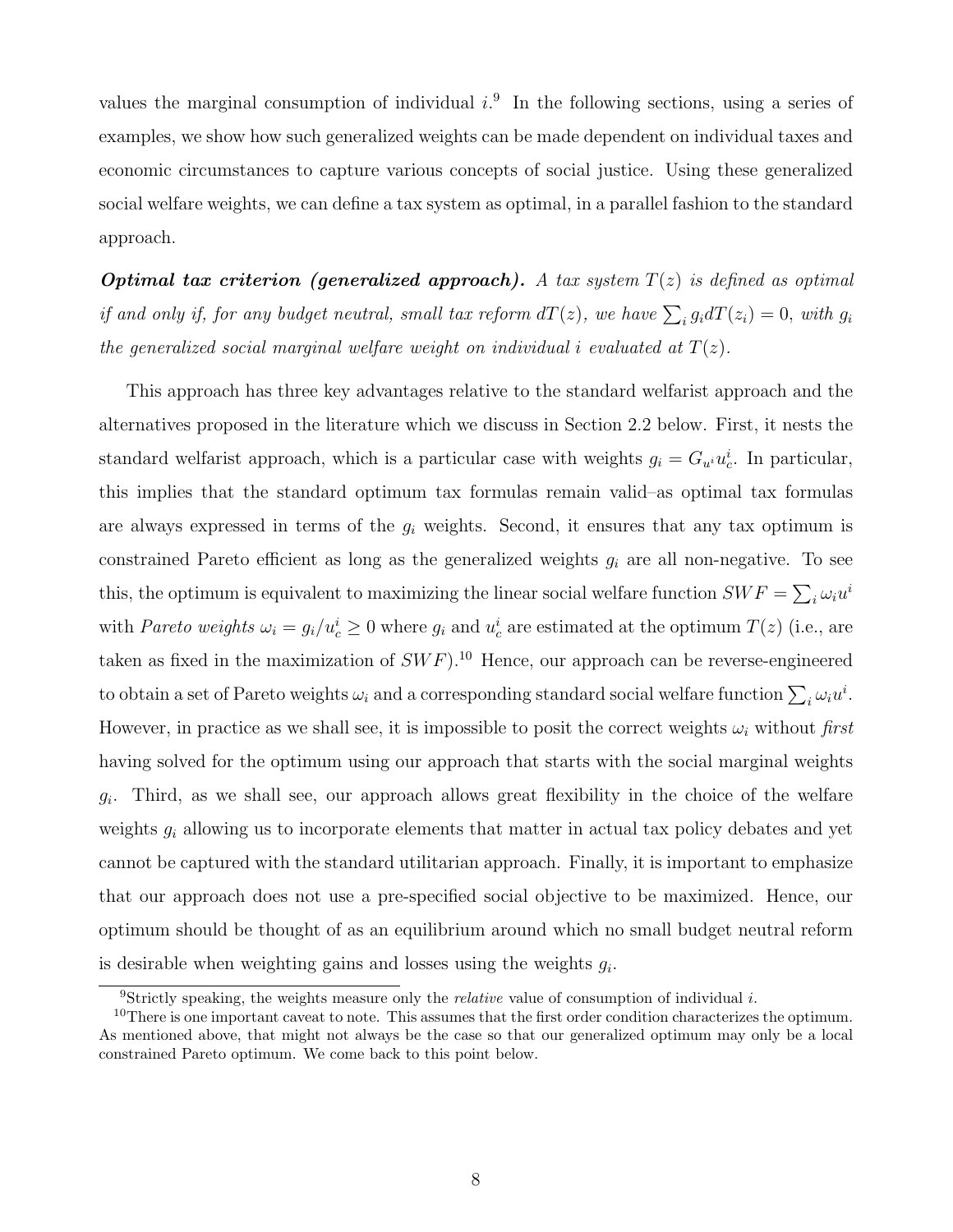#### 2.2 Related Literature

There have been many papers trying to move beyond utilitarianism and provide a more satisfactory treatment of social preferences for redistribution. Mirrlees himself (Mirrlees, 1974) highlighted a problem with the utilitarian approach. In the first-best, high-skilled agents "envy" low-skilled agents because they are forced to work more for the same disposable income, a result extended to the case with heterogeneous preferences by Choné and Laroque (2005). Indeed, apart from inequality aversion, captured by the concavity of the utility of consumption, there are no other fairness requirements or concepts of justice embodied in the utilitarian welfare function. The papers presented here have taken one of four possible avenues, other than ours, to remedy the shortcomings of the utilitarian framework.

First, one could focus on Pareto efficient taxation in order to find properties of optimal tax systems that are true for any social welfare function. This approach, adopted by Stiglitz (1987) and Werning (2007) in the case of the discrete and continuous optimal labor income tax models, remains very agnostic and unfortunately does not yield many practical policy recommendations as very few optimal tax results hold for any social welfare function. Our generalized weights are always non-negative, hence guaranteeing Pareto efficient taxation, but we impose more structure on them depending on social preferences we try to capture.

Second, one can try to directly augment the social welfare function to include other concerns society might have. This is the approach adopted in a recent paper by Weinzierl (2012) who argues that people, and hence society, exhibit 'normative diversity', that is, simultaneously use several normative concepts to judge policies. In addition to the utilitarian concept, he focuses on the libertarian "Equal Sacrifice" principle and considers as a social objective the minimization of a weighted sum of the utilitarian and libertarian functions. This allows him to explain why tagging is limited in the real world and why tags more strongly correlated with earning potential are used more. Our approach nests his specific normative reasoning with the weights set to equal to the derivatives of his social welfare function. Auerbach and Hassett (2002) consider a welfare function 'à la Atkinson' (1970) in which the arguments are the net consumptions of agents of different types, and there is aversion to after-tax income inequality, both across agents of the same 'type' (horizontal equity) and across agents of different income levels (vertical equity). In general, however, augmenting the social criterion with other considerations of fairness (or with any consideration other than individual welfare) can lead to Pareto inefficient outcomes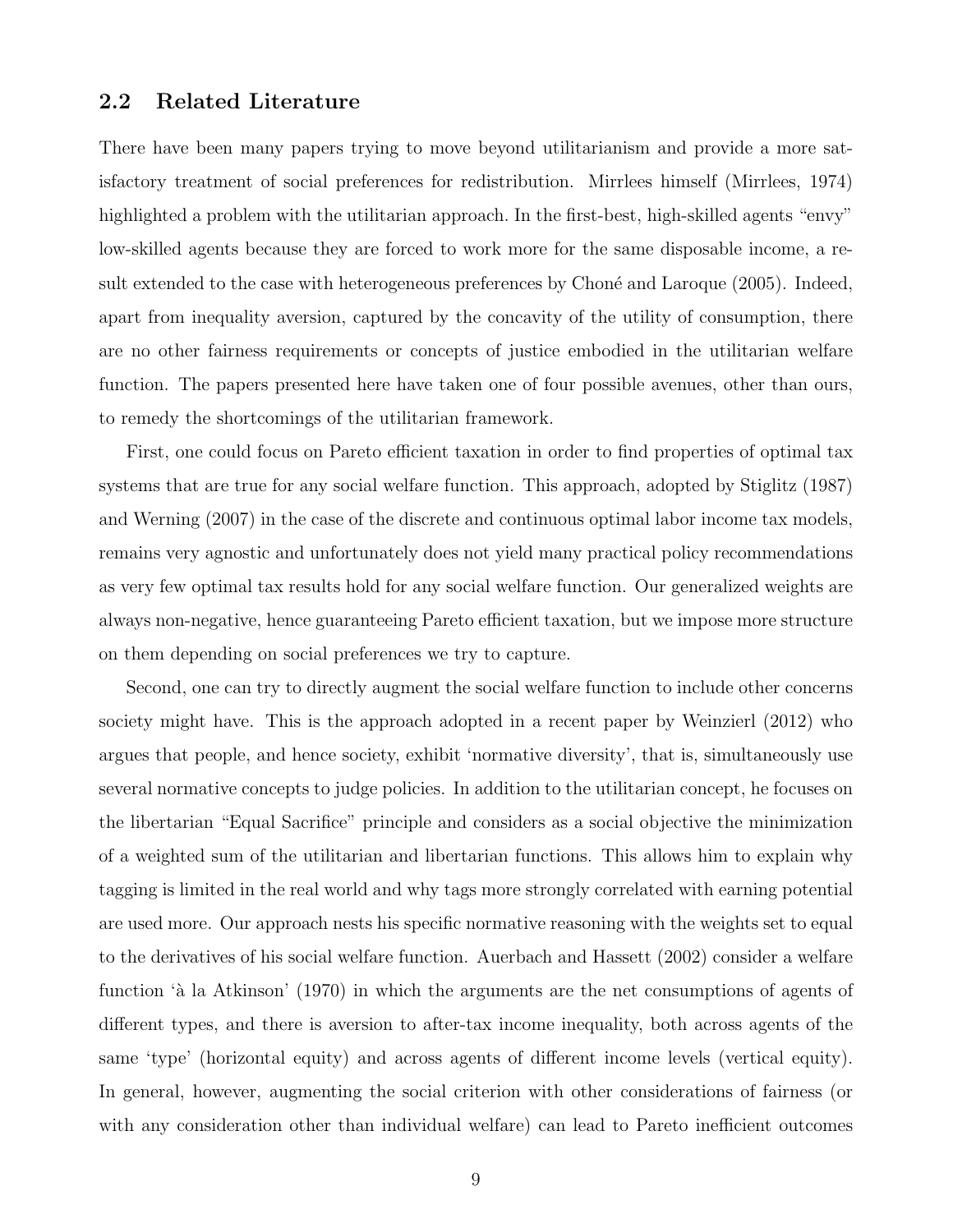in some circumstances, which greatly restricts the generalizability of this approach. Indeed, as already mentioned in the introduction, and as shown by Kaplow and Shavell (2001) and Kaplow (2001), any non-welfarist social welfare function necessarily leads to a violation of the Pareto principle in some cases.<sup>11</sup> In that sense, we are nesting this approach, which consists in directly augmenting the social welfare function by extra-individualistic elements, only for the cases in which it generates Pareto efficient outcomes.<sup>12</sup>

Third, one can abandon the maximization of a social objective directly based on welfare and instead specify another objective, derived from specific normative concepts and core principles.<sup>13</sup> Fleurbaey and Maniquet use this axiomatic approach in a series of studies (Fleurbaey and Maniquet 2006, 2007, 2011). In Fleurbaey and Maniquet (2006), they consider the tradeoff between fairness and responsibility when agents differ both in their intrinsic earnings potential and their preferences for work. The two fundamental principles posited are the Pigou–Dalton principle (that transfers reducing income inequalities are acceptable, if performed between agents with the same preferences and labor supply), and the principle that "Laissez-faire" should be the social optimum if all agents had the same skill. Hence, unlike the utilitarian criterion, inequality in outcomes is acceptable if driven by different preferences for work. This leads to a measure of individual well-being in terms of an 'equivalent wage', the hypothetical wage rate that would allow an individual to reach her indifference curve at that current allocation if she could choose labor supply freely. The appropriate social criterion is then to minimize the maximal average tax rate paid by those with the lowest equivalent wage. The optimum involves the 'hard-working poor' receiving the greatest subsidy. In Section 5, we show how our generalized welfare weights can capture such a type of maximin social preferences. The three main advantages of their approach are that it does not require cardinal, inter-personal utility comparisons, that it preserves Pareto efficiency, and that the axioms postulated for social preferences are the foundation upon which the objective to be maximized is built. The difficulty is that many axioms might not always give rise to a tractable objective and that the objective

<sup>&</sup>lt;sup>11</sup>This is the case for example when one introduces uncertainty (Kaplow, 2001). As explained in Kaplow (2001), in Auerbach and Hassett (2002), the welfare function depends on income differences between individuals derived using income levels in a reference distribution, and not just on individual welfare.

<sup>&</sup>lt;sup>12</sup>Conversely and as we explained in Section 2.1, while it is possible to obtain our outcomes within the traditional approach  $ex\text{-}post$  by setting the traditional Pareto weights equal to our generalized welfare weights, it is not possible to choose the Pareto weights  $ex\text{-}ante$ , without knowing the tax system that arises in equilibrium.

<sup>&</sup>lt;sup>13</sup>The two examples chosen here illustrate that Pareto efficiency may or may not be one of those driving principles.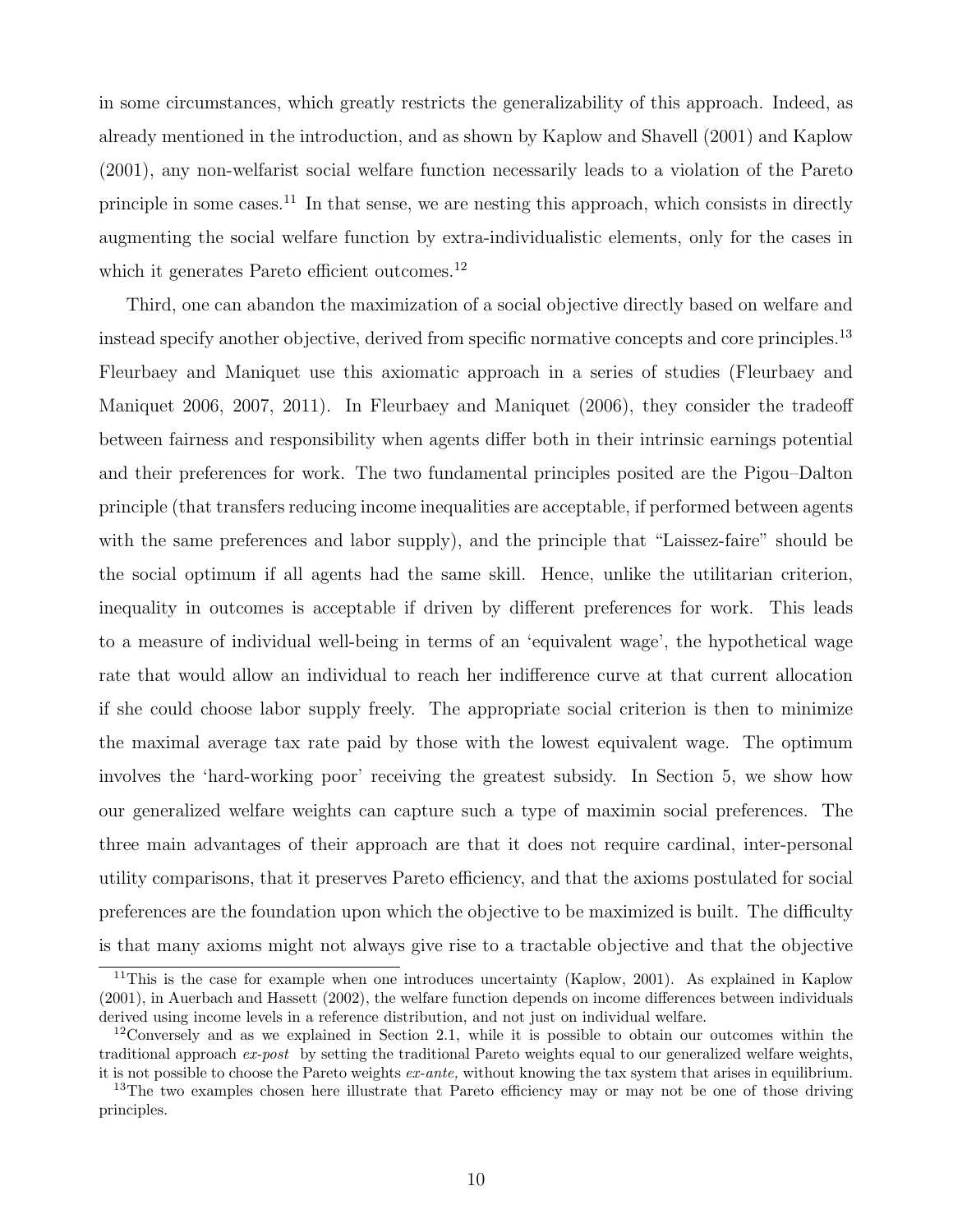needs to be re-derived from scratch for any new set of axioms considered. We show in Section 5 that Fleurbaey and Maniquet's axiomatic approach leads to a specific set of generalized social welfare weights. This allows to use standard methods to derive optimal tax formulas and hence connect the Mirrlees (1971) approach to the approach of Fleurbaey and Maniquet.

Besley and Coate (1992), as well as Kanbur, Keen, and Tuomala (1994), start from the fairness principle that everyone should be entitled to a minimal level of consumption and hence adopt as a criterion the minimization of the poverty rate, that is minimizing the number of people living below the poverty line. An issue is that their objective does not guarantee Pareto efficiency in all cases, as people could be forced to work despite prohibitively high disutility of labor, to push them above the poverty line. Our generalized social welfare weights can also be specified to capture poverty alleviation objectives (see Section 5).

The fourth method, which always guarantees that the Pareto principle holds, is to include the alternative, non-standard considerations directly into the individual utility functions and keep a utilitarian social welfare function. For example, Alesina an Angeletos (2005) introduce a disutility term at the individual level stemming from the amount of 'unfair' income in the economy. This however has two drawbacks. Firstly, it is not clear that social preferences are equivalent to (nor even respectful of) individual preferences. Secondly, it could lead to nonstandard individual behaviors, if individual choice and social preference are non-separable in the utility function. In our framework, we remain completely agnostic about individual utilities, which can either be standard (this is the case we focus on) or incorporate any behavioral considerations one wishes (this is left for future research).

Although this paper is the first to formalize and systematically explore the concept of generalized social welfare weights, a number of studies in optimal taxation have implicitly used generalized social welfare weights. The Diamond and Mirrlees (1971) theory of optimal commodity taxation obtains formulas expressed directly in terms of social marginal welfare weights. Saez (2001, 2002) expresses optimal income tax formulas directly in terms of social marginal welfare weights and discusses (informally) how such weights can represent social preferences largely independently of individualistic utility functions.<sup>14</sup> Piketty and Saez  $(2012)$  also implicitly use generalized social welfare weights in the case of inheritance taxation to treat differently

<sup>14</sup>Recently and related, Lockwood and Weinzierl (2012) explore the effects of taste heterogeneity for optimal income taxation and show that it can substantially affect optimal tax rates through its effects on social marginal welfare weights.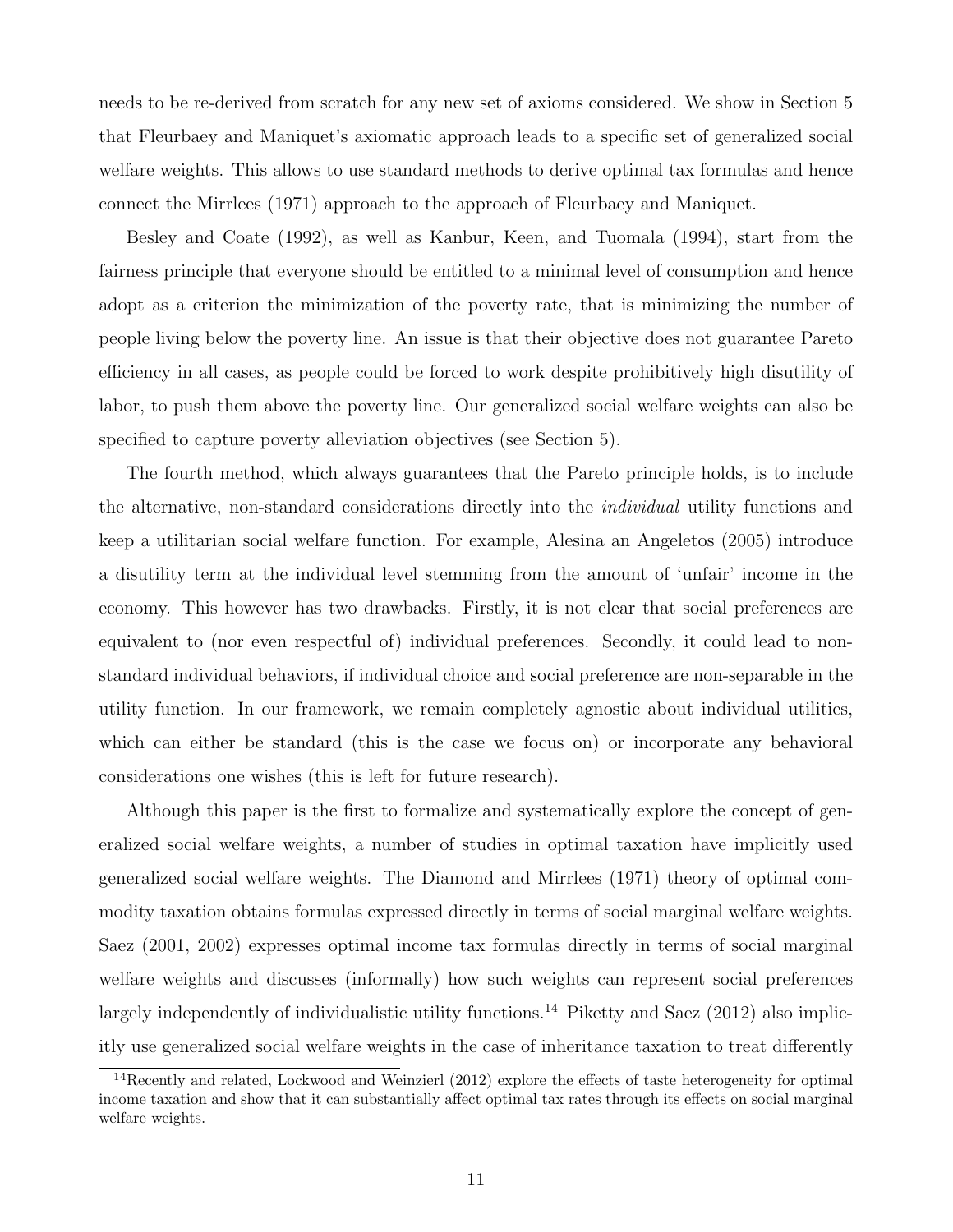in the social objective luck income (due to inheritances) from deserved income (due to labor).

### 3 Optimal Tax Theory with Fixed Incomes

We start with the simple case in which pre-tax incomes are completely inelastic to taxes and transfers. This puts the focus solely on the redistributive issues, and is useful as an introduction to our approach, especially as contrasted with the standard welfarist approach. We start by briefly reviewing the standard utilitarian setting.

### 3.1 Standard Utilitarian Approach

Consider an economy with a population normalized to one, an exogenous pre-tax earnings distribution  $H(z)$ , and a homogenous utility function  $u(c)$  increasing and concave in disposable income c. Disposable income is equal to pre-tax earnings minus taxes so that  $c = z - T(z)$ . Assume that the government chooses the tax function  $T(z)$  to maximize the utilitarian social welfare function:

$$
SWF = \int_0^\infty u(z - T(z))dH(z) \text{ subject to } \int T(z)dH(z) \ge 0 \quad (p),
$$

where  $p$  is the Lagrange multiplier of the government budget constraint. As incomes  $z$  are fixed, a point-wise maximization with respect to  $T(z)$  yields:

$$
u'(z - T(z)) = p \quad \Rightarrow c = z - T(z) = \text{constant across } z.
$$

Hence, utilitarianism with inelastic earnings and concave individual utility functions leads to complete redistribution of incomes. The government confiscates 100% of earnings and redistributes income equally across individuals (Edgeworth, 1897).

Let us denote by  $g_i = u'(c_i)/p$  the social marginal welfare weight on individual i with consumption  $c_i$ .  $g_i$  measures the monetary value that society puts on an extra dollar of consumption for individual  $i$ . The optimum is such that all marginal welfare weights are set equal to one.

This simple case highlights three of the drawbacks of utilitarianism. First, complete redistribution seems too strong a result. In reality, even absent behavioral responses, many and perhaps even most people would still object to 100% taxation on the grounds that it is unfair to fully confiscate individual incomes. Second, the outcome is extremely sensitive to the specification of individual utilities, as linear utility calls for no taxes at all, while introducing just a bit of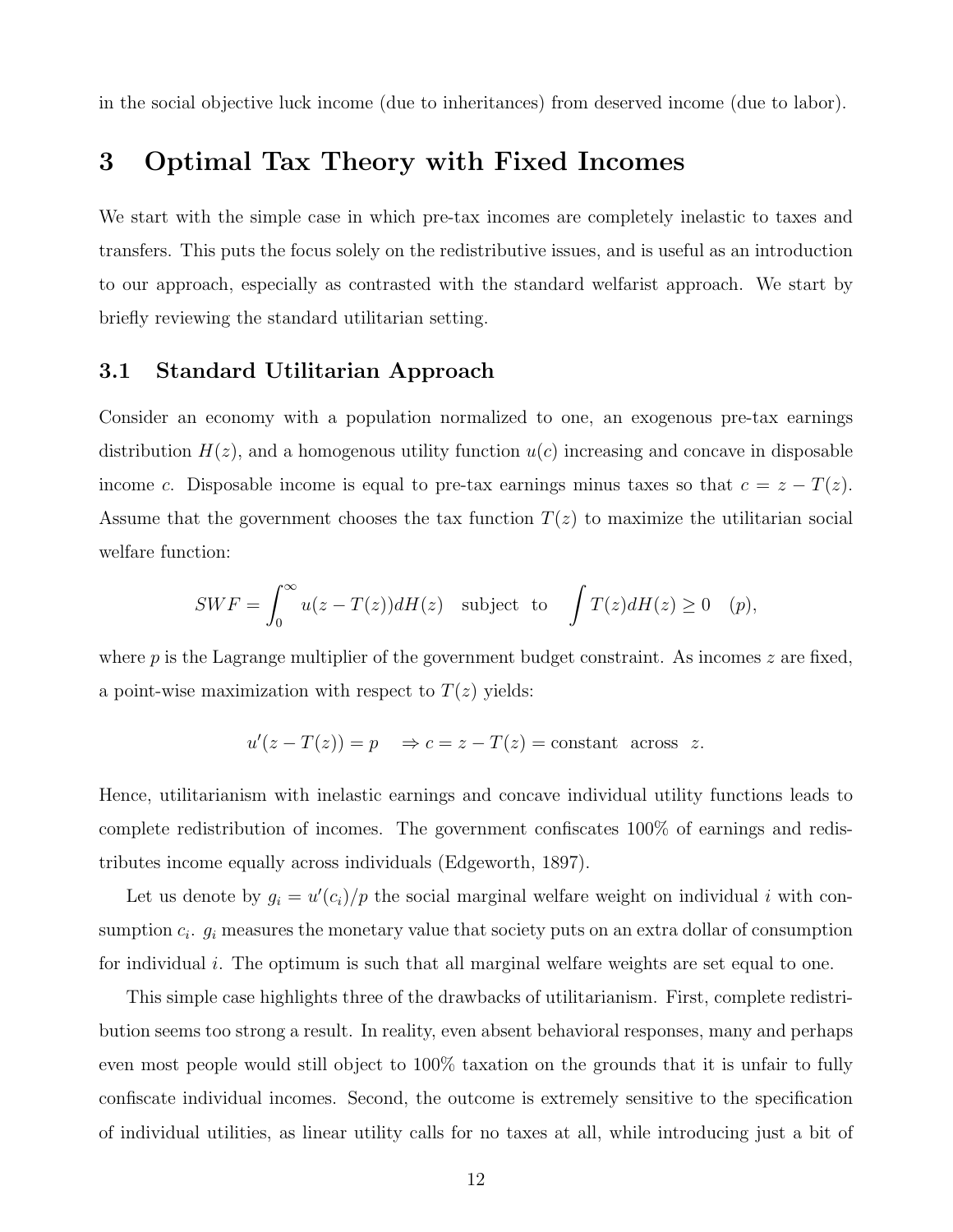concavity leads to complete redistribution. Third, and as is well known, the utilitarian approach cannot handle well heterogeneity in individual utility functions. With heterogeneous utilities  $u_i(c)$ , the optimum is such that  $u'_i(c_i)/p = 1$  for all i. Hence, consumption is no longer necessarily equal across individuals and is higher for individuals more able to enjoy consumption. This issue is known as the problem of inter-personal utility comparisons. In reality, society would be reluctant to redistribute based on preferences.<sup>15</sup>

### 3.2 Generalized Social Marginal Welfare Weights

A simple way to generalize the utilitarian approach is as follows. Instead of assuming that  $g_i = u'(c_i)/p$ , we can write directly  $g_i = g(c_i, T_i)$  as a function of disposable income  $c_i$  as well as net taxes  $T_i = T(z_i)$  paid by individual i.

It is natural to assume that  $q(c,T)$  decreases in c to reflect the fact that society values additional consumption less (and hence accepts additional taxes more readily) for those with more disposable income, as under utilitarianism with a concave utility of consumption. This captures the old notion of "ability to pay". However, we can also assume that  $g(c,T)$  increases with  $T$  as taxpayers contribute more to society's well being and are hence more deserving of additional consumption. Another interpretation is that individuals are in principle entitled to their income and hence become more deserving as the government taxes away their income. Conversely, those receiving a net subsidy from the government are perceived to be less deserving as they are debtors to society. The utilitarian case is a polar case in which  $g$  depends solely on c. The alternative polar case in which q depends solely on T would reflect the libertarian view according to which the level of one's disposable income is irrelevant and only the tax contribution matters for how socially deserving an individual is.<sup>16</sup>

Note that  $g(c, T)$  is only defined up to a multiplicative constant. To simplify the presentation in some cases, we will assume that the latter is chosen so that the average  $g(c, T)$  across the population is equal to one. Note also that we could have equivalently specified  $q$  as a function of c and z (instead of c and T as  $c = z - T$ ).

The optimal tax system is such that no reform can increase social welfare at the margin, when the value of transfers is measured using the  $g$  weights. With no behavioral responses,

<sup>&</sup>lt;sup>15</sup>Redistribution based on marginal utility is socially acceptable if there are objective reasons a person might need more disposable income, such as having a medical condition requiring high expenses, or a large family with many dependents.

<sup>16</sup>We assume away government funded public goods in our set-up for simplicity.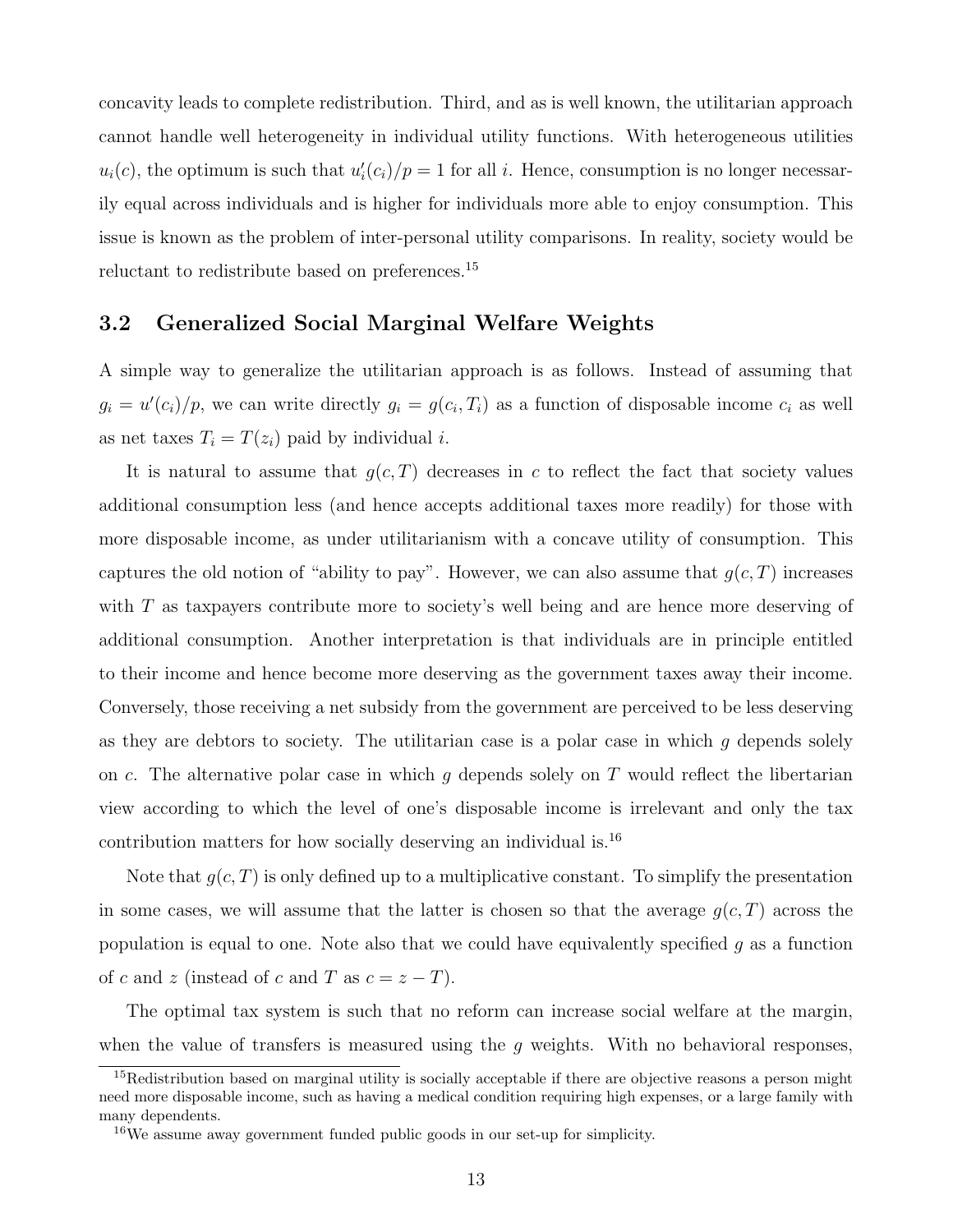the optimal rule is very simple: the social welfare weights  $g(z - T(z), T(z))$  should be constant across all income levels z. To see this, suppose by contradiction that  $g(z_1 - T(z_1), T(z_1))$  >  $g(z_2 - T(z_2), T(z_2))$ . Then transferring a dollar from those earning  $z_2$  toward those earning  $z_1$ (by adjusting  $T(z_1)$  and  $T(z_2)$  correspondingly and in a budget balanced manner) would be desirable. Hence, setting the derivative of  $g(z-T(z),T(z))$  with respect to z equal to zero, the optimal tax schedule is characterized by:

<span id="page-14-0"></span>
$$
g_c \cdot (1 - T'(z)) + g_T \cdot T'(z) = 0 \quad \text{so that} \quad T'(z) = \frac{1}{1 - g_T/g_c} \tag{1}
$$

where  $g_c$  and  $g_T$  denote the partial derivatives of g with respect to its first and second argument respectively. Note that  $0 \leq T'(z) \leq 1$  as  $g_c \leq 0$  and  $g_T \geq 0$ .

The standard utilitarian case, with  $g(c,T) = g(c)$  implies that  $T'(z) \equiv 1$  and the libertarian case with  $g(c,T) = g(T)$  implies that  $T'(z) \equiv 0$ .

The specification  $g(c,T) = g(c - \alpha T) = g(z - (1 + \alpha)T(z))$  where  $\alpha$  is a constant parameter delivers an optimal linear tax rate with  $T'(z) = 1/(1 + \alpha)$ . In that case, paying one extra \$1 in taxes and consuming  $\alpha$  more dollars leaves the person equally deserving. This means that, when earning an extra dollar, each person should be entitled to keep  $\alpha/(1+\alpha)$  for consumption and pay an extra  $1/(1 + \alpha)$  in taxes. This case intuitively captures the preferences of a society which finds everybody equally deserving at the margin when they are contributing a fraction  $1/(1 + \alpha)$  of their incomes to taxes used to fund a uniform demogrant.

The optimal tax has an increasing marginal tax rate if  $-g_T/g_c$  decreases with income z, i.e., if society feels that a higher income person should be entitled to keep a smaller fraction of her income than a lower income person.

We present in Section 6 results from a simple survey asking subjects to rank taxpayers with various incomes and tax burdens in terms of deservedness (of a tax break). We show that subjects put weight on both disposable income and the tax burden, allowing us to estimate  $\alpha$ .

Link with the standard Pareto frontier approach. Instead of maximizing a given utilitarian social welfare function, another common approach is to derive the full Pareto frontier, by considering as an objective a weighted sum of utilities, where the weights are exogenous, nonnegative, and allowed to vary in an arbitrary fashion across individuals. Denoting by  $\omega_z \geq 0$ the weight on an individual with income z, the government chooses  $T(z)$  to maximize:

$$
SWF\left((\omega_z)_z\right) = \int_0^\infty \omega_z u(z - T(z))dH(z) \quad \text{subject to} \quad \int_0^\infty T(z)dH(z) \ge 0 \quad (p),
$$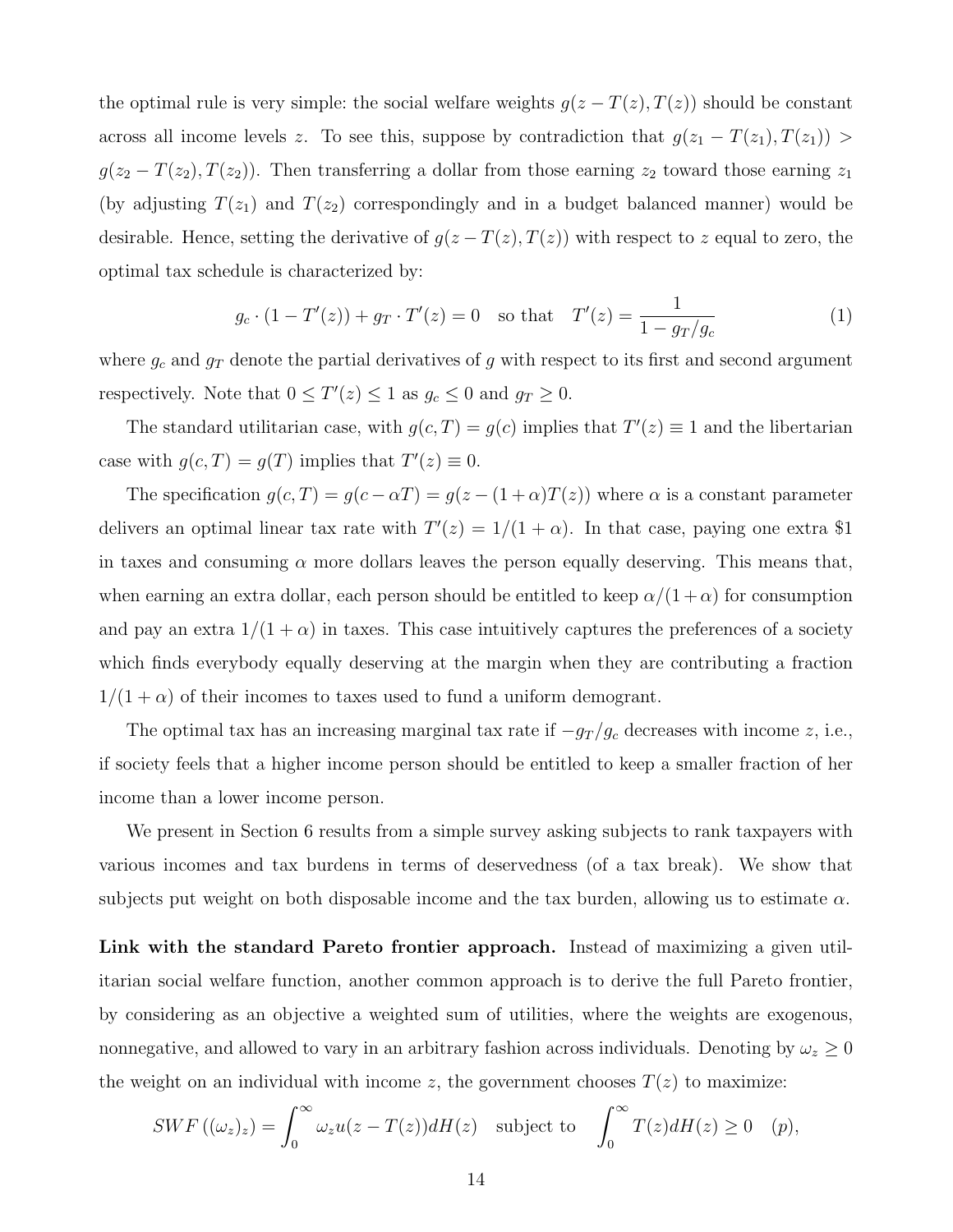This program leads to the first order condition  $\omega_z u'(z-T(z))/p \equiv 1$ . By varying the exogenous weights  $(\omega_z)$ , one can recover all possible Pareto optima. However, it is not possible to specify the  $(\omega_z)$  that deliver the same outcome as the generalized weights  $g(c, T)$  without first solving the optimal tax using the  $g(c, T)$  generalized weights. Furthermore, as we illustrate in examples below, the Pareto weights  $(\omega_z)$  cannot depend directly or indirectly on tax policy, but instead only on parameters or characteristics exogenous to tax policy. Hence, specifying Pareto weights cannot be a substitute to our approach with generalized welfare weights.

Finally, it is not possible to obtain our optimum by considering a generalized social welfare function of the form

$$
SWF = \int_0^\infty G(u(z - T(z)), T(z))dH(z),
$$

that directly incorporates  $T(z)$  in the social objective, over and beyond its effect on individual utility  $z - T(z)$ . Indeed, such an approach can lead to outcomes that can be Pareto dominated, as a simple thought-experiment can highlight. Suppose for example that  $G(u, T)$  increases with taxes T (see the next subsection for an example of when this can realistically happen). In that case, increasing  $T$  has value per-se, independent of its effect on the individual disposable income. Hence, it could be desirable to raise taxes to burn money, i.e., have a government budget constraint that is slack and hence a situation that is Pareto dominated. Our approach using generalized non-negative marginal social welfare weights ensures that the optimum is always Pareto efficient.

### 3.3 Extensions

Luck income vs. deserved income: Endogenous desert criterion. An important belief society seems to hold is that it is fairer to tax income due to 'luck' than income earned through hard effort, and conversely, that it is fairer to insure against losses in income beyond an individual's control (see e.g., Fong, 2001, as well as Devooght and Shoekkart 2003 for how the notion of control over one's income is crucial to identify what is deserved income and Cowell and Shoekkart, 2001 for how perceptions of risk and luck inform redistributive preferences). Our framework can allow in a tractable way for such social preferences, which differentiate income streams according to their source. These preferences can also provide a micro-foundation for generalized social welfare weights  $g(c, T)$  which are increasing in taxes T, as presented above.

Let us consider two sources of income  $z = w + y$  where w is deserved income (due to one's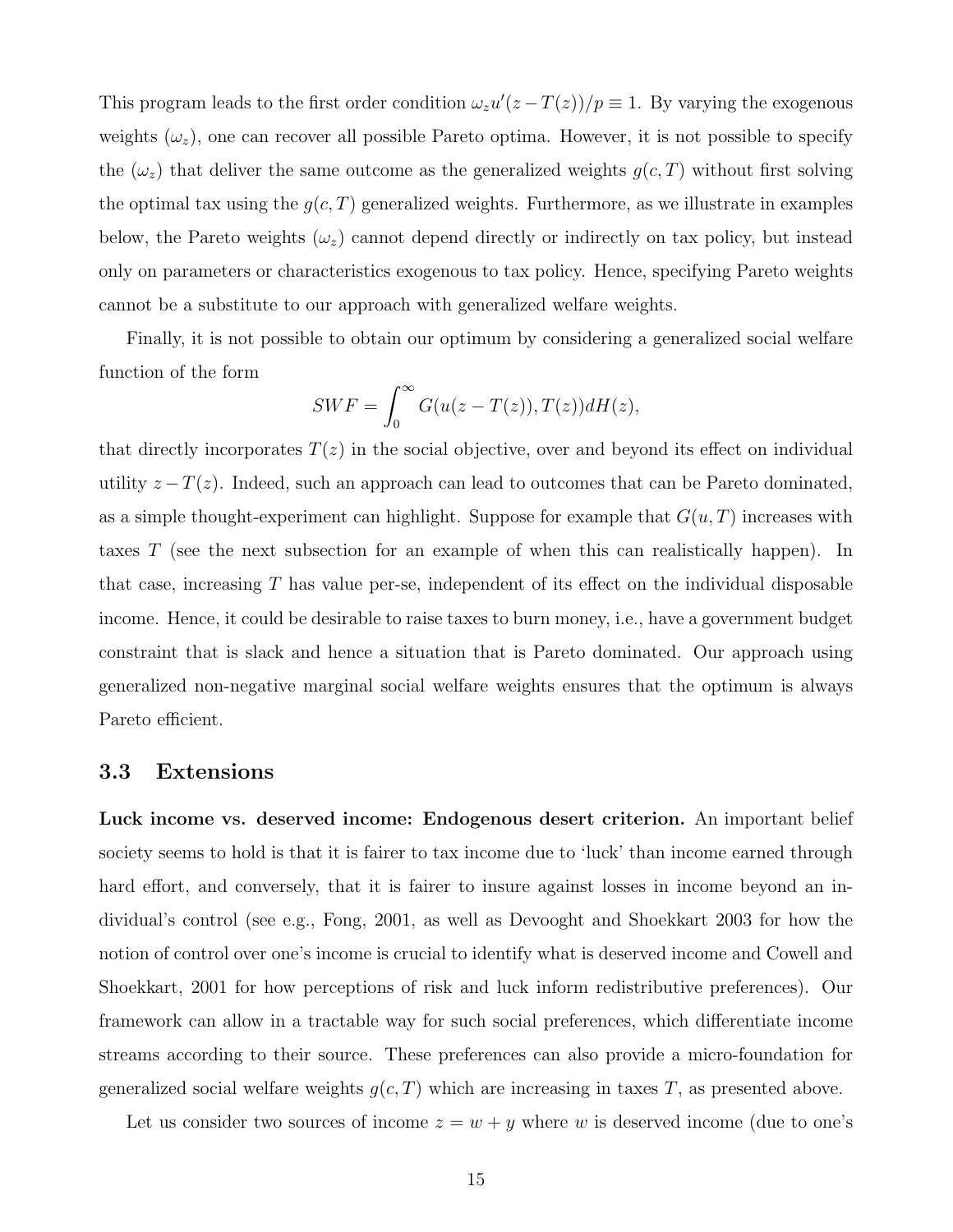own effort) and  $y$  is luck income (due to one's luck). Suppose first that the government can observe separately y and w and impose separate taxes  $T_y(y)$  and  $T_w(w)$ . Then naturally,  $g(c, T_w)$ is independent of  $T_y$  because it is perceived as fair to tax lucky income. The optimum is to naturally confiscate 100% of luck income  $y$  and to tax  $w$  according to the rule derived above.

Suppose next that the government cannot observe  $y$  and  $w$  separately and can only observe total income z so that taxes have to be based on total income  $T(z)$ . Consider a society with sharp preferences for redistribution which considers that, ideally, all luck income should be fully redistributed, but that, by contrast, individuals are fully entitled to their deserved income. Let us denote by  $Ey$  average luck income in the economy. These social preferences can be captured by the following binary set of weights. A person is seen as deserving and has a weight of one if  $c = z - T(z) \leq w + Ey$ , i.e., disposable income is less than deserved income plus average luck income. Conversely, a person is seen as non-deserving and has a social weight of zero if  $z - T(z) > w + Ey$ . The average weight, i.e., the fraction of deserving individuals, at income level z for a given tax system (such that  $z - T(z) = c$ ) is then given by:

$$
\pi(c, z) = \int_{w+y=z} 1(c \le w + Ey) f(w, y|w + y = z) dw dy.
$$

This function is naturally decreasing in disposable income c (keeping total income z constant). Equivalently as  $c = z - T$ ,  $\pi$  is increasing in T (keeping z constant). Increasing the tax on those with income z makes them more deserving on average. Hence, this model can provide a micro-foundation for the generalized weights  $g(c,T) = \pi(c, c+T)$ . Note importantly that, despite the absence of behavioral effects here, the social weights depend on the tax system, even controlling for c.

As above, the optimal tax system  $T(z)$  is such that the average weight should be the same, across all income levels z. Hence, the presence of both (indistinguishable) deserved income and luck income is enough to generate a non-trivial theory of optimal taxation, even in the absence of behavioral responses. Beliefs about what constitutes luck income vs. deserved income will naturally play a large role in the level of optimal redistribution with two polar cases. If all income is deserved, as Libertarians believe in a well-functioning free market economy, the optimal tax is zero. Conversely, if all income were due to luck, the optimal tax is 100% redistribution. If social beliefs are such that high incomes are primarily due to luck while lower incomes are deserved, then the optimal tax system will be progressive.

This simple model already captures both the concept of compensation (i.e., individuals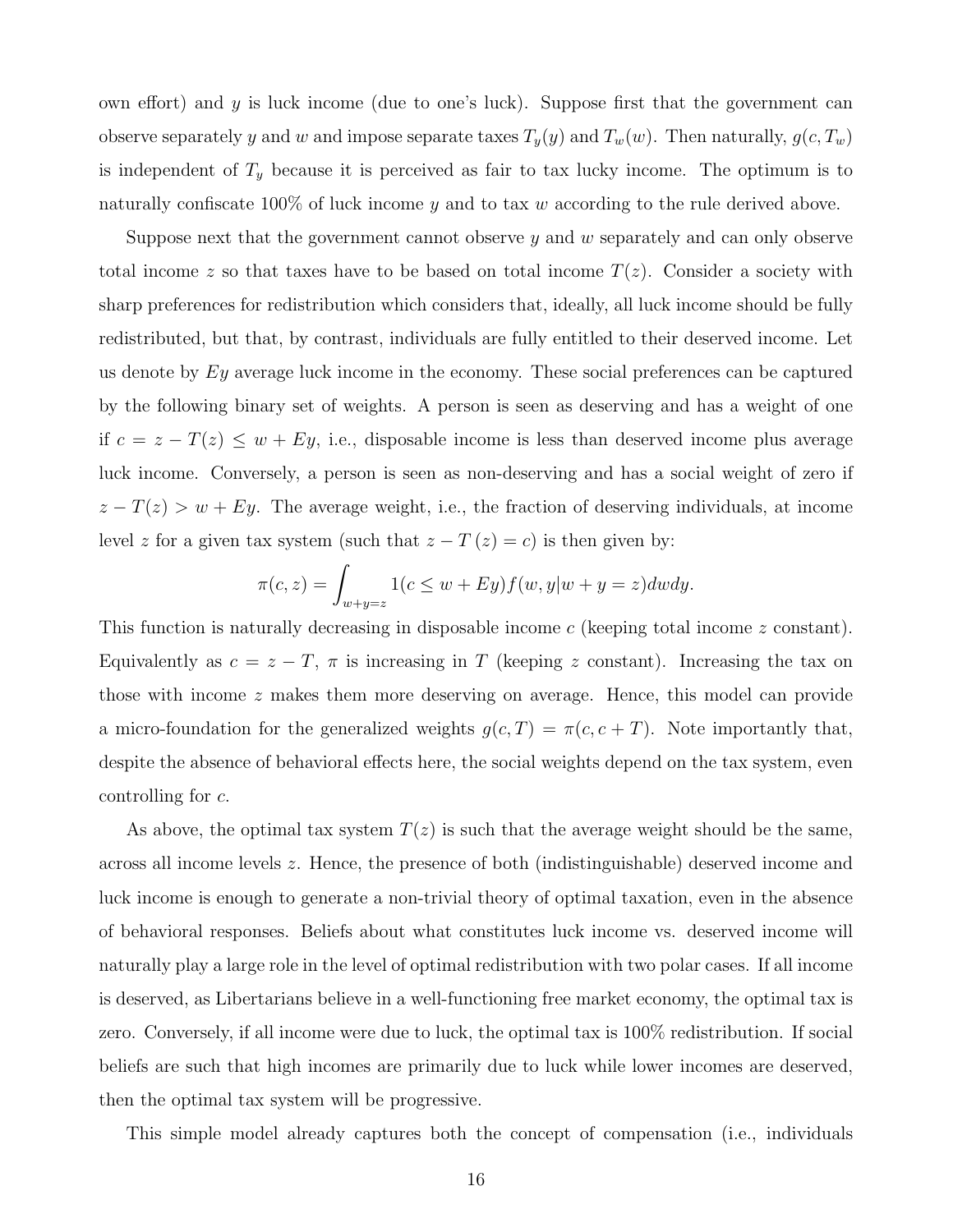should be compensated for outcomes such as luck income for which they are not responsible for) and the principle of responsibility (i.e., individuals should not be compensated for outcomes due to their merit or effort such as deserved income).

**Taxpayers vs. transfer receivers.** In practice, taxpayers–those for whom  $T(z_i) > 0$ –are perceived as more deserving than benefits recipients for whom  $T(z_i) < 0.^{17}$  This can be captured by having  $g(c, T)$  change discontinuously in T at  $T = 0$ . The optimum will then have a range of income levels for which  $T(z) = 0$ . Hence, there will be a transfer program at the very bottom up to  $z_1$ , and an income tax above an exemption  $z_2$  with  $z_2 > z_1$  and  $T(z) = 0$  in the range  $(z_1, z_2)$ . This fits with current practice where income tax exemptions for bottom earners are common and more readily accepted than direct transfers.

Family taxation. Our model can be used to discuss optimal family taxation, i.e., the treatment of couples and children, in a simple yet realistic way. Suppose  $g(c, T)$  is the profile of weights for singles with no children. At the optimum, as we have seen,  $T(z)$  is such that  $g(z-T(z), T(z)) \equiv g$ is constant with z across all single individuals.

Consider first couples (and assuming away children). If the couple has earnings  $z_1, z_2$ , fully shares consumption, with no economies of scale in consumption for couples relative to singles, and pays total tax T then  $c_1 = c_2 = (z_1 + z_2 - T)/2$ . If social welfare weights only depend on consumption and the tax system (that is, society does not put intrinsic value on living as a couple as opposed to living single), the social marginal welfare weight for each member of the couple would naturally be  $g((z_1 + z_2 - T)/2, T/2)$ . At the optimum, those welfare weights should be equal to the (common) welfare weight  $g$  on singles and in particular on singles earning exactly the average income of the couple,  $(z_1 + z_2)/2$ , implying that  $g((z_1 + z_2 - T)/2, T/2) =$  $g((z_1 + z_2)/2 - T((z_1 + z_2)/2), T((z_1 + z_2)/2))$  This immediately implies that  $T(z_1 + z_2)/2 =$  $T((z_1 + z_2)/2)$ . i.e., there should be perfect splitting of earnings, and then split earnings should be taxed according to the standard single schedule.<sup>18</sup>

Suppose now that couples do not split their incomes evenly. If couples do not share their incomes at all (and there are no economies of scale), then each member of the couple should be treated as a single individual.<sup>19</sup> Many countries do use such individualized tax systems. Hence,

<sup>&</sup>lt;sup>17</sup>Besley and Coate (1992b) study the stigma of being a net welfare recipient and taxpayer 'resentment' towards those who do not pay taxes. Reutter et. al. (2009) document this empirically.

<sup>18</sup>This is the basic model of the French income tax system.

<sup>&</sup>lt;sup>19</sup>If there is imperfect sharing, e.g., couples only share a fraction  $\lambda$  of their income, then the optimal system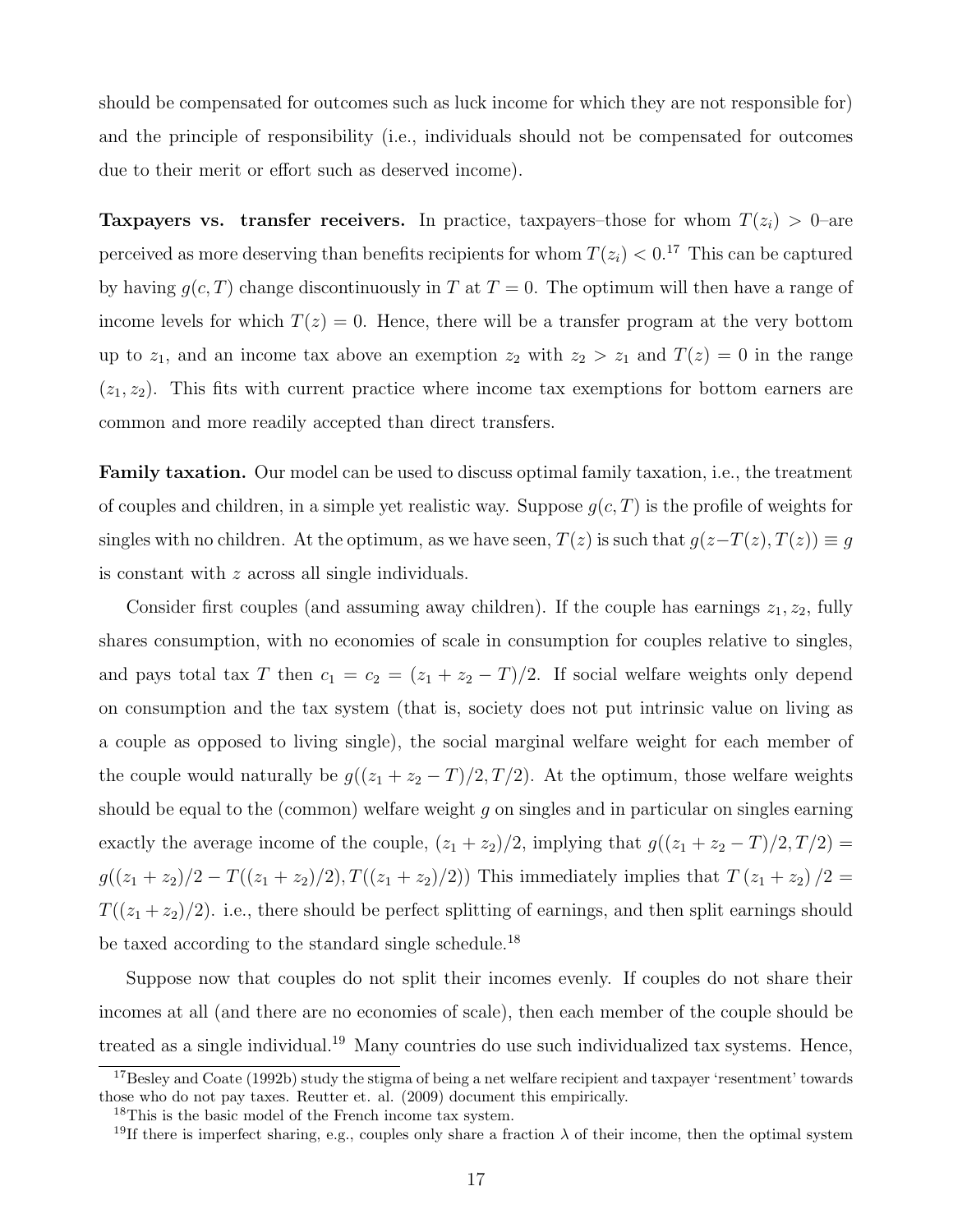even if we abstract from considerations related to the intrinsic value of living as a couple versus living as a single, our analysis is consistent with the general observation that those who believe that families fully share economic resources tend to support family-based taxation while those who believe that family members act more independently tend to support individual taxation.

Suppose now that there are economies of scale in consumption so that if the couple has a total disposable income of c, the per-person consumption equivalent is  $c_1 = c_2 = (1 + \delta)c/2$ with  $0 \le \delta \le 1$ , measuring the strength of economies of scale. In that case, the optimal tax T on the couple, which satisfies neutrality with respect to family choice, should be such that  $g((1 + \delta)(z_1 + z_2 - T)/2, T/2) = g$ . This implies that there is a single income equivalent z such that  $T(z) = T/2$  and  $z - T(z) = (1 + \delta)(z_1 + z_2 - T)/2$ , i.e., the single equivalent income z is such that  $(z_1 + z_2)/2 = (z + \delta T(z))/(1 + \delta)$ . Once z is found, each member of the couple should pay  $T(z)$  in taxes. In the case of a linear income tax at rate  $\tau$  with demogrant R, the optimal tax on couples should also be linear at rate  $\tau \cdot \frac{1+\delta}{1+\delta\tau} > \tau$  with demogrant (per person)  $R/(1 + \delta \tau) < R$ . Effectively, couples are taxed more and receive a smaller demogrant because they benefit from economies of scales. Naturally, economies of scale are likely more important at the low-end than at the high-end of the income distribution. If  $\delta$  is small for high incomes, then the tax rate on high-earning couples should asymptotically be the same as for high-earning singles.

The analysis of economies of scale can easily be extended to account for children. For simplicity, let us now ignore the distinction between couples and singles and instead focus on whether individuals have children or not. Suppose also that society does not put intrinsic value on children, so that the social welfare weights do not depend directly on whether someone has children or not.<sup>20</sup> Let us denote by  $T(z, n)$  the tax on an individual with income z and n children. If having n children absorbs a fraction  $\delta(n)$  of one's resources  $(\delta(n))$  can be made dependent on the level of resources  $z$  as well), then the optimal neutral tax/transfer on a parent with *n* children should be such that  $g((z-T(z,n))\cdot(1-\delta(n)), T(z,n))=g$ . For any pair  $(z,n)$ there is a "no child" equivalent income  $z^n$  such that  $z^n - T(z^n, 0) = (z - T(z, n)) \cdot (1 - \delta(n))$ and  $T(z, n) = T(z<sup>n</sup>, 0)$ . Hence, given the optimal tax schedule for childless individuals, we can

is to assume that member i earns  $z_i' = \lambda(z_1 + z_2)/2 + (1 - \lambda)z_i$  and tax each member of the couple as if he/she were earning  $z_i'$ .

<sup>&</sup>lt;sup>20</sup>Naturally, since having children affects both the resources and consumption available to a family, it enters the social marginal welfare weights indirectly.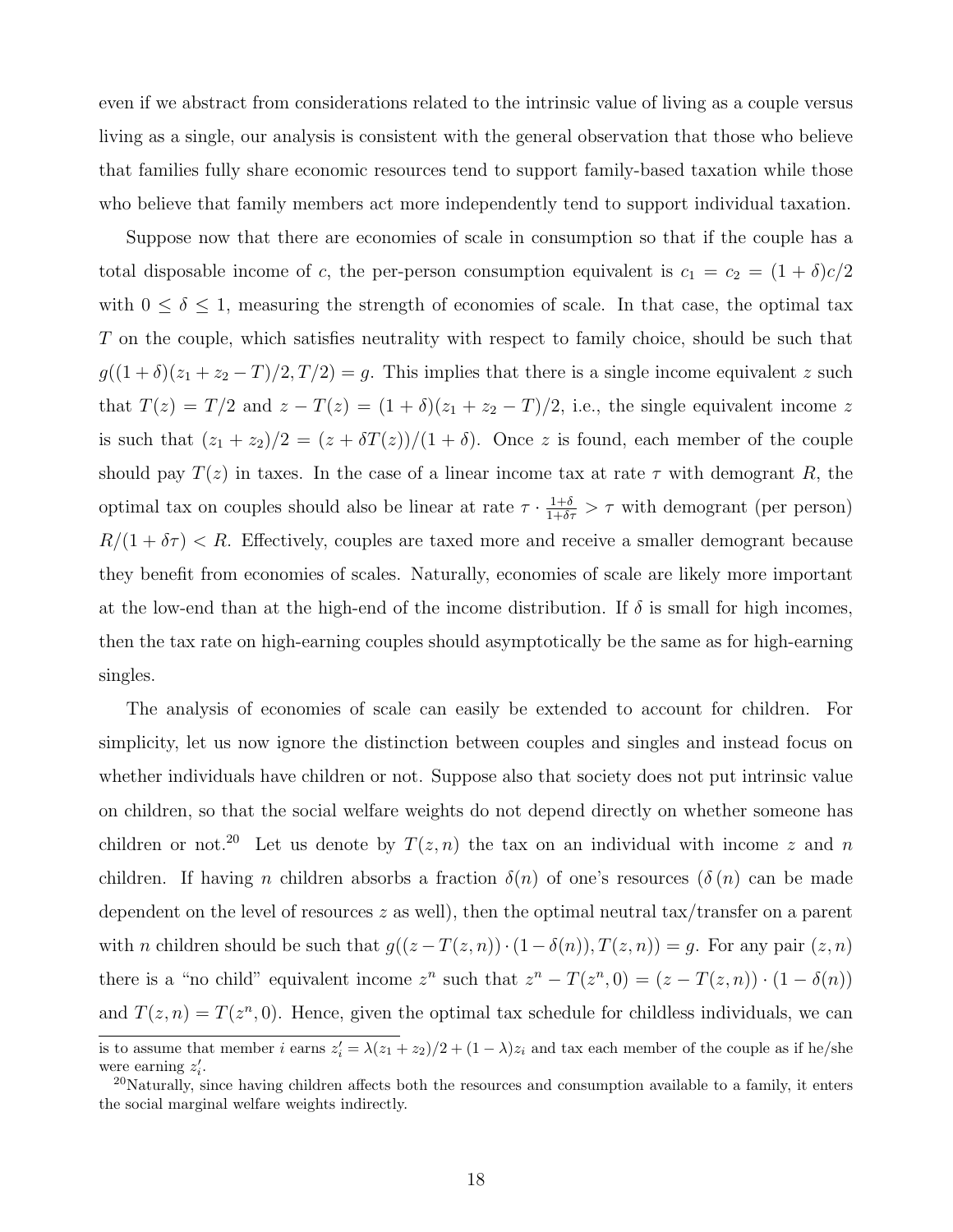derive the optimal tax schedule for those with children.

This discussion shows that our conceptual framework can easily be mapped into the equivalence scales used in applied welfare economics to obtain a simple and realistic theory of the taxation of families, even abstracting from behavioral responses. The standard utilitarian model cannot handle the issue of family taxation in a satisfactory way for two reasons (see also Kaplow, 2008, chapter 12 for a detailed review of the utilitarian approach to family taxation). First, without behavioral responses, the optimum always implies full redistribution so that the problem becomes degenerate, unlike in our setup. Second, with behavioral responses, the problem quickly becomes intractable and calls for redistribution across family types due to arguments related to tagging, which violate horizontal equity concerns (see below).<sup>21</sup>

Tax increases vs. tax decreases. Often, during actual tax reform discussions, potential losers tend to complain more loudly than potential winners rejoice. To capture such effects, we need to specify two distinct sets of social marginal weights,  $g^+(c,T) > g^-(c,T) \geq 0$ , where  $g^+$  is the social marginal weight for tax increases and  $g^-$  is the social marginal weight for tax decreases.<sup>22</sup> This example shows that generalized weights can be made dependent not only on the current  $T(z)$  but also on the nature of the contemplated small reform  $dT(z)$  (in the present case the sign of  $dT(z)$  at the individual level).<sup>23</sup> There will now be an interval set of equilibria instead of a single equilibrium. Any tax system such that  $g^+(z-T(z),T(z)) \ge g^-(s-T(s),T(s))$ for all  $z, s$  is an equilibrium.

Note that such asymmetric effects can also be used to capture lack of trust in the government whereby the public does not trust that the proposed reform can actually be implemented under as favorable terms as advertised. For example, if the public believes that part of taxes collected and then redistributed are captured or wasted by the government (through inefficient bureaucracies, rewards to special interests or lobby groups, etc.), this would lead the public to discount projected gains for winners and inflate projected losses for losers.

This example also highlights one potential danger, which is the non-existence of an equi-

 $21$ For example, if singles are poorer on average than married individuals, and the marriage decision is inelastic to taxes, a utilitarian criterion calls for a large transfer from married to single until their average economic resources are equated. This is clearly not the way actual governments design family taxation.

<sup>&</sup>lt;sup>22</sup>Note that in this situation, the two sets of weights cannot possibly both average to 1. If we normalize the set  $g^-$  such that  $\int g_i^-(c,T) d\nu(i) = 1$ , then the weights  $g^+$  will average to more than 1. This makes sense if we consider that the weights  $g^-$  measure the value of \$1 uniformly distributed, while  $g^+$  measure the value of \$1 uniformly taken. In a society averse to tax increases per se, the latter is costlier.

<sup>&</sup>lt;sup>23</sup>Dependence on the small reform itself is crucial to capture horizontal equity concerns, as we show below.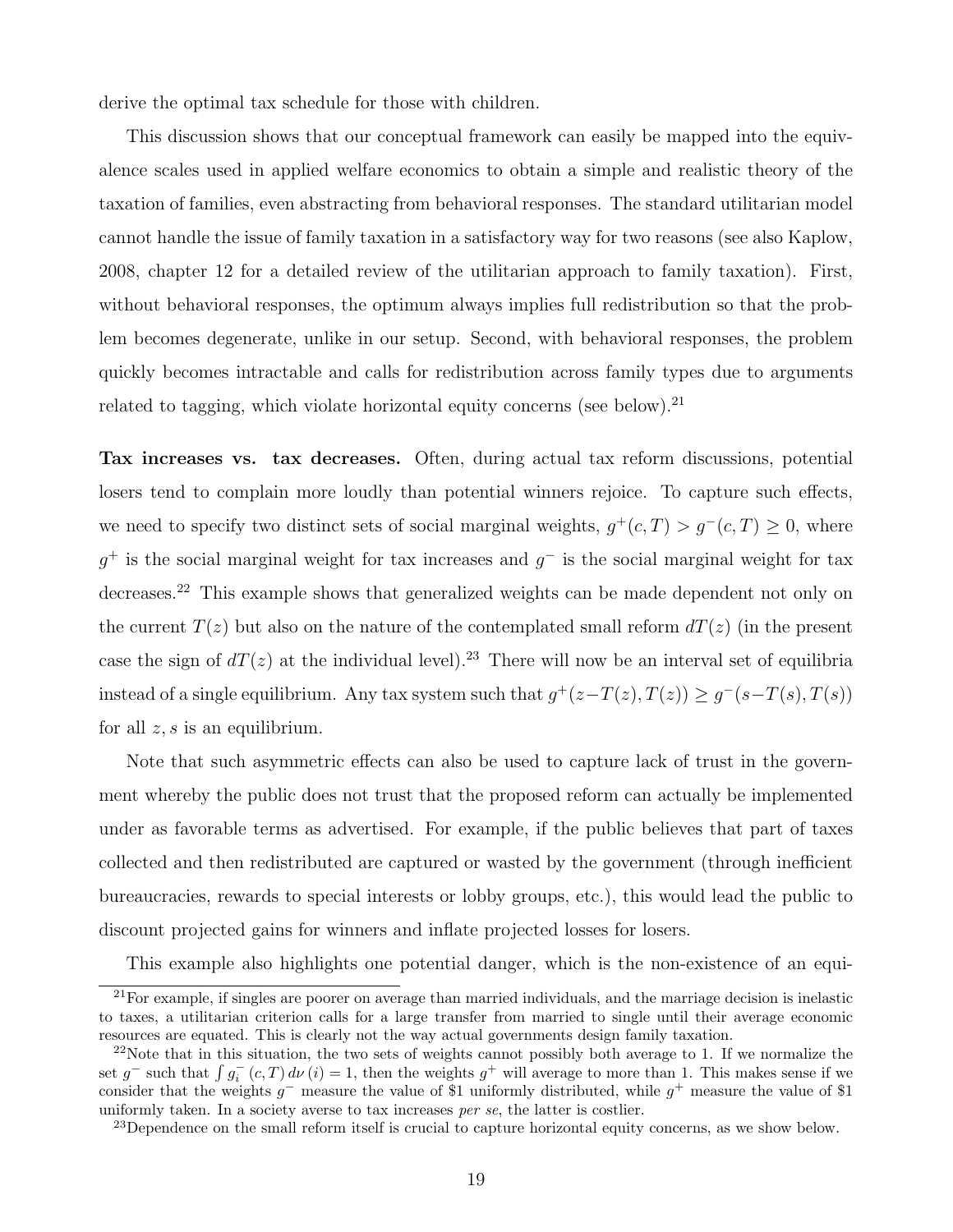librium for some sets of differential welfare weights, that is welfare weights depending on the nature of the reform itself. Here for example there would be no equilibrium if winners were weighted more heavily than losers (i.e., if  $g^+(c,T) < g^-(c,T)$  for all c and T), since it would always be desirable to have additional transfers.

Conversely, it is also possible for *any* tax system to be an equilibrium if society is sufficiently averse to tax increases. An example is the case in which the weights only depend on c (that is:  $g^+(c,T) = g^+(c)$  and  $g^-(c,T) = g^-(c)$  and for every  $c_1$  and  $c_2$  such that  $c_1 > c_2$ , we have:  $g^+(c_2) > g^+(c_1) > g^-(c_2) > g^-(c_1)$ . Put differently, no matter how little taxes someone is paying, raising taxes is undesirable, even if it is done in order to give it to someone poorer.<sup>24</sup>

Making weights depend on non-income characteristics: Exogenous desert criterion with an application to equality of opportunity. One of the advantages of our approach is that we can allow the social marginal welfare weights to depend on any characteristics which are deemed relevant by society–other than disposable income–and to nevertheless preserve Pareto efficiency. This model can be usefully applied whenever individuals differ along several dimensions and society perceives some of these differences as unfair but others as fair. Across characteristics which are deemed to be unfairly distributed (for example, family background), society's preferences are redistributive (and locally Rawlsian in the case of a binary characteristic such as disadvantaged versus advantaged background). On the other hand, across characteristics where disparity is deemed to be fair (for example, income conditional on family background), society's preferences are libertarian.

Suppose that there is a number M of distinct groups of people which society can rank in terms of desert or merit, with group 1 being the most valued group and group  $M$  the least valued group. These social preferences are taken as given and may or may not be related to earnings potential, although most reasonable social preferences will likely focus on characteristics related to earnings. As an example, groups could be defined by family background, with children from advantaged backgrounds being privileged all throughout life (see Roemer et. al. 2003 and the example in the next section). Let  $P_m$  be the proportion of people from group m in the population. The density of individuals in group m who earn income z is given by  $f_m(z)$ , which is independent of the tax system due to the absence of behavioral effects. Within each group  $m$ ,

 $^{24}$ This type of situation can lead to a dead-lock in policy making, where any status quo, even if very suboptimal, can be sustained.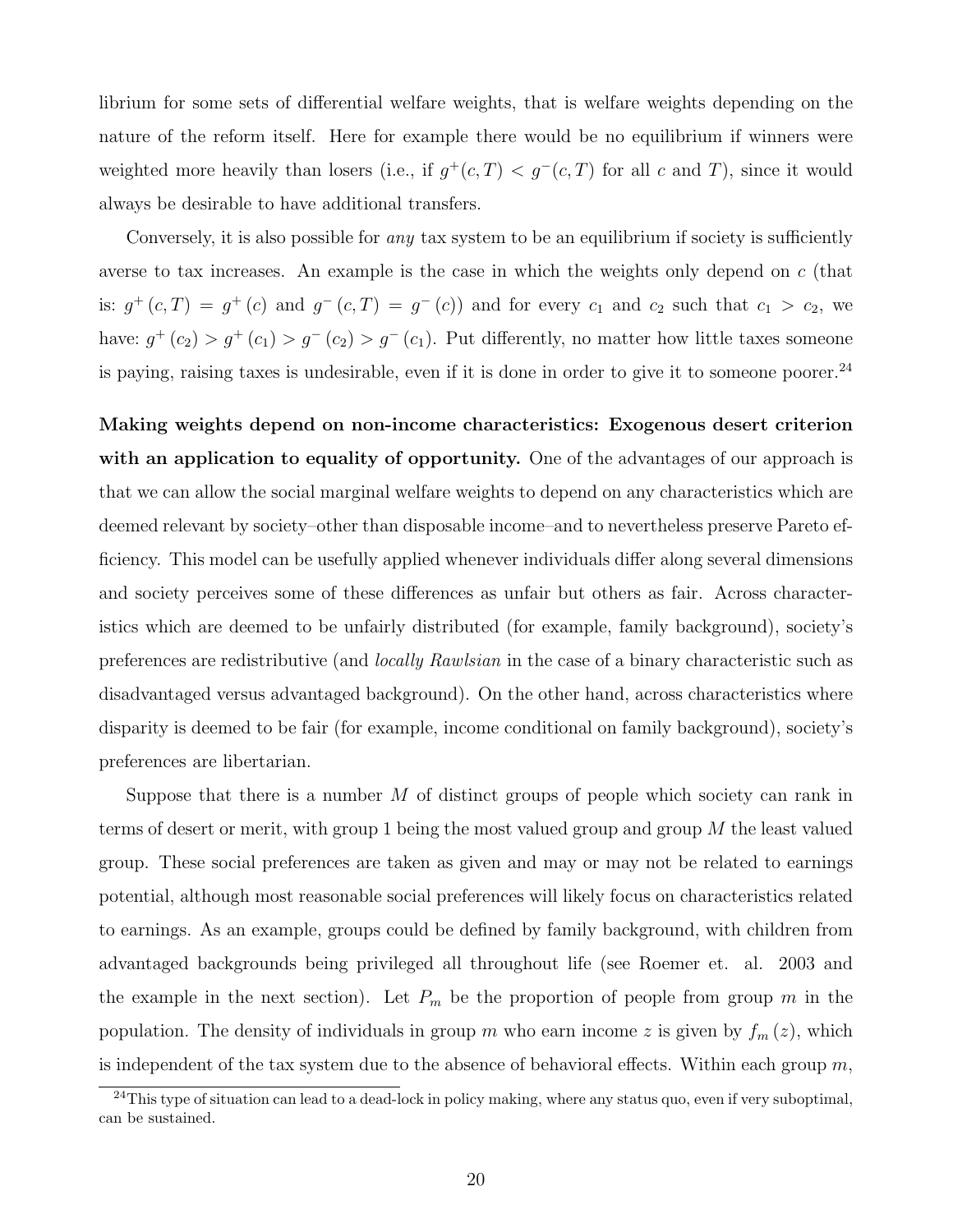we can define the marginal social welfare weights as above, as a function of disposable income and taxes  $g_m(z-T,T)$ . Society's preferences imply that, at any given disposable income and tax level, a transfer to a group deemed more deserving is more valuable than a transfer to a less deserving group, i.e.,  $g_m(z-T,T) \ge g_n(z-T,T)$  for all  $z,T$  and all  $m < n$ . Let the fraction of members from group m at income level z, be denoted by  $f(m|z) = f_m(z) P_m / \sum_{j=1}^M f_j(z) P_j$ . The average welfare weight at income level z is then:

<span id="page-21-0"></span>
$$
g(z - T(z), T(z)) = \sum_{m=1}^{M} f(m|z) g_m(z - T(z), T(z))
$$
\n(2)

Consider two cases. First, suppose that all inequality within a group is viewed as fairly based on merit and no redistribution is desired within groups. Inequality across groups by contrast is viewed as unfair. This implies that society places equal weights on all people (at all income levels) within a group but places higher weights on people with the same income level but in more deserving groups. Put differently, society's preferences are redistributive across groups,<sup>25</sup> and fully libertarian within a given group. Given that all individuals within a group are equally valued, we have  $g_m(z-T(z),T(z))=g_m(T(z))$ , decreasing in T. If there can be group specific tax schedules  $T^m$ , (i.e., if there was the possibility of 'perfect tagging'), then the optimal tax system involves zero marginal taxes (i.e., constant taxes or transfers  $T^m(z) = T^m$ for all  $z$ ) within groups. Furthermore, the tax and transfers will be set such that there is perfect equalization of the (decreasing)  $g_m(T^m)$  weights across groups. At any income level, this will involve taxing less individuals which are considered more deserving. On the other hand, suppose taxes can only depend on income and not on group belonging. At the optimum, given the absence of behavioral responses, the weights  $g(z-T(z),T(z)) = \sum_{m=1}^{M} f(m|z) g_m(T(z))$ need to be equalized across income levels which involves higher taxes for income levels which are likely to have been earned by people in less deserving groups. This is a "reversed tagging" situation, in which, instead of using the group as a tag for income, we use income itself as a tag for group belonging (being able to do so is of course due to no behavioral responses).<sup>26</sup>

 $^{25}$ With only two groups or with several groups where only one group is valued, we have a *locally Rawlsian* case, in which we only care about the least advantaged group. With more than two groups, there are still positive weights on groups less valued than the least advantaged one, which we call redistributive preferences.

<sup>&</sup>lt;sup>26</sup>As an application of this 'reverse tagging', consider groups based on how fairly people earn their income. In the extreme, group 1 could be pure rent-seekers who exert no productive effort but instead extract resources from others. Group 0 could be hardworking people. If rent-seekers exhibit higher incomes, society might use high incomes as a reverse tag for rent-seeking and want high taxes on top incomes. In a less stark way, this sort of argument is sometimes heard, especially in dysfunctional economies, when the elite is considered to be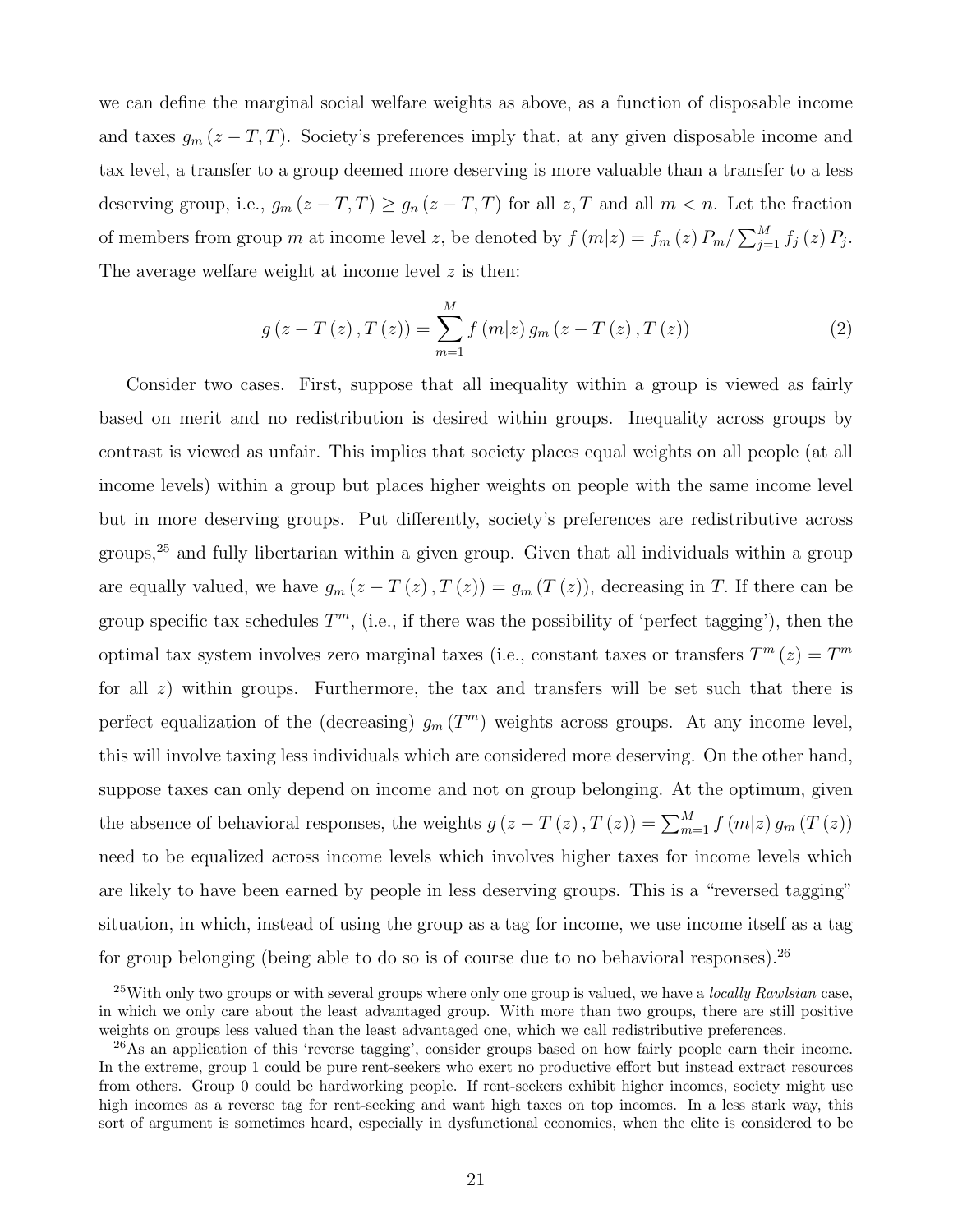Secondly, and more realistically, suppose that society also cares about within-group inequality so that welfare weights within the groups,  $g_m(z-T(z),T(z))$ , are strictly decreasing in disposable income. If taxes can be made dependent on the group, the optimal tax schedule for group m,  $T^{*m}(z)$  would be set according to [\(1\)](#page-14-0), that is:  $T^{*m'}(z) = -g_{mc}/(g_{mT} - g_{mc})$  so that weights are fully equalized within each group.<sup>27</sup> The level of the group-specific demogrants, or equivalently, of inter-group transfers are set to equalize all group-specific weights  $g_m(T^{*m})$ . On the other hand, if taxes can only depend on total income, they will be set according to [\(1\)](#page-14-0), using as weights q as defined in  $(2)$ .

As an application, consider family background, ranked from poorest  $(m = 1)$  to richest  $(m = M)^{28}$  While low earners are valued more, those coming from poorer family backgrounds are viewed as more deserving at any income level. Since a better background provides a boost to earnings all throughout life,  $f(m|z)/f(n|z)$  for  $m < n$  will be decreasing in z. Hence, higher income levels act as an imperfect tag for a better family background and will be taxed more, even if within a given family background, society has perfectly libertarian preferences.<sup>29</sup>

### 4 Optimal Tax Theory with Behavioral Responses

In this section, we introduce behavioral responses. To keep the presentation as simple as possible, we consider the case with no income effects, so that the utility function of individual  $i$  takes the form  $u(c-h_i(z))$  where  $h_i(z)$  is the disutility of earning z. We assume that  $h'_i(z) > 0$ ,  $h''_i(z) > 0$ and and  $u'$ ,  $> 0$ ,  $u''$  ( $> 0$ . The absence of income effects simplifies the presentation. We focus on linear taxes, at a rate  $\tau$  and assume that all tax revenues are rebated as a uniform demogrant R. Hence, tax policy can be summarized by the one dimensional variable  $\tau$ .

Faced with a linear tax rate  $\tau$ , individual i chooses his income  $z_i$  so as to maximize his utility  $u(z_i(1-\tau) + R - h_i(z_i))$ . Thus,  $h'_i(z_i) = 1 - \tau$ , and we can rewrite taxable income as a function of the net retention rate  $(1 - \tau)$  only, i.e.  $z_i = z_i(1 - \tau)$ .<sup>30</sup> Aggregating over the

extractive. Piketty, Saez and Stantcheva (2011) also show that within the standard framework, the presence of rent-seeking among top earners tends to push up the top tax rate.

<sup>&</sup>lt;sup>27</sup>This determines the tax schedule within group m only up to a constant, which is the group-specific demogrant,  $T^m$  (0). Given the tax system  $T^{*m}$ , this leads to a common, equalized group-specific welfare weight  $g_m(T^{*m}).$ 

<sup>&</sup>lt;sup>28</sup>Income of individual *i* in group m might for example take the form  $z_i = m + l_i$  where  $l_i$  is an inelastic and heterogeneous labor supply (due to individual preferences, assumed orthogonal to family background).

<sup>&</sup>lt;sup>29</sup>The next section will consider the exogenous desert model in a more realistic fashion, including behavioral responses.

<sup>30</sup>This is due to the absence of income effects.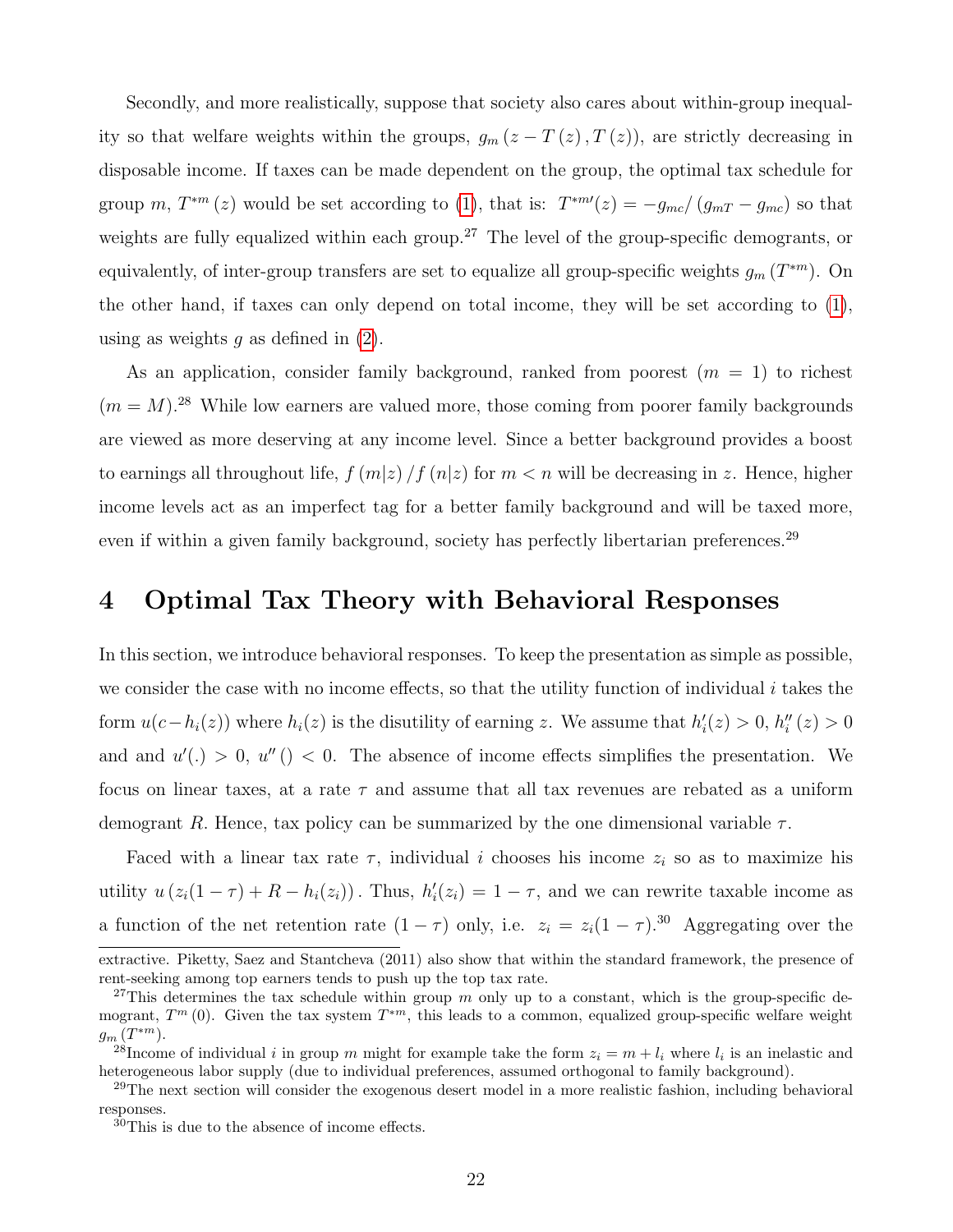population, total earnings, denoted by  $Z(1 - \tau)$ , are also a function of the net retention rate  $(1 - \tau)$  with elasticity  $e = [(1 - \tau)/Z]dZ/d(1 - \tau)$ . Using the government's budget constraint, the lumpsum demogrant is then  $R = \tau Z(1 - \tau)$ .

### 4.1 Standard Utilitarian Approach

In the standard utilitarian approach, the government chooses  $\tau$  and R to maximize

$$
SWF = \int_{i} u((1-\tau)z_i(1-\tau) + R - h_i(z_i(1-\tau)))d\nu(i) \text{ s.t. } R \le \tau Z(1-\tau) \quad (p)
$$

with p the multiplier on the budget constraint, and  $\nu(i)$  the CDF of individual types i. Using the envelope theorem applied to each individual  $i$ 's utility maximization problem, the first order conditions with respect to R and  $\tau$  for the government are simply:

$$
\int u'_i d\nu(i) = p,
$$
  

$$
\int_i u'_i z_i d\nu(i) = p \left[ Z - \frac{dZ}{d(1-\tau)} \right]
$$

Denoting by  $g_i = u'_i/p$  the normalized social marginal welfare weight on person i, the first equation states that the  $g_i$ 's average to one. This is a consequence of the absence of income effects: the government is indifferent between \$1 of public funds and \$1 uniformly distributed to all. The two equations can be combined to obtain the standard optimal tax formula

<span id="page-23-0"></span>
$$
\tau = \frac{1 - \bar{g}}{1 - \bar{g} + e} \quad \text{with} \quad \bar{g} = \frac{\int g_i z_i d\nu(i)}{Z} \tag{3}
$$

.

where  $\bar{g}$  is the average social marginal welfare weight weighted by pre-tax income z.  $\bar{g}$  can also be seen as the average normalized income  $z_i/Z$  weighted by the social welfare weights  $g_i$ .

The optimal tax rate  $\tau$  balances the equity-efficiency tradeoff. It decreases with the elasticity of income e, which measures the efficiency costs of taxation and increases with  $(1 - \bar{g})$  which measures the value of redistribution. When utility is linear,  $g_i \equiv 1$ , and hence  $\bar{g} = 1$ . Since there is no value for redistribution,  $\tau = 0$ . When utility is any concave function,  $g_i$  decreases with  $z_i$ and hence  $\bar{g}$  < 1 and  $\tau > 0$ . Note also that  $\bar{g}$  increases with  $\tau$  as increasing taxation combined with an increased lump-sum demogrant reduces the difference in utility across individuals with different earnings abilities. Therefore, in general, equation [\(3\)](#page-23-0) defines an unique solution.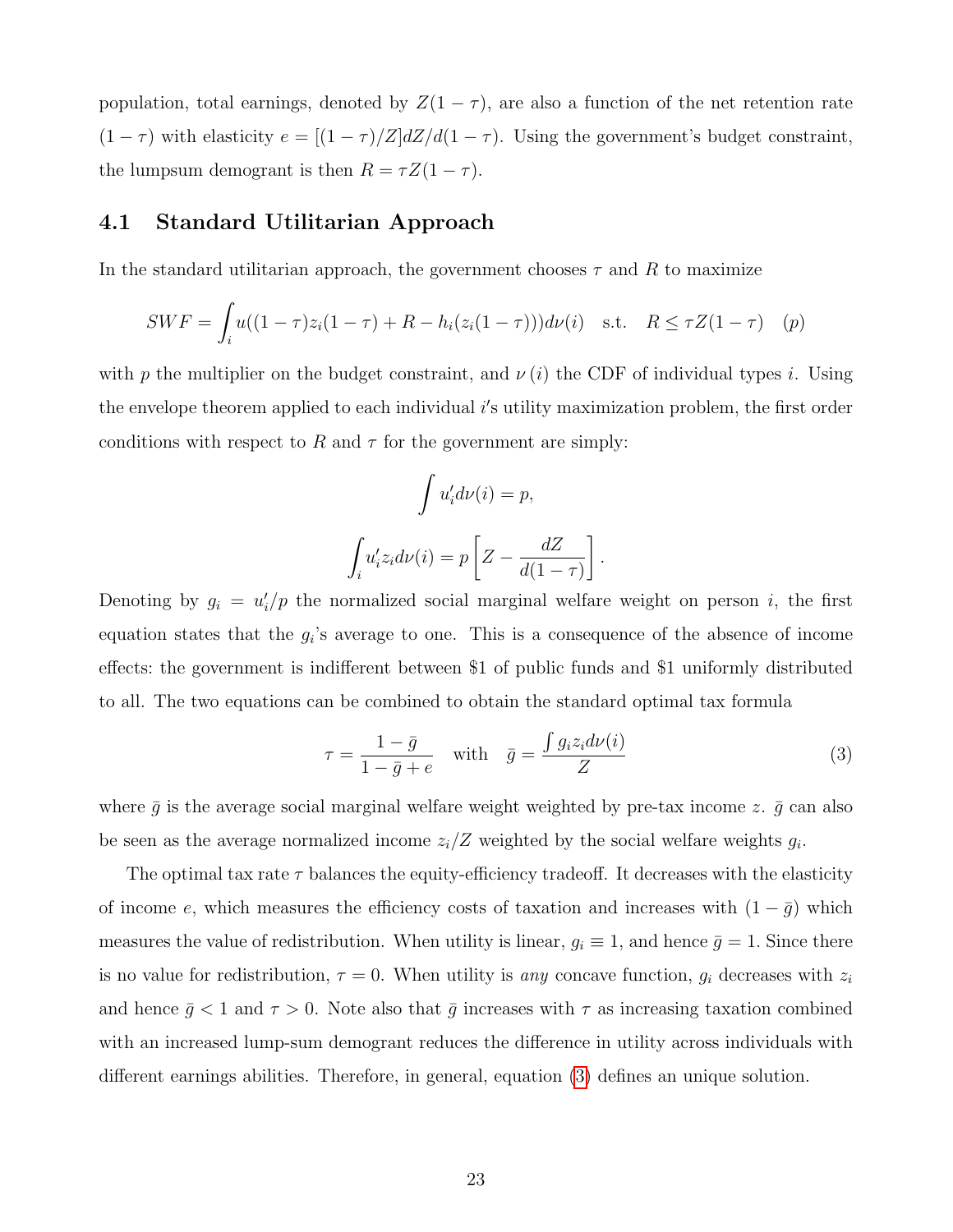### 4.2 Generalized Social Welfare Weights

Instead of specifying the social welfare weights as derived from the social welfare function, i.e.,  $g_i = u'_i((1 - \tau)z_i + R - h_i(z_i))/p$ , in our new approach, we directly write them as a function of disposable income and taxes,  $g_i = g(c_i, T(z_i))$  with  $T(z_i) = \tau z_i - R$  as in the prior section. Formula [\(3\)](#page-23-0) continues to apply with such weights. To see this, let us derive it again, using the tax reform (or "perturbation") approach to optimal taxation. Suppose the government considers changing  $\tau$  by some small amount  $d\tau$ . The impact of the reform on the utility of individual i, measured in monetary terms is just the direct effect on consumption  $-z_i d\tau + dR$ , since, by the envelope theorem, the change in behavior  $dz<sub>i</sub>$  has no first order impact on utility. Budget balance  $R = \tau Z(1 - \tau)$  hence requires that  $dR = [Z - \tau dZ/d(1 - \tau)]d\tau = Zd\tau[1 - e\tau/(1 - \tau)].$ Therefore, using weight  $g_i$  to measure the net social benefit of the reform for individual i, at the optimum we must have that the reform has a null value:

$$
\int_{i} g_i \cdot \left[ -z_i + Z \cdot \left( 1 - e \frac{\tau}{1 - \tau} \right) \right] d\nu(i) = 0
$$

This can be immediately rewritten as equation [\(3\)](#page-23-0).

As we shall see in the next subsections, our approach can capture a number of additional effects beyond the equity-efficiency trade-off captured by the standard welfarist approach. Before moving on to those, let us first show how our approach can nest the most widely used alternatives to utilitarianism in a more natural way than social welfare maximization.

Libertarian case. Under libertarianism, any individual is fully entitled to his pre-tax income and society should not be responsible for those with lower earnings.<sup>31</sup> This can be captured again in our framework by assuming that  $g_i = g(T(z_i))$  is increasing in  $T(z_i)$ . This will immediately deliver  $T(z_i) \equiv 0$  (hence,  $\tau = 0$ ) as the optimal policy. In the standard framework, the way to obtain a zero tax at the optimum is to either assume that utility is linear or to specify a convex transformation of  $u(.)$  in the social welfare function which undoes the concavity of  $u(.)$ . This seems much more artificial than directly stating that society considers redistribution as unjust confiscation.

<sup>&</sup>lt;sup>31</sup>This view could for example be justified in a world where individuals differ solely in their preferences for work but not in their ability to earn. In that case, there is no good normative reason to redistribute from goods lovers to leisure lovers (exactly as there would be no reason to redistribute from apple lovers to orange lovers in an exchange economy where everybody starts with the same endowment).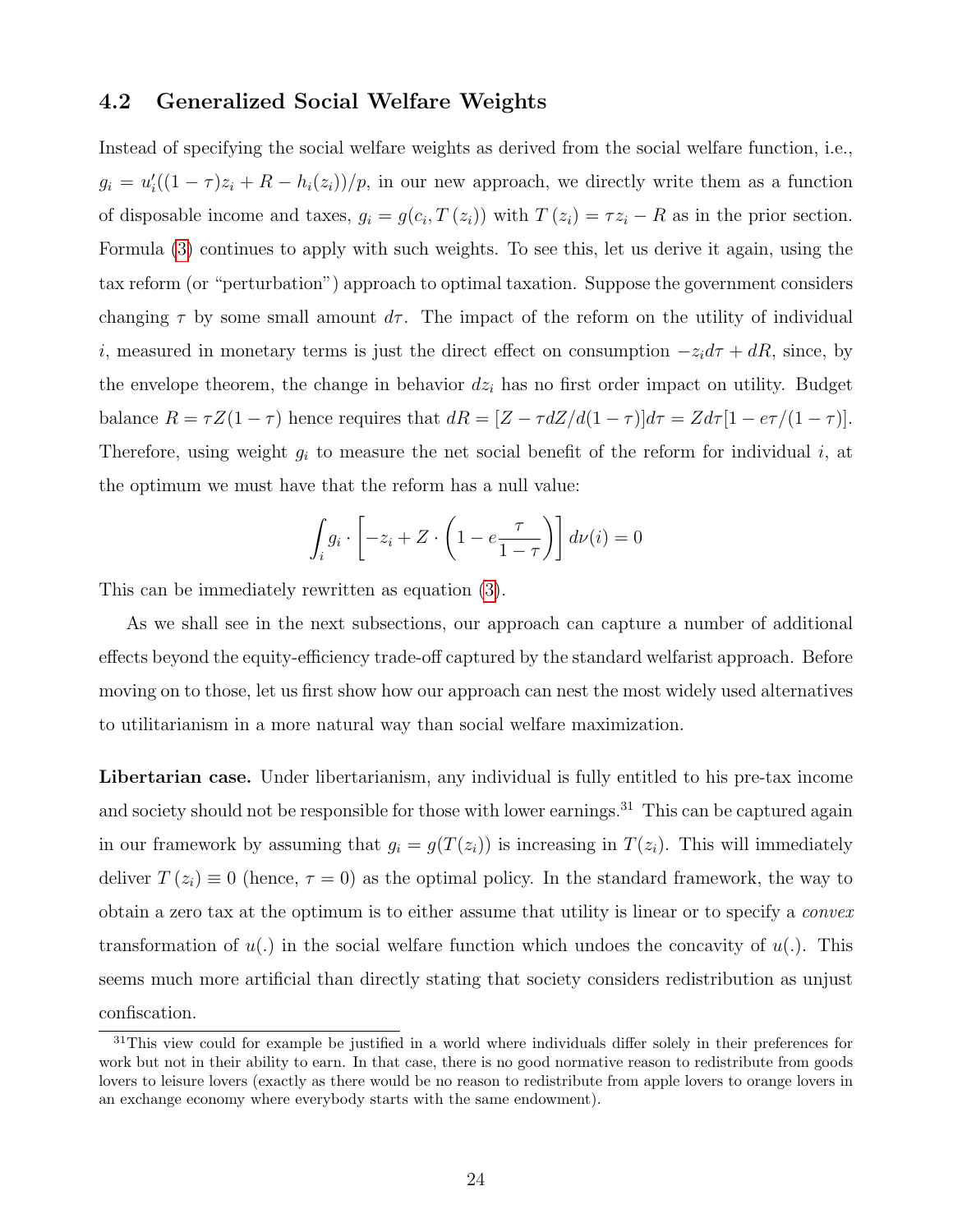Rawlsian case. The Rawlsian case is the polar opposite of the Libertarian case. Society cares most about the least fortunate and hence sets the tax rate to maximize her welfare. In terms of a social welfare function, this can be captured by a maxi-min criterion. In our framework, it can be done instead by assuming that all the social welfare weight is concentrated on the least advantaged. If the latter have zero earnings, independently of taxes, then a reform is desirable if and only if it increases the demogrant  $R$ , leading to the revenue maximizing tax rate  $\tau = 1/(1+e)$  at the optimum.<sup>32</sup>

Political economy. Our framework can also naturally incorporate political economy considerations. The most widely used model for policy decisions among economists is the median-voter model. In our model, each individual has single peaked preferences about the tax rate  $\tau$ . This is because indirect utility  $\psi_i(\tau) = u((1 - \tau)z_i(1 - \tau) + \tau Z(1 - \tau) - h_i(z_i(1 - \tau)))$  is single peaked at  $\tau_i^*$  which is the solution to  $-z_i + Z - \tau dZ/d(1-\tau)$ , i.e.,  $\tau_i^* = (1 - z_i/Z)/(1 - z_i/Z + e)$ . Hence, the median voter is the voter with median income  $z_m$  and the political equilibrium has:

$$
\tau_m = \frac{1 - z_m/Z}{1 - z_m/Z + e}.
$$

Note that  $\tau_m > 0$  when  $z_m < Z$  which is the standard case with empirical income distributions.

This case can be seen as a particular case of generalized weights where all the weight is concentrated at the median voter. As with the Rawlsian case, the weights  $g$  is not strictly speaking a function but a distribution with mass one at the median.<sup>33</sup>

Role of behavioral responses. Suppose there are no behavioral responses so that  $e = 0$ . In that case, the optimum  $\tau$  is such that  $\bar{g} = 1$ , i.e., social welfare weights  $g_i$  should not be correlated with pre-tax income  $z_i$ . Under a standard welfarist model with  $g_i$  decreasing with  $c_i$ ,  $\bar{g} = 1$  only when  $\tau = 1$ . In contrast, with generalized social welfare weights  $\bar{g} = 1$  is possible even with  $\tau < 1$ . For example, with social weights  $g_i = g(c_i, T_i)$  as in Section 2,  $\bar{g} = 1$  when  $\tau$  is set high enough so that the correlation between deservedness and pre-tax income disappears.<sup>34</sup>

<sup>&</sup>lt;sup>32</sup>This can also be seen as follows. Under the Ralwsian criterion and assuming the most disadvantaged have no earnings,  $\bar{g} = 0$  because  $g_i = 0$  whenever  $z_i > 0$ , hence formula [\(3\)](#page-23-0) also leads immediately to  $\tau = 1/(1 + e)$ .

<sup>&</sup>lt;sup>33</sup>One may object that this result can also be recovered using a standard Pareto weighted sum of utilities with all the weight placed on the median earner. However, the difficulty of this approach is that the median could be endogenous to tax policy  $\tau$  and hence impossible to specify ex-ante, before solving the problem using our generalized social marginal welfare weights (since, recall, that the standard exogenous Pareto weights should not depend directly on the tax policy).

<sup>&</sup>lt;sup>34</sup>Another way to see this is as follows. With  $\tau = 1$ , deservedness and pre-tax incomes would be positively correlated (when g increases with T) so that  $\bar{g} > 1$ , calling for a lower tax rate.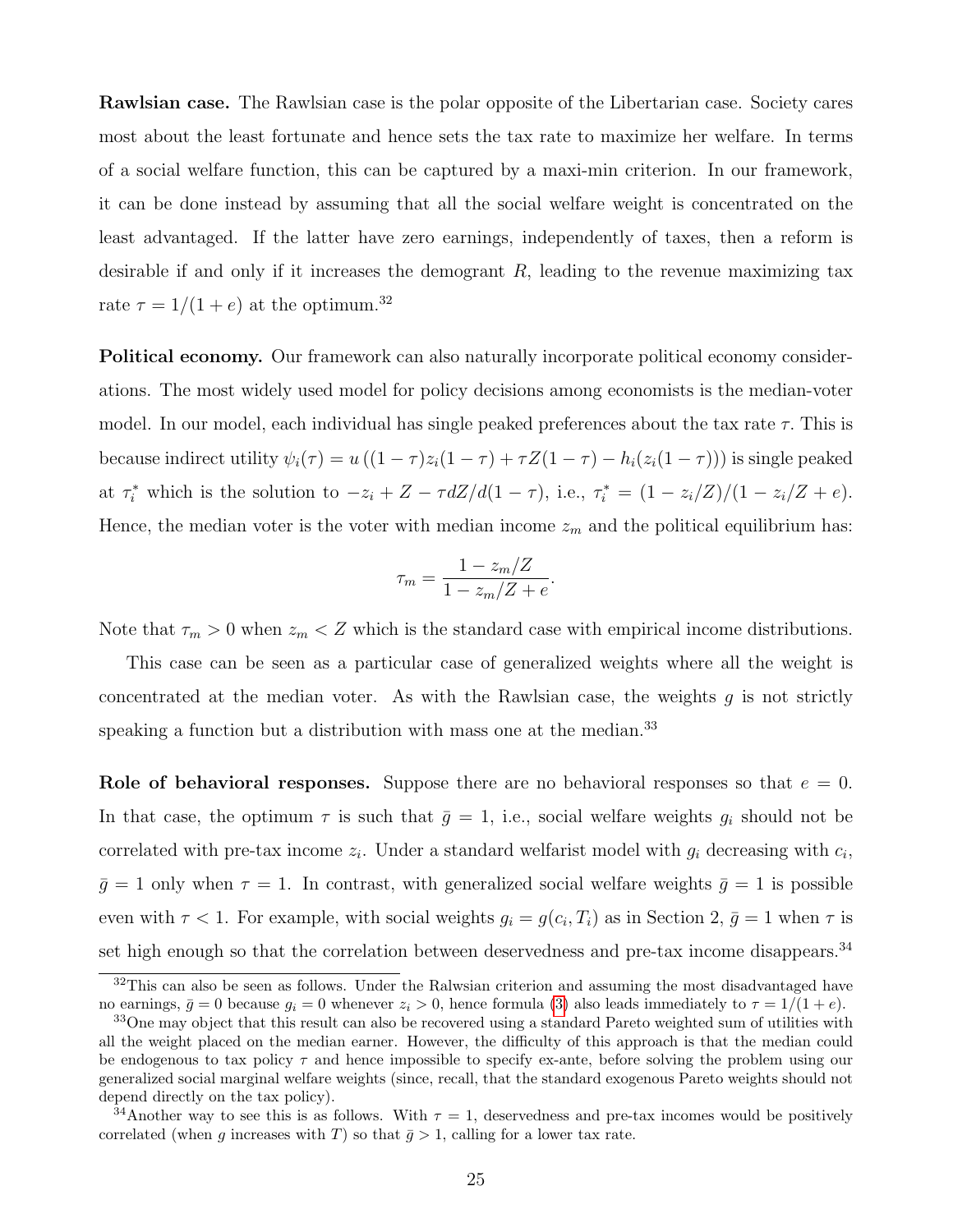With behavioral responses  $e > 0$ , then  $\bar{g} = 1 - e \frac{\tau}{1-\tau} < 1$ , i.e., the optimum  $\tau$  is set so that the correlation between deservedness and pre-tax income remains negative. Hence, as in the standard model, the presence of behavioral responses lowers the optimum tax rate  $\tau$  everything else being the same.

Equality of opportunity. Consider again the model of exogenous desert from the previous section, as applied to family background, now adding behavioral responses. Individuals can either come from an advantaged (in the notation of the previous section,  $m = 1$ ) or disadvantaged background  $(m = 0)$ . A good background gives an unfair advantage to earnings, such as through better access to schools from early on, but conditional on background, the level of earnings is based purely on merit (e.g., taste for work). The natural way to set the marginal welfare weights in this situation is to assume uniform and positive weights (say, equal to one) among those from a disadvantaged background  $(g_0 (z - T, T) = 1$  for all z) and weights equal to zero among those from an advantaged background  $(g_1 (z - T, T) = 0$  for all z). Those weights capture the two normative principles already mentioned. First, that there is value in redistributing from those coming from an advantaged background to those coming from a disadvantaged background conditional on having the same rank in the distribution of earnings in each background group. Second, that there is no value in redistributing across individuals with different earnings conditional on background because those different earnings are purely due to merit. If tax policy cannot be conditioned directly on background, then the social marginal welfare weight at a given earnings level is given by the formula in [\(2\)](#page-21-0) which simplifies to  $g(z-T(z),T(z)) = f(0|z) = f_0(z) P_0/\sum_{j=0}^{1} f_j(z) P_j$ , the fraction of individuals with a disadvantaged family background at the given earnings level. Since people with a disadvantage background typically have lower earnings, their frequency is decreasing at higher pre-tax earnings and so are the weights. Those are the implicit social welfare weights used in the analysis of Roemer et al. (2003) (see Piketty and Saez, 2013 for an application to the case of the optimum top income tax rate in such a model).

Skill or preferences for work. The exogenous desert model can also capture different notions of fairness analyzed in the literature when people differ according to both ability and taste for work (see for example Fleurbaey and Maniquet 2006, 2007, 2011). Suppose that the desert groups are split according to intrinsic ability or skill, which leads to a higher wage rate. In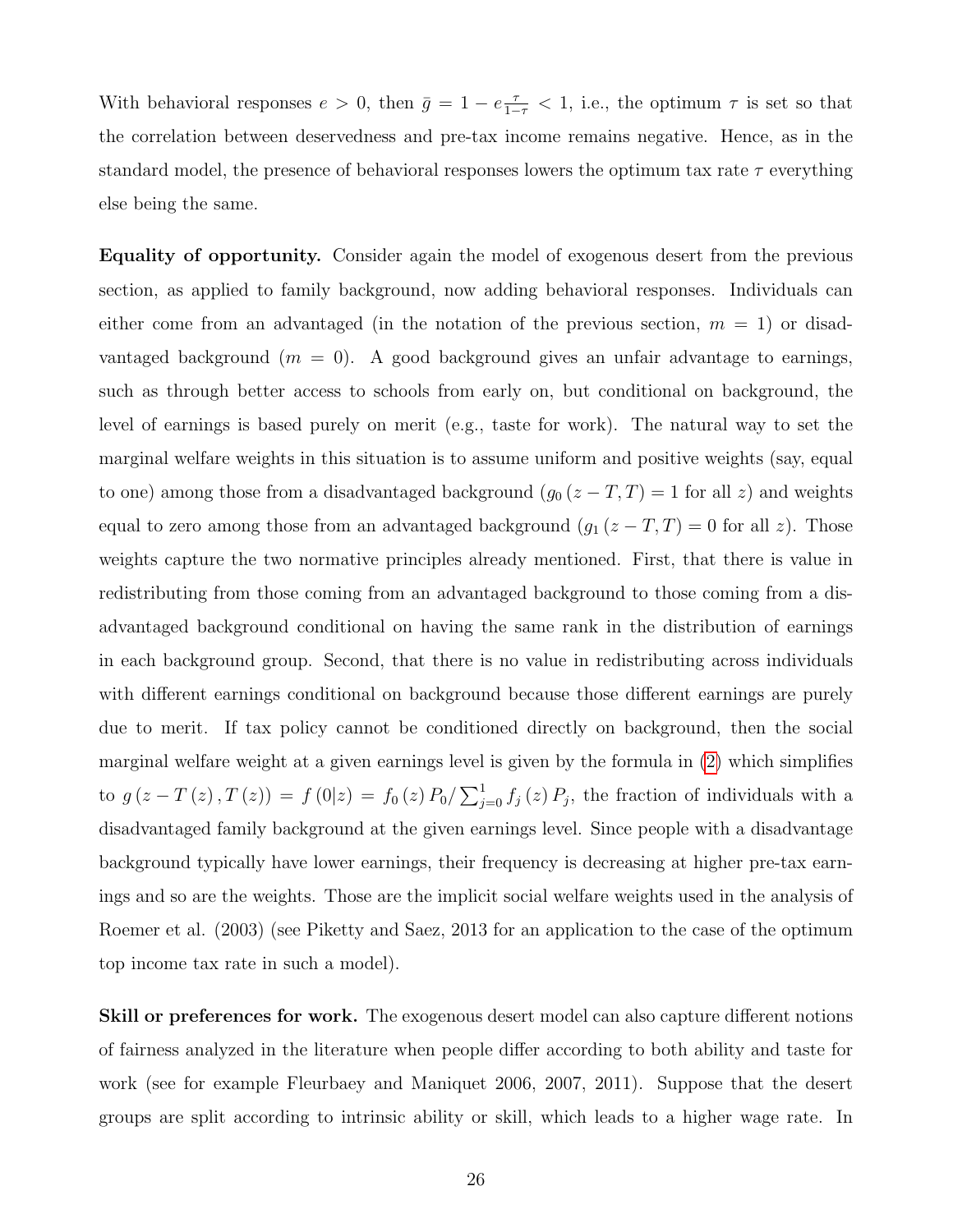addition, within each skill group, people have heterogeneous disutilities from work, with 'lazier' people disliking work more. For simplicity, consider two skill levels (high and low skill) and two preference types (lazy and hard-working). If society is libertarian along the preference dimension (that is, conditional on a skill level it views differences in earnings due to different preferences for work as fair), but Rawlsian along the skill dimension (that is, at any given level of income, it values most a transfer towards the low skill agent), then we can again capture this in a natural way with binary weights which are constant and equal to 1 for all low-skilled individuals and equal to 0 for all high-skilled individuals. The marginal social welfare weight at income level z will then be equal to the fraction of low skill individuals at income level z, so that the marginal social welfare weight will again be decreasing in income, even though conditional on a skill level (that is, given equality of opportunity), society is not bothered by inequality in outcomes. As shown by Fleurbaey (1994), the principle of compensation and the principle of responsibility are generally mutually incompatible. This example shows that generalized social marginal welfare weights can be used very simply to model the trade-off between those two principles.

#### 4.3 Transfers and Free Loaders

In practice, behavioral responses are inherently tied to social welfare weights since one of the biggest complaint against redistribution is that it benefits "free loaders", that is those who stop working precisely because of the generosity of the redistributive system. Yet, standard welfarism cannot capture such effects, since the social welfare weight on a given individual depends solely on her current situation, and not on whether her current situation arises from responses to taxes and transfers.

The simplest way to illustrate this is to consider a simple model in which individuals can either work and earn a uniform wage w, or not work and earn zero. Utility is  $u(c_l - \theta l)$  where  $l \in \{0,1\}$  takes the value 1 if an individual works and 0 otherwise and consumption  $c_l$  is equal to  $c_0$  if an individual is out of work and to  $c_1 = w \cdot (1 - \tau) + c_0$  if she works, where  $\tau$  is the linear earnings tax rate. Taxes fund the demogrant transfer  $c_0$ . The cost of work  $\theta$  is distributed according to a cdf  $P(\theta)$ . Individual  $\theta$  works if and only if  $\theta \le c_1 - c_0 = (1 - \tau) \cdot w$ . Hence, the fraction of people working is  $P(w(1 - \tau))$ . As before, let e be the elasticity of aggregate earnings  $Z(1 - \tau) = wP(w(1 - \tau))$  with respect to the retention rate  $(1 - \tau)$ .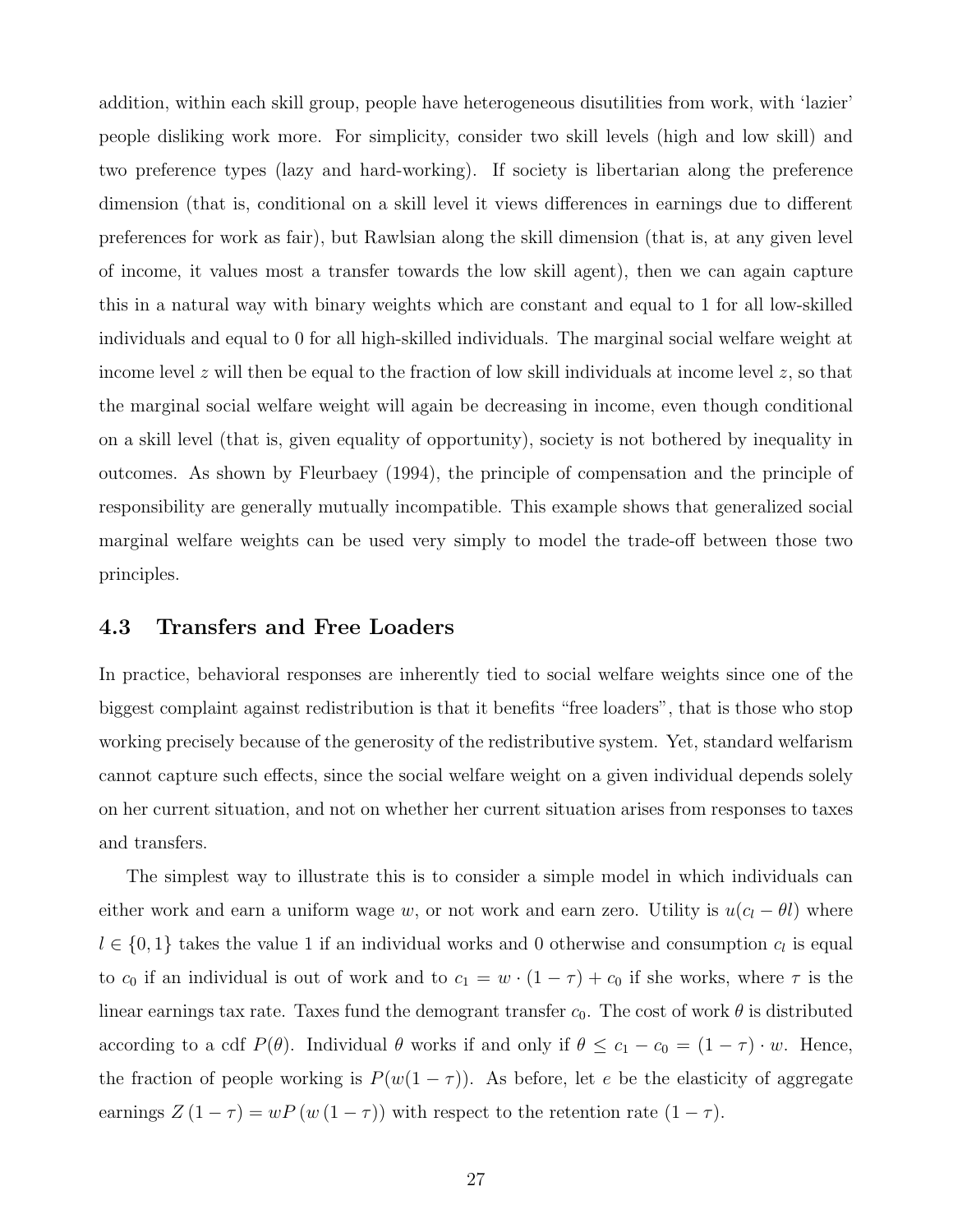Under the utilitarian objective, the government maximizes:

$$
SWF = \int_{\theta > (1-\tau)w} u(c_0)dP(\theta) + \int_{\theta \le (1-\tau)w} u(c_0+(1-\tau)w-\theta)dP(\theta) \quad \text{s.t.} \quad c_0 = \tau w P((1-\tau)w) \quad (p).
$$

Routine computations show that the optimal tax formula takes the form:

$$
\frac{\tau}{1-\tau} = \frac{(1-P)(\bar{g}_0 - \bar{g}_1)}{e},
$$

where  $\bar{g}_0 = u'(c_0)/p$  is the average social welfare weight on non-workers and  $\bar{g}_1 = \int_{\theta \leq (1-\tau)w} u'(c_0+\tau)$  $(1 - \tau)w - \theta dP(\theta)/(p \cdot P)$  the average social welfare weight on workers. As before, because of no income effects, the average social welfare weight across the population is one, so that  $(1 - P)\bar{g}_0 + P\bar{g}_1 = 1.$ 

In the utilitarian framework, the social welfare weight placed on the unemployed depends only on  $c_0$  and is completely independent of whether they would have worked absent taxes and transfers. By contrast, the public policy debate focuses on whether the unemployed are deserving of support or not. Transfer beneficiaries are only deemed deserving if they are truly unable to work, that is, if absent any transfers, they would still not work and live in great poverty without resources. Conversely, they are considered non-deserving, or "free loaders" if they could work and would do so absent more generous transfers. The presence of such "free loaders", perceived to take undue advantage of a generous transfer system, is precisely why many oppose welfare (see e.g., Ellwood (1988), Ellwood and Bane (1996)). It is also the reason why many welfare programs try to target populations which are deemed more vulnerable and less prone to taking advantage of the system. Historically, disabled people, widows, and later on single parents have been most likely to receive support from the government. The origins of the US welfare system since 1935, starting with the Aid to Families with Dependent Children (AFDC) and continuing with the Temporary Assistance to Needy Families (TANF) federal assistance programs highlights exactly that logic. The goal was to help children of single parents or whose families had low or no income, rather than a more general population, among which there could be many free-loaders.

Naturally, the fraction of "free loaders" among the unemployed increases with the generosity of transfers and with the behavioral elasticity e. Under standard utilitarianism, free loaders and deserving poor are treated equally in the social welfare function. With generalized welfare weights, it is possible to treat those two groups differentially.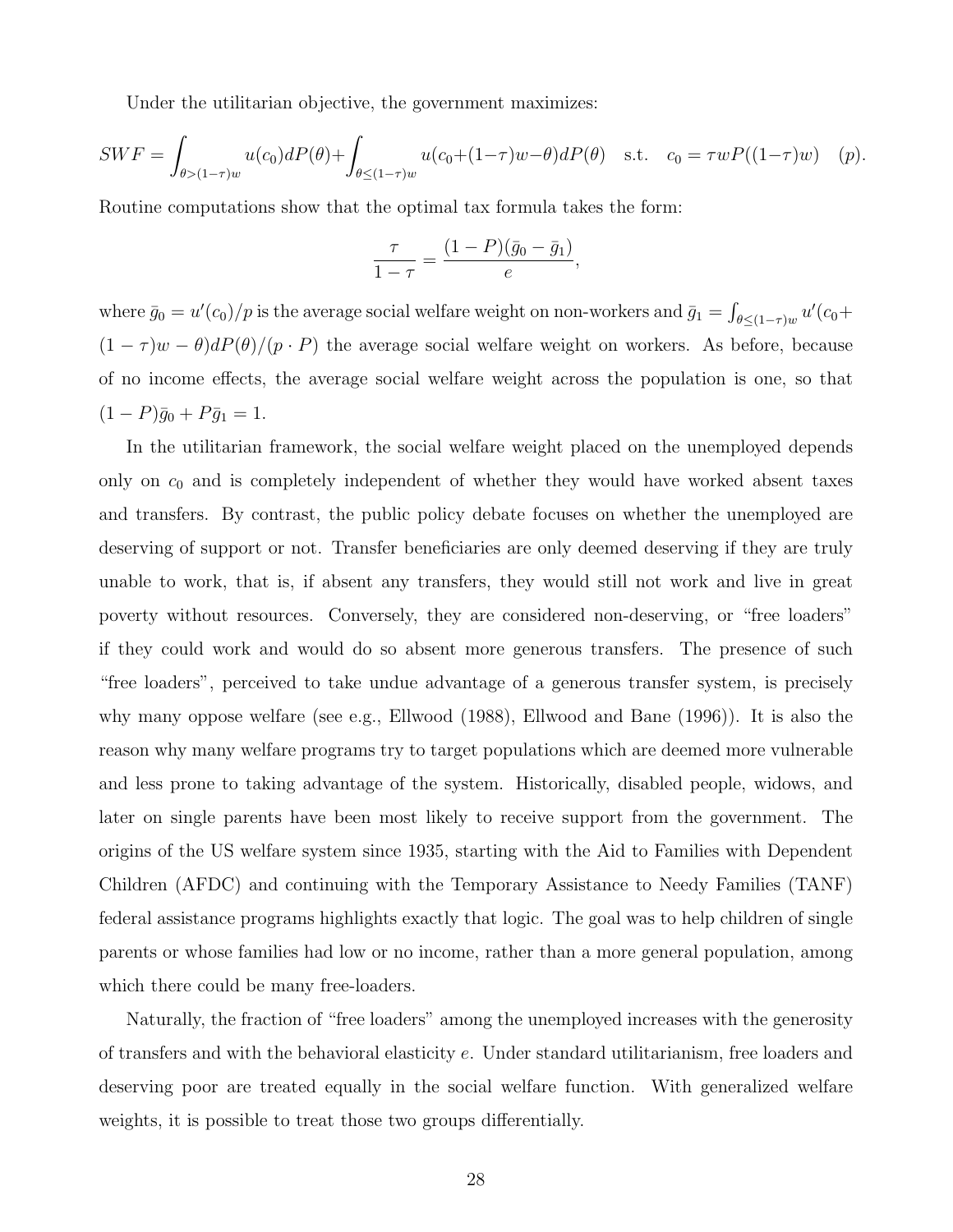Formally, let us define the deserving poor as those with  $\theta > w$ , (those who would not work, even absent any transfer), and the free loaders as those with  $w \ge \theta > w \cdot (1 - \tau)$  (those who do not work because of the welfare program only). Denoting by  $P_0 = P(w)$  the fraction working when  $\tau = 0$ , there are  $P(w(1 - \tau))$  workers,  $1 - P_0$  deserving poor, and  $P_0 - P(w(1 - \tau))$  free loaders.

Let us assume that society sets social marginal welfare weights for the deserving poor,  $\bar{g}_0$  and those who work,  $\bar{g}_1$  as under utilitarianism, but sets weights to zero for free loaders. Weights still average to one so that  $(1 - P_0)\bar{g}_0 + P\bar{g}_1 = 1$ . The optimum tax rate becomes

$$
\frac{\tau}{1-\tau} = \frac{(1-P)\left[\frac{1-P_0}{1-P}\cdot\bar{g}_0 - \bar{g}_1\right]}{e}.
$$

Two points are worth noting about this formula. First, since  $(1 - P_0)/(1 - P) < 1$  taxes will naturally be lower relative to the utilitarian case. Effectively, in the new formula  $\bar{g}_0$  is replaced by  $\bar{g}_0 \frac{1-P_0}{1-P} = \frac{(1-P_0) \cdot g_0 + (P_0-P) \cdot 0}{1-P}$  which is the average social marginal weight including the deserving poor (with weight  $\bar{g}_0$ ) and the free loaders (with weight 0). In the extreme case in which all unemployed are free-loaders, the optimal transfer (and hence the taxes financing it) is zero. This corresponds to the (admittedly extreme) view that all unemployment is created by an over-generous welfare system. As long as there are some deserving poor though, taxes and transfers will be positive. Second, when e is larger,  $(1 - P_0)/(1 - P)$  is smaller and hence a higher elasticity reduces the optimal tax rate not only through the standard efficiency effect but also through the social welfare weight channel as it negatively affects society's view on how deserving the poor are.

Application: Transfers over the Business Cycle. Individuals are less likely to be responsible for their unemployment status in a recession than in an expansion. In an expansion when jobs are easy to find, long unemployment spells are more likely to be due to low search efforts than in a recession when jobs are difficult to find even with large search efforts. If society wants to redistribute toward the hard-searching unemployed–i.e., those who would not have found jobs even absent unemployment benefits–then it seems desirable to have time limited benefits during good times combined with expanded benefit durations in bad times. Our online survey presented in Section 6 shows indeed that support for the unemployed depends critically on whether they can or cannot find jobs.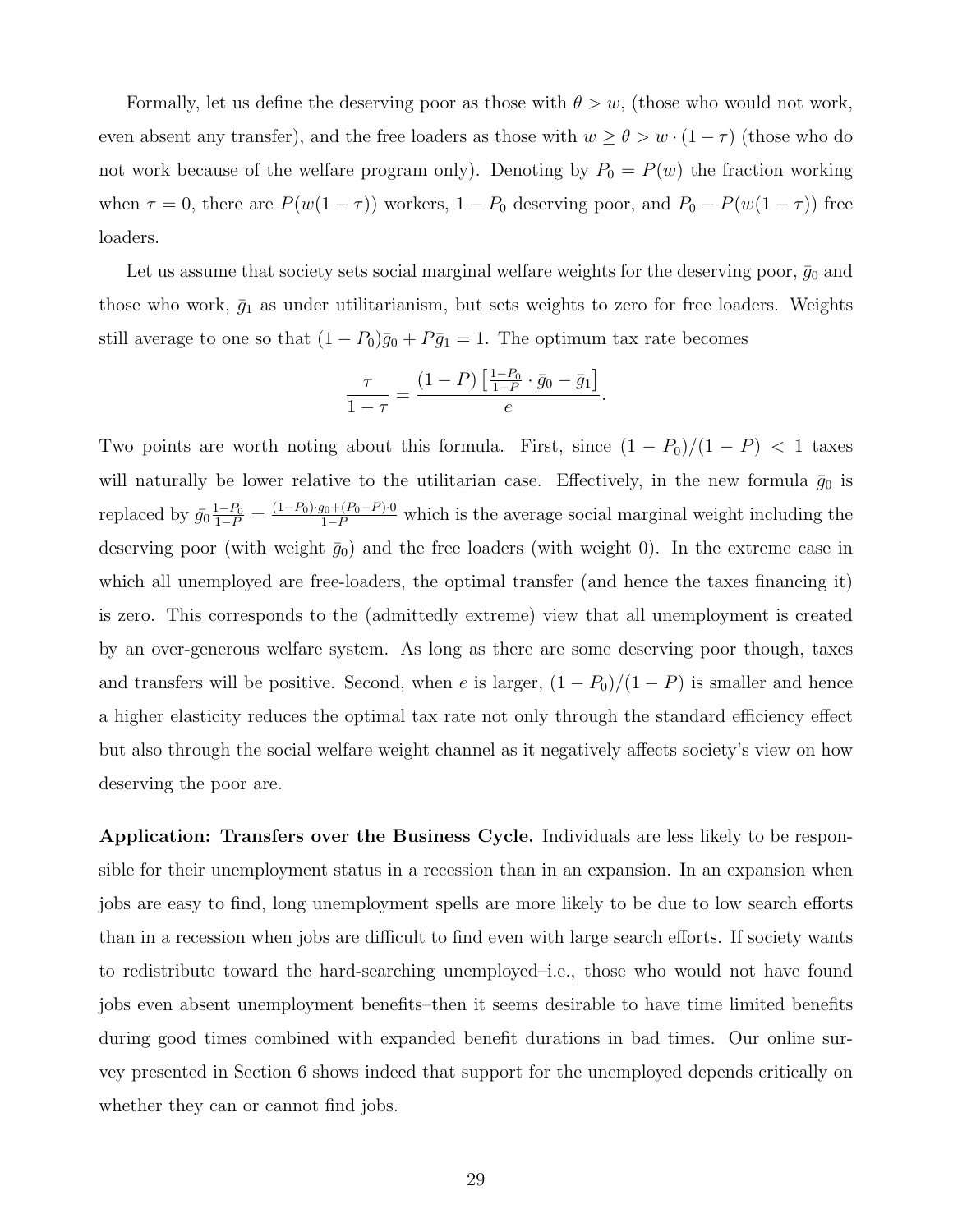### 4.4 Luck versus Deserved Income

Let us consider again the case with luck vs. deserved income. Suppose that total income of individual *i*,  $z_i$ , has two components: standard income  $w_i$ , earned at a disutility cost  $h_i(w_i)$ and a stochastic 'luck' income,  $y_i$  received at no cost. Faced with a linear tax  $\tau$ , agent i again generates earnings  $w_i(1-\tau)$  and receives a random luck shock,  $y_i$ , independent of taxes, leading to total observed earnings  $z_i(1-\tau) = w_i(1-\tau) + y_i$ , which are decreasing in  $\tau$ .

Let us assume as in Section 3.3 that society believes that individuals are entitled to deserved income but not to luck income with binary social welfare weights based on  $c = z - T(z) \leq w + Ey$ so that the average social marginal welfare weight  $g(z)$  at pre-tax income level z is given by the fraction of individuals with income z such that  $z - T(z) < w + Ey$ . Given such welfare weights, the derivation of the optimal tax formula is the same as above, leading to:

<span id="page-30-0"></span>
$$
\tau = \frac{1 - \bar{g}}{1 - \bar{g} + e} \quad \text{with} \quad \bar{g} = \frac{\int g(z_i) z_i}{Z \int g(z_i)} \tag{4}
$$

Under a standard utilitarian criterion,  $\bar{g}$  increases with  $\tau$  so that the solution of [\(4\)](#page-30-0) is unique.<sup>35</sup>

In contrast, in this luck vs. deserved income model,  $\bar{g}$  is not necessarily increasing with  $\tau$  so that multiple equilibria (i.e., both low tax rate and high tax rate equilibria) are possible as in the model of Alesina and Angeletos (2005).

To see this, consider the case where deserved income is highly elastic to  $\tau$ . Assume that, when taxes are low (e.g.,  $\tau \simeq 0$ ), luck income is small relative to deserved income on average, i.e.,  $Ey \ll Ew$ . In that case, with low  $\tau$ , e is large (as elastic deserved income is the main component of total income). Furthermore, a low tax rate is desirable in that case, as income is mostly deserved.<sup>36</sup> Hence, a close to zero tax rate is a stable optimum.

Conversely, suppose the tax rate  $\tau$  is very high (and close to one). Because w is highly elastic, deserved income is now small. Let us assume it is quantitatively small relative to luck income. In that case, the tax base z has low elasticity and hence  $e \simeq 0$ . This implies that the optimal tax rate should indeed be high. The welfare effect further reinforces this as most income is undeserved so that a close to one tax rate is also a stable optimum.

Thus, economies with social preferences favoring hard-earned income over luck income can end up in two possible situations. In the low tax equilibrium, people work hard, luck income

<sup>&</sup>lt;sup>35</sup>This also requires that the elasticity e does not depend on  $\tau$  (or at least does not vary too quickly with  $\tau$ ). <sup>36</sup>More precisely, imposing a positive tax rate would make higher incomes (above average) more deserving than lower incomes (below average), leading to a  $\bar{q}$  above 1.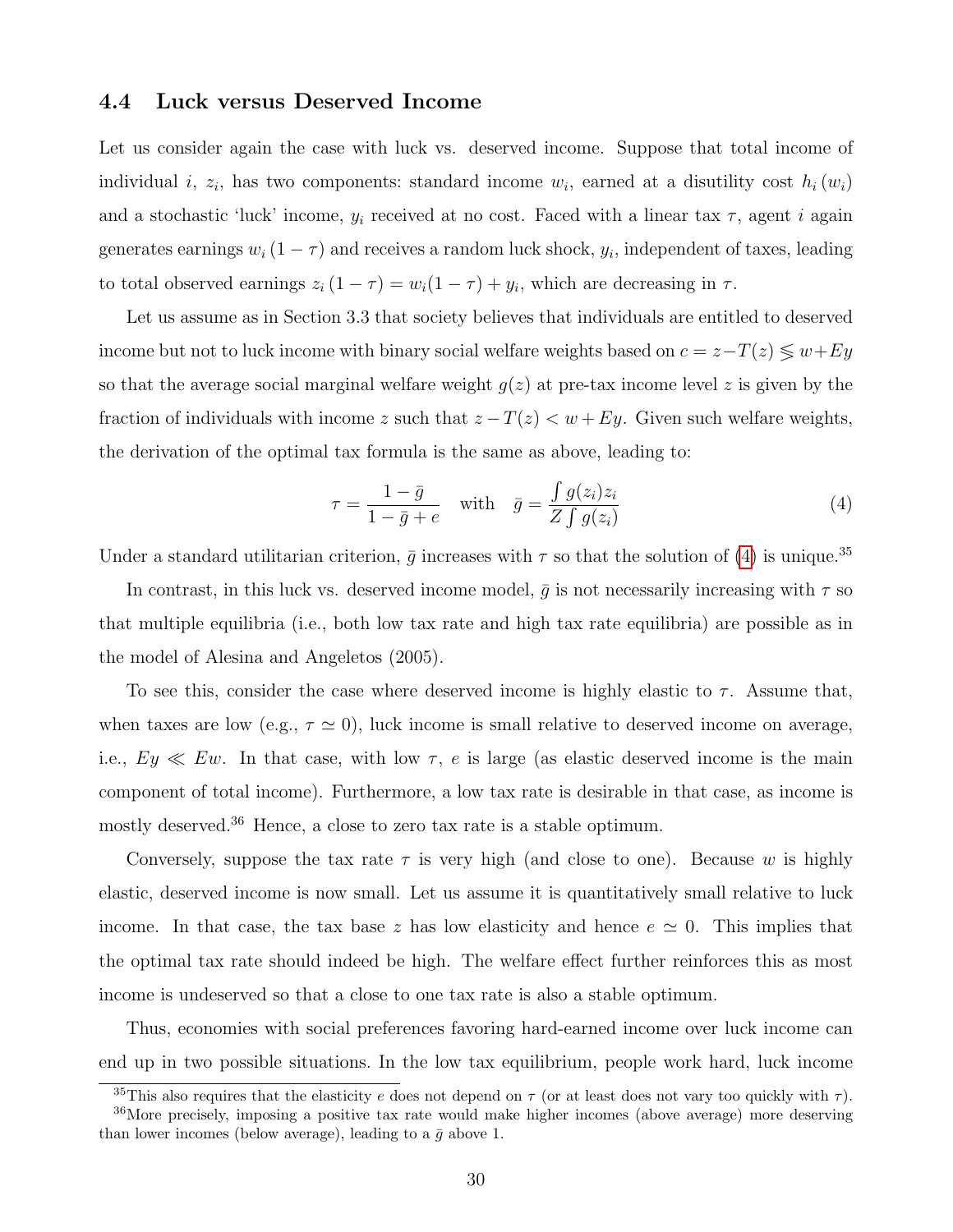makes up a small portion of total income and hence, in a self-fulfilling manner, social preferences tend to favor low taxes. In the alternative equilibrium, high taxes lead people to work less, which implies that luck income represents a larger fraction of total income. This in turn pushes social preferences to favor higher taxes, to take away that unfair luck income (itself favored by the high taxes in the first place). This shows that our framework can encompass the important multiple equilibria outcomes of Alesina and Angeletos (2005) without departing as drastically from optimal income tax techniques as in the model of Alesina and Angeletos (2005).

This example also illustrates that our theory delivers only locally Pareto efficient equilibria (i.e., equilibria where no small reform can improve everybody's welfare). In the situation described, the low tax equilibrium typically Pareto dominates the high tax equilibrium. Hence, starting from the high tax equilibrium, a large tax reform moving the economy to the low tax equilibrium can be Pareto improving.

### 5 Link with Justice Principles

In this section, we illustrate how our framework can be connected to justice principles that are not captured by the standard welfarist approach but have been discussed in the normative tax policy literature.

### 5.1 Horizontal Equity Concerns

The standard utilitarian framework leads to the conclusion that if agents can be separated into different groups, based on attributes, so-called 'tags', which are correlated with income and exogenous to taxes, then an optimal tax system should have differentiated taxes for those groups. Some attributes can be perfect tags in the sense of being impossible to influence by the agent. An example would be height, which has been shown to be positively correlated with earnings (see Mankiw and Weinzierl, 2010), or gender. Others are only mildly elastic to taxes (such as, arguably, the number of children or marital status). Mankiw and Weinzierl (2010) explore a tax schedule differentiated by height and use this stark example as a critique of the standard utilitarian framework. In practice, society seems to oppose taxation based on such characteristics, probably because it is deemed unfair to tax differently people with the same ability to pay. These 'horizontal equity' concerns, or the wish to treat 'equals as equals' seem important in practice and a framework for optimal tax policy which wishes to respect society's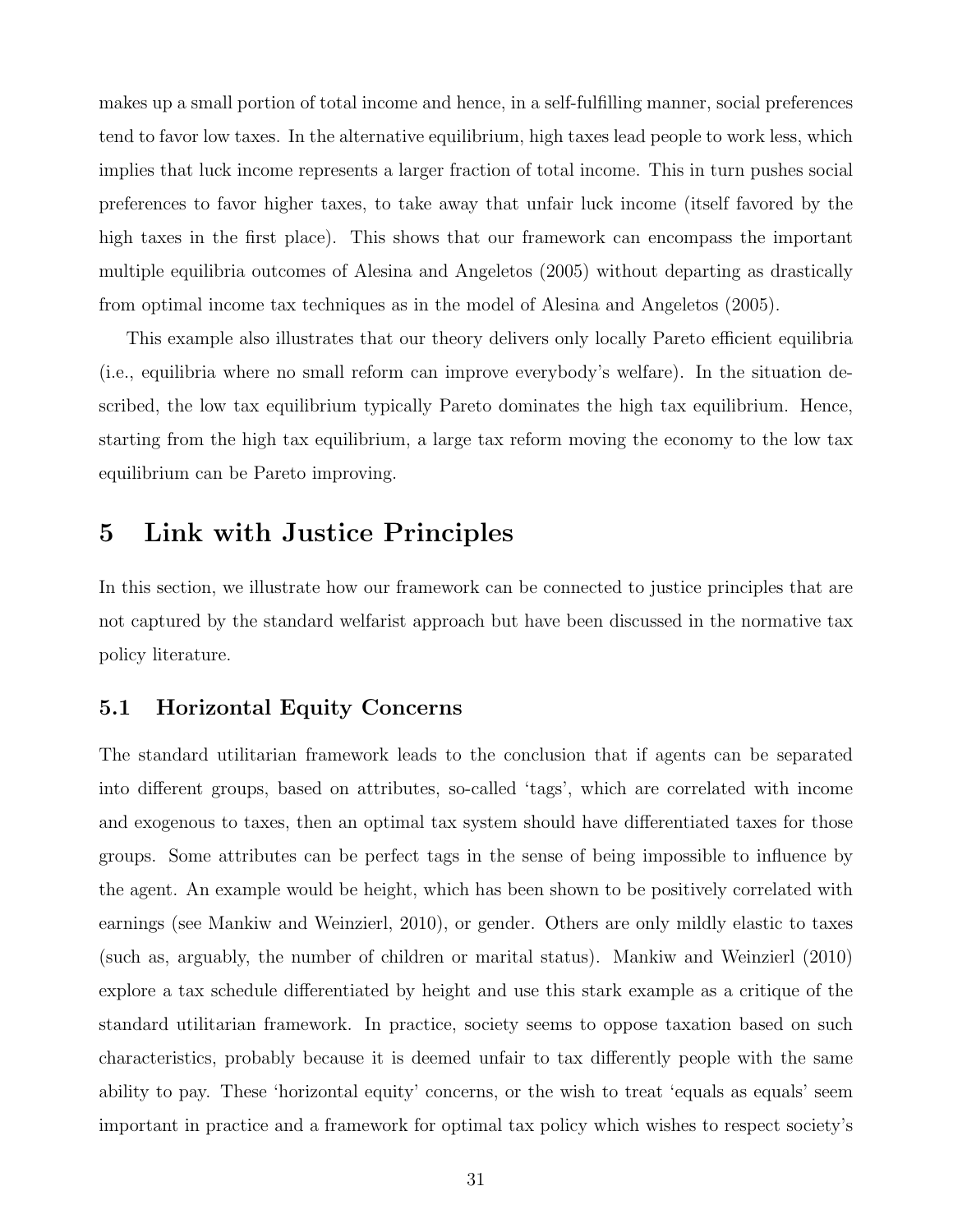preferences needs to be able to include them.<sup>37</sup>

To see how our approach allows us to think about horizontal equity, consider two groups which differ according to some observable and perfectly inelastic attribute  $m \in \{1,2\}$  and according to their taxable income elasticities (respectively denoted  $e_1$  and  $e_2$ ).<sup>38</sup> Let  $\lambda_1$  and  $\lambda_2$ be the fraction each group represents in the total population.

As a benchmark, the standard utilitarian approach would lead to two different tax rates,  $\tau_1$ and  $\tau_2$  for the two groups, such that:

$$
\tau_m = \frac{1 - \bar{g}_m}{1 - \bar{g}_m + e_m} \quad \text{with} \quad \bar{g}_m = \frac{\lambda_m \int_{i \in m} g_i z_i d\nu_m(i)}{Z_m}
$$

where  $\bar{g}_m$  is the income weighted average social marginal welfare weight for group m and  $\nu_m$  is the CDF of types, conditional on being in group  $m$ . A group would tend to be taxed more if it is less elastic, in the spirit of the traditional Ramsey inverse elasticity rule.

In our framework, we can however incorporate society's belief that different taxes on people with the same earnings are not fair. To do so, the social marginal welfare weight on each group can be specified as a function of both tax rates  $\tau_1$  and  $\tau_2$ . Suppose we start from a situation with equal tax rates  $\tau_1 = \tau_2 = \tau$ , and consider a reform introducing differential taxes (and hence, horizontal inequity). Using standard weights  $g_1(c_1, \tau_1) = g_2(c_2, \tau_2)$  at  $c_1 = c_2$  and  $\tau_1 = \tau_2$ , if  $e_1 < e_2$ , it would be desirable in the standard utilitarian framework to perform a small reform

<sup>&</sup>lt;sup>37</sup>A few comments, essentially based on Kaplow (2001), seem important. Kaplow (2001) forcefully argues that Horizontal Equity (HE) per se does not have an independent normative appeal, but that it often only proxies for losses in welfare due to unequal treatment. We are refraining from any judgment here on how important HE truly is as a normative criterion, or on where the social concern for it stems from. We simply take as given, driven by casual empirical observations, that society values it, whether it is reasonable or not, and we show how our framework can capture it. Secondly, Kaplow (2001), and Kaplow and Shavell (2001) highlight that Horizontal Equity considerations, in particular as modeled in Auerbach and Hassett (2000) will conflict with the Pareto principle in some cases. Our non-negative social welfare weights guarantee that this can never occur in our setup, so that the pursuit of horizontal equity will not come at the expense of welfare. Of course, the concept of horizontal equity per se remains subject to the valid criticisms raised in Kaplow (2001). To name a few, the benchmark against which society judges horizontal inequity (most often, pre-tax income) may itself be endogenous to tax policy or unfairly achieved (through other luck shocks), as well as arbitrary (which order one assigns to luck shocks matters for what is considered to be the fair 'status quo' distribution. Ideally, one would like to have some fundamental, morally justifiable definition of what constitutes "equals", rather than just based on pre-tax income. Our approach is somewhat more flexible than previous ones in that our groups could be based on any characteristic. A somewhat appealing interpretation for horizontal equity in our view is the fear of unfair discrimination by the government of otherwise "equals" such as based on religion, gender, interest groups lobbying, etc..

<sup>&</sup>lt;sup>38</sup>Note that there are two possible ways to think about tags. The first and more standard one, in line with the aforementioned papers, considers two groups which differ in terms of their average earning abilities, in a world in which the government is unable to observe individual abilities. With nonlinear taxation, self-selection constraints are then relaxed thanks to tagging. The second approach, pursued here and more relevant for linear taxation, is to consider groups which differ in terms of their elasticities to taxes.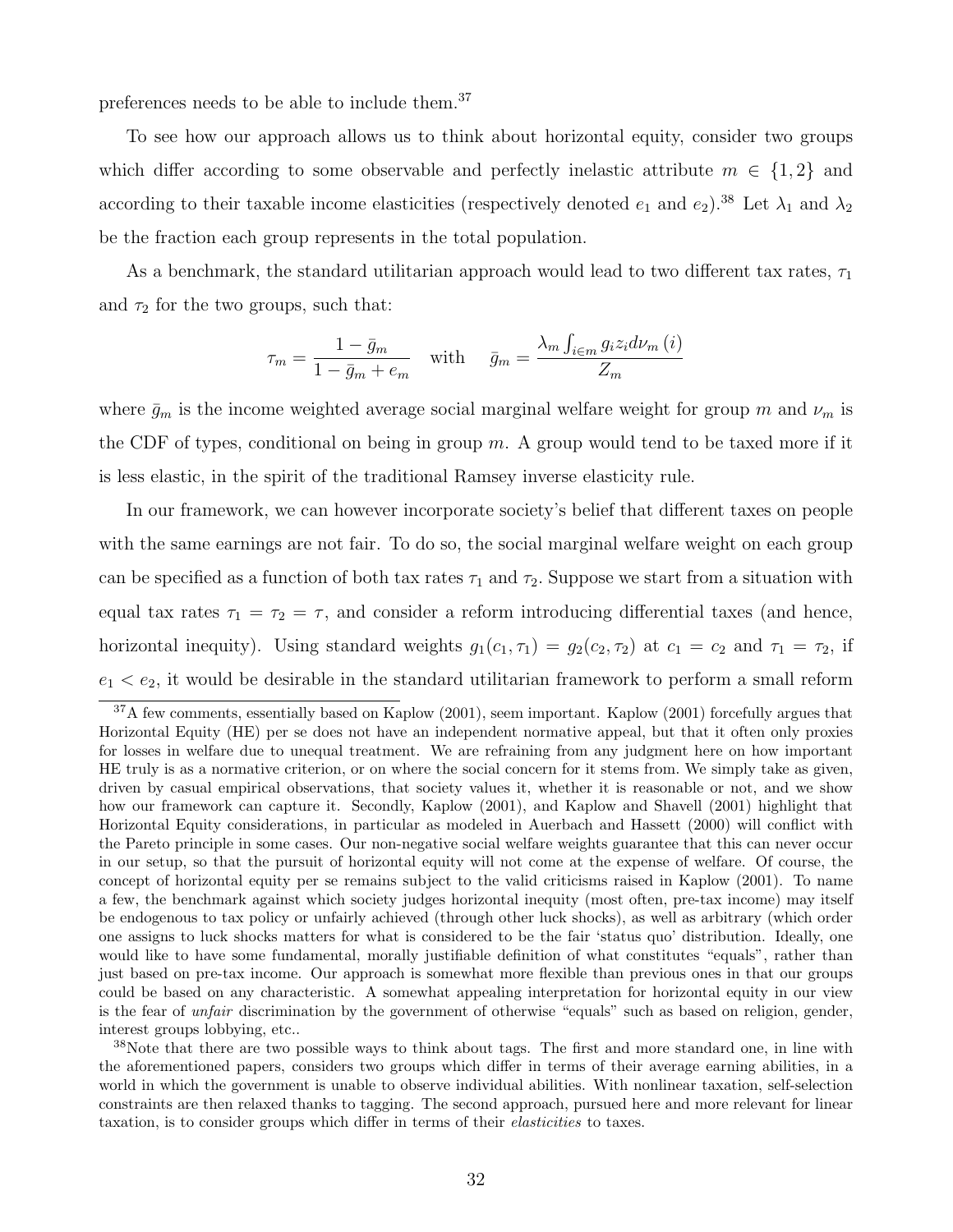$(d\tau_1, d\tau_2)$ , increasing taxes on group 1 and reducing them on group 2 (i.e.,  $d\tau_1 > 0 > d\tau_2$ ). But with generalized welfare weights and a preference for horizontal equity,  $\tau_1 = \tau_2$  can be an equilibrium, despite different elasticities. Consider for example "differential weights" for reforms introducing horizontal inequity, with which consumption at the margin for a group gaining from the horizontal inequity would be less valued than for a group losing from it. A simple way is to assume that  $g(c_i, \tau, d\tau_2 > d\tau_1) = 0$  for all  $i \in 1$  and  $g(c_i, \tau, d\tau_2 > d\tau_1) = g(c_i, \tau) / \int_{j \in 2} g(c_j, \tau)$ for all  $i \in 2$  (and vice versa for a reform such that  $d\tau_2 < d\tau_1$ ).

To see what taxes  $\tau$  can be equilibria, consider that the value of any reform  $(d\tau_1, d\tau_2)$  around an equilibrium with equal treatment  $\tau_1 = \tau_2 = \tau$  must be non-positive, that is:

$$
Z_1(-\bar{g}_1 + [1 - e_1 \tau/(1 - \tau)]) d\tau_1 + Z_2(-\bar{g}_2 + [1 - e_2 \tau/(1 - \tau)]) d\tau_2 \le 0
$$

where:

$$
\bar{g}_m = \frac{\lambda_m \int_{i \in m} g(c_i, \tau_i, d\tau_2, d\tau_1) z_i d\nu_m(i)}{Z_m}
$$

Since this must hold for any reform, it is sufficient to check that it holds for four 'basic' reforms, namely for  $d\tau_1 > 0 = d\tau_2$ , for  $d\tau_2 > 0 = d\tau_1$ , for  $d\tau_2 < 0 = d\tau_1$  and for  $d\tau_1 < 0 = d\tau_2$ . Checking those four cases, leads to the following range of possible equilibrium taxes:

$$
\min\left\{\frac{1}{1+e_1},\frac{1}{1+e_2}\right\} \ge \tau \ge \max\left\{\frac{1-\bar{g}_1(c,\tau,d\tau_1>d\tau_2)}{1-\bar{g}_1(c,\tau,d\tau_1>d\tau_2)+e_1},\frac{1-\bar{g}_2(c,\tau,d\tau_2>d\tau_1)}{1-\bar{g}_2(c,\tau,d\tau_2>d\tau_1)+e_2}\right\}
$$

Hence, if the weight on the group threatened to suffer from a potential horizontal inequity is sufficiently large, there is a large possible interval of equilibrium taxes, despite the differential elasticities of both groups. This is because any deviation from equal taxes is penalized sufficiently heavily. In the limit, suppose that  $\bar{g}_1(c, \tau, d\tau_1 > d\tau_2)$  tends to 1. Then any non-negative tax below the smallest revenue maximizing level across the two groups can be sustained as an equilibrium. Note however, that due to the fact that our social welfare weights are always non-negative, we cannot have a Pareto-dominated situation (as illustrated by the upper bounds equal to the revenue maximizing rates for each group).

We can also address the more general question of what *different* tax rates on the two groups can be sustained in equilibrium. To do so, we need to define the weights more generally as functions of both the tax levels and the tax changes. Let the weight for person i be  $g_i =$  $g(c_i, \tau_m, \tau_n, d\tau_m, d\tau_n)$ . Consider the following example. Start from a set of standard welfare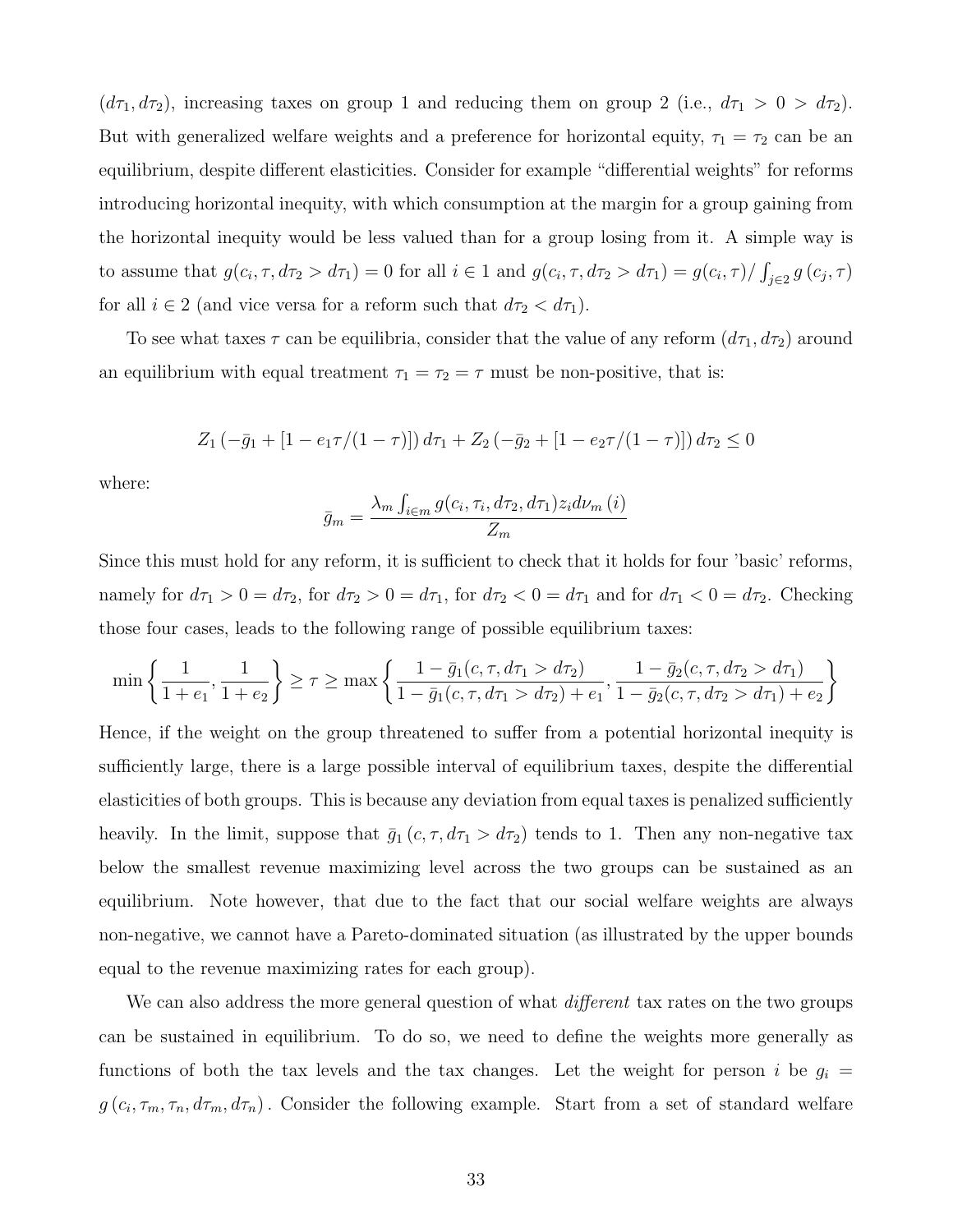weights  $\{g(c_i, \tau_m)\}_i$  for each agent which sum to 1 across the population:  $\int_{i \in m} g(c_i, \tau) d\nu(i) +$  $\int_{i\in n} g(c_i, \tau) d\nu(i) = 1$ . Now define the weights capturing horizontal equity concerns as follows: i) If in the status quo  $\tau_m > \tau_n$ , a reform is introduced with  $d\tau_m < d\tau_n$  (so that the group which is already taxed more is helped by a reduction in its taxes), then let  $g(c_i, \tau_m > \tau_n, d\tau_m < d\tau_n)$  $g(c_i, \tau_m) / \int_{i \in m} g(c_i, \tau_m)$  for  $i \in m$  and  $g(c_i, \tau_m > \tau_n, d\tau_m > d\tau_n) = 0$  for  $i \in n$ .

ii) If in the status quo  $\tau_m > \tau_n$ , a reform is introduced with  $d\tau_m > d\tau_n$  (so that the group which is already taxed more is hurt further by a tax increase), then let:  $g_i = g(c, \tau_m > \tau_n, d\tau_m > d\tau_n)$  $g_i^+ = g^+(c, \tau_m > \tau_n, d\tau_m < d\tau_n)$  for all  $i \in m$ , where  $g^+$  is a mean-preserving spread of g (informally put, the set of weights  $g^+$  place even less value on high consumption people, and even more weight on low consumption people). This means that the average weight on group m, weighted by income will be higher for the proposed reform ii) than for reform i). Again, let  $g_i = 0$  for all  $i \in n$ .

With this set of weights, a situation with  $\tau_1 > \tau_2$  can be an equilibrium, if and only if:

$$
Z_1\left(-\bar{g}_1 + [1 - e_1\tau_1/(1 - \tau_1)]\right)d\tau_1 + Z_2\left(-\bar{g}_2 + [1 - e_2\tau_2/(1 - \tau_2)]\right)d\tau_2 \le 0
$$

It is again sufficient to check that this equality holds for the following 'basic' tax reforms (since all possible other reforms can be expressed as combinations of these basic reforms) as explained in the Appendix. The equilibrium range of taxes obtained for a case with  $\tau_1 < \tau_2$  is then:

$$
\frac{1 - \bar{g}_1^+}{1 - \bar{g}_1^+ + e_1} \le \tau_1 \le \frac{1 - \bar{g}_1}{1 - \bar{g}_1 + e_1} \quad \text{and} \quad \tau_2 = \frac{1}{1 + e_2}
$$

The last equality implies that if the government wants to set  $\tau_2$  at a lower level than  $\tau_1$ , then it must necessarily be set at the revenue maximizing rate.

For a tax  $\tau_1$  to exist in this range, we need to have a valid range, so that we require:

$$
\frac{1}{1+e_2} < \frac{1-\bar{g}_1}{1-g_1+e_1}
$$

which reduces to  $e_2 (1 - \bar{g}_1) > e_1$ . Despite this condition being itself endogenous to  $\tau_1$  (since  $\bar{g}_1$  is), it means broadly speaking that  $e_2$  will have to be sufficiently larger than  $e_1$  to justify  $\tau_2$ being set lower (and the more so, the more people are averse to horizontal inequity as captured in a larger  $\bar{g}_1$ ).

Intuitively, our generalized social marginal welfare weights punish the group which benefits from tagging (i.e., which is taxed less as a result of tagging), so that the latter will only gain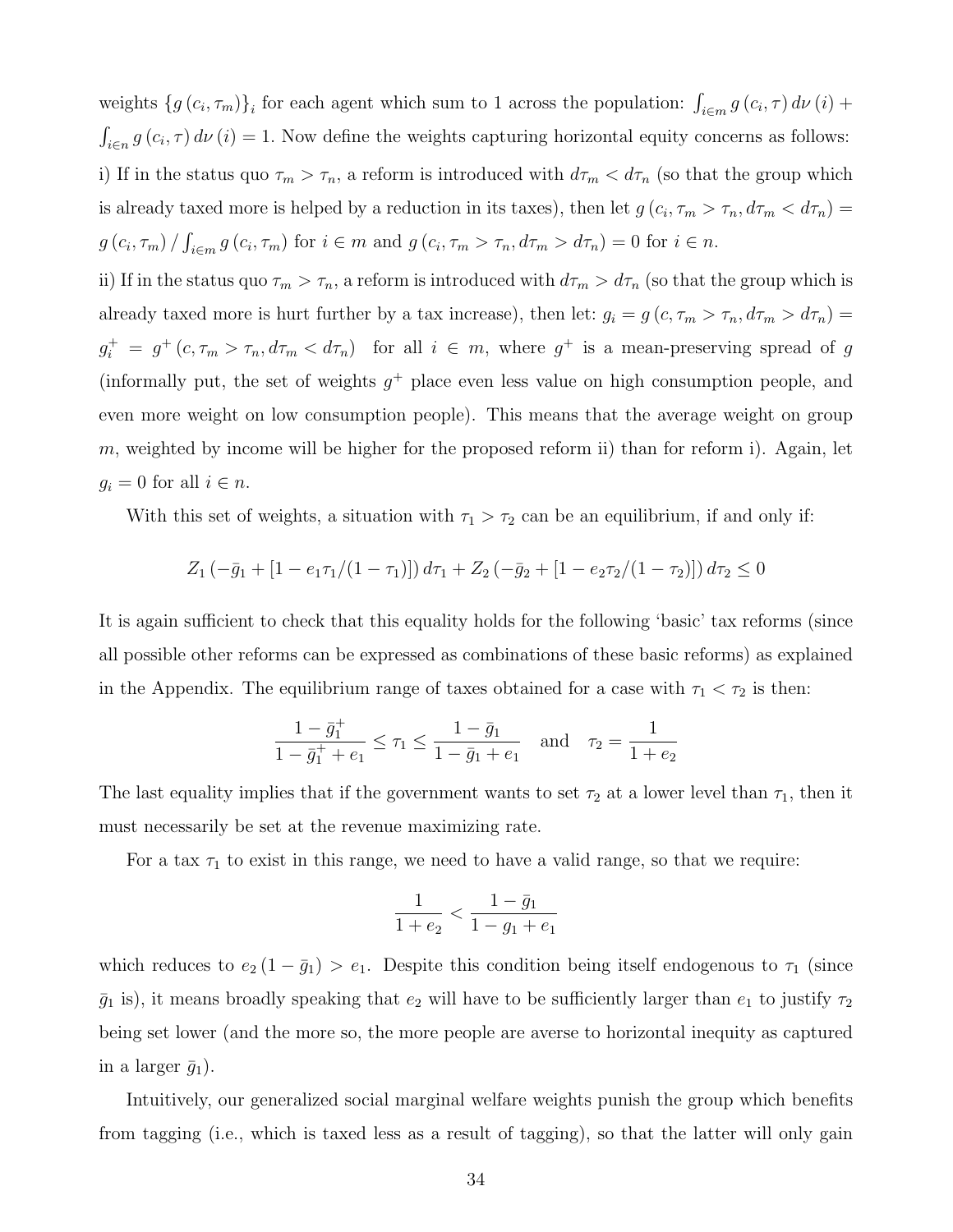if the its elasticity is really sufficiently large relative to the other group's. This is reminiscent of a Rawlsian setup, in which society only cares about the least well-off. Here, the set of people whom society cares about is endogenous to the tax system. Namely, they are the ones discriminated against because of tagging. In that case, the revenue-maximizing rate is imposed on the group 'favored' by the tax system, in the same way that the revenue-maximizing rate is imposed on everyone except the poorest with Rawlsian social preferences. In this framework, a tradeoff appears between efficiency (setting taxes based on the differential elasticities) and social preferences for horizontal equity (pushing for taxes to be equalized despite different elasticities). In other words, we can rephrase the Rawlsian famous criterion as follows:

"It is permissible to discriminate against a group using taxes and transfers only in the case where such discrimination allows to improve the welfare of the group discriminated against."

One possible application of this analysis would be reforms focusing on gender-differentiated taxation. Indeed, there is ample empirical evidence that single mothers or secondary earners are more elastic in their labor supply than prime age men (see e.g., Blundell and MaCurdy, 1999). Yet, almost no country has adopted gender-differentiated taxes, despite the standard Ramsey consideration. Our welfare weights can make sense of the absence of such taxes.

### 5.2 Poverty Alleviation

The poverty rate, defined as the fraction of households below a given disposable income threshold (the poverty threshold) gets substantial attention in the public debate. Hence, it is conceivable that governments aim to either reduce the poverty gap (defined as the amount of money needed to lift all households out of poverty) or reduce the poverty rate (the number of households below the poverty threshold). A few studies have considered used government objectives incorporating such government objectives. Besley and Coate (1992) and Kanbur, Keen, and Tuomala (1994) show how adopting poverty minimization indexes affects optimal tax analysis. Importantly, they show that the outcomes can be Pareto dominated. In this section, we show how the use of generalized welfare weights allows to incorporate in a simple way in the traditional optimal tax analysis poverty alleviation considerations while maintaining the Pareto principle.

We consider the optimal nonlinear income tax problem as we are particularly interested in the profile of taxes and transfers.

We assume that individuals differ solely through their ability parameter  $n$ , distributed with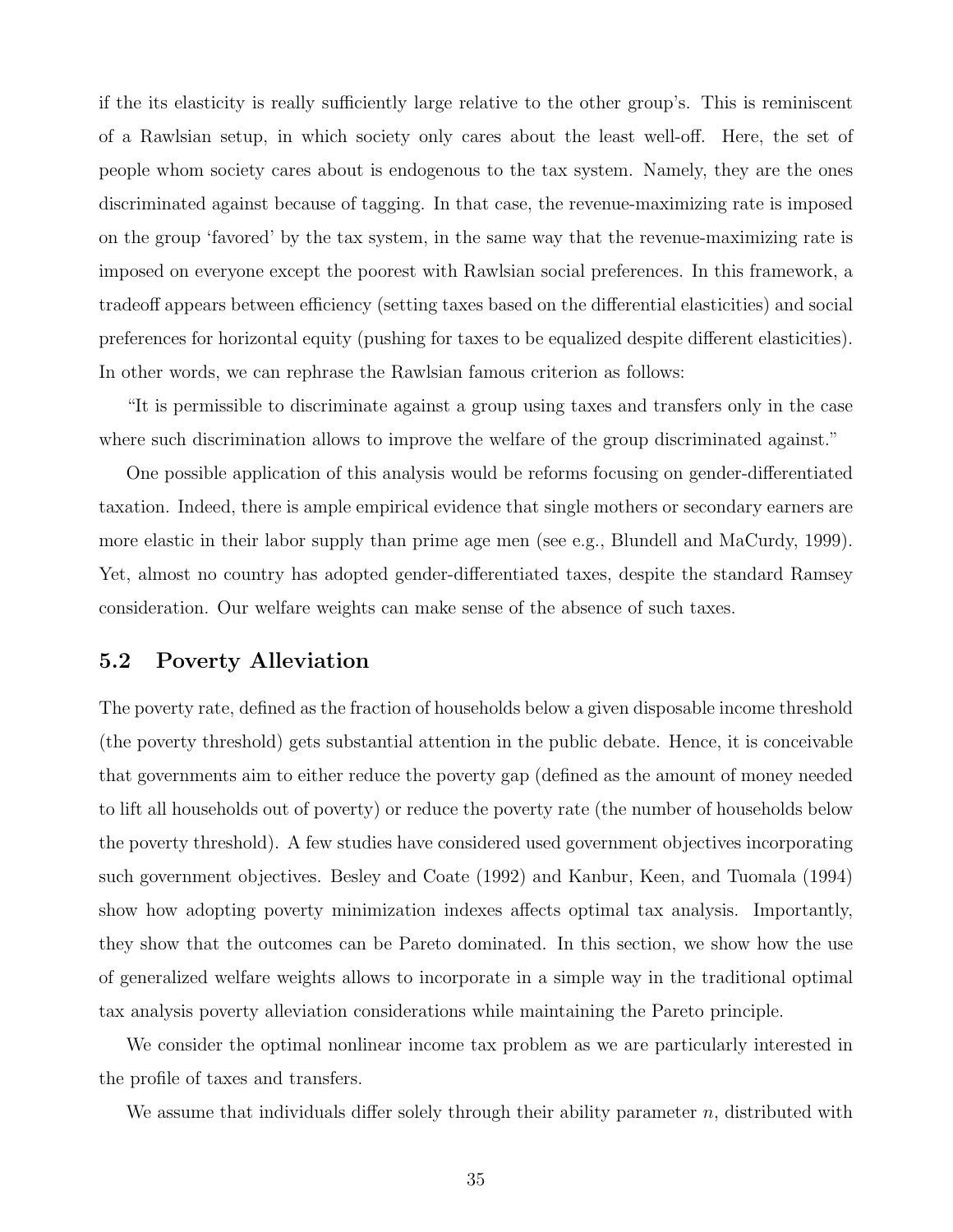cdf  $F(n)$  and density  $f(n)$ . Individual n has utility

$$
u^n(c, z) = c - nh(z/n)
$$

with  $h(.)$  denoting the increasing and convex cost of work function. We normalize h so that  $h'(1) = 1$  and  $h(0) = 0$ . Each individual chooses z to maximize  $z - T(z) - nh(z/n)$  leading to first order condition  $1 - T'(z) = h'(z/n)$ . Hence, we have  $z = n\phi(1 - T')$  where  $\phi(.)$  is the inverse of  $h'$ . When  $T' = 0$ ,  $z = n$  so that we can interpret n as "potential income." Positive marginal tax rates depress real income relative to potential income. We denote by e the elasticity of earnings z with respect to the net-of-tax rate  $1 - T'$ .

The government maximizes

$$
SWF = \int \omega_n G(z - T(z) - nh(z/n))dF(n)
$$

Denoting by  $g_n = \omega_n G'(u_n)/p$  the social marginal welfare weight on individual n, no income effects implies that  $\int g_n dF(n) = 1$ . The standard optimal tax formula takes the following form (see the derivation in appendix):

<span id="page-36-0"></span>
$$
\frac{T'(z_n)}{1 - T'(z_n)} = \frac{1}{e} \cdot \frac{\int_n^{\infty} (1 - g_m) dF(m)}{nf(n)}.
$$
\n(5)

The demogrant is then defined by the government budget constraint.

Let us now consider criteria of poverty alleviation. Let us denote the poverty threshold by  $\bar{c}$ . Anybody with disposable income  $c < \bar{c}$  is poor. If the demogrant can be made bigger than  $\bar{c}$ , then the optimum way to fight poverty is to raise enough taxes to set the demogrant equal to  $\bar{c}$ . Once the poverty threshold has been attained, there is no reason to have differences in social welfare weights and hence the weights would all be equal to a fixed  $g$ . Hence, the marginal tax rates would take the form

$$
\frac{T'(z_n)}{1 - T'(z_n)} = \frac{1 - g}{e} \cdot \frac{1 - F(n)}{nf(n)} \quad \text{or} \quad T'(z_n) = \frac{1 - g}{1 - g + a_n \cdot e},
$$

where  $a_n = nf(n)/[1-F(n)]$  is the local Pareto parameter. g is set so that total taxes collected raise enough revenue to fund the demogrant  $\bar{c}$ . The less trivial case is when even with  $g = 0$ (which corresponds to the Rawlsian case), tax revenue cannot fund a demogrant as large as  $\bar{c}$ . Let us assume that  $n^*$  is the ability level at the poverty threshold so that  $F(n^*)$  individuals are poor at the optimum. There are two ways to consider poverty alleviation, one is to minimize the poverty gap, the other to minimize the poverty rate.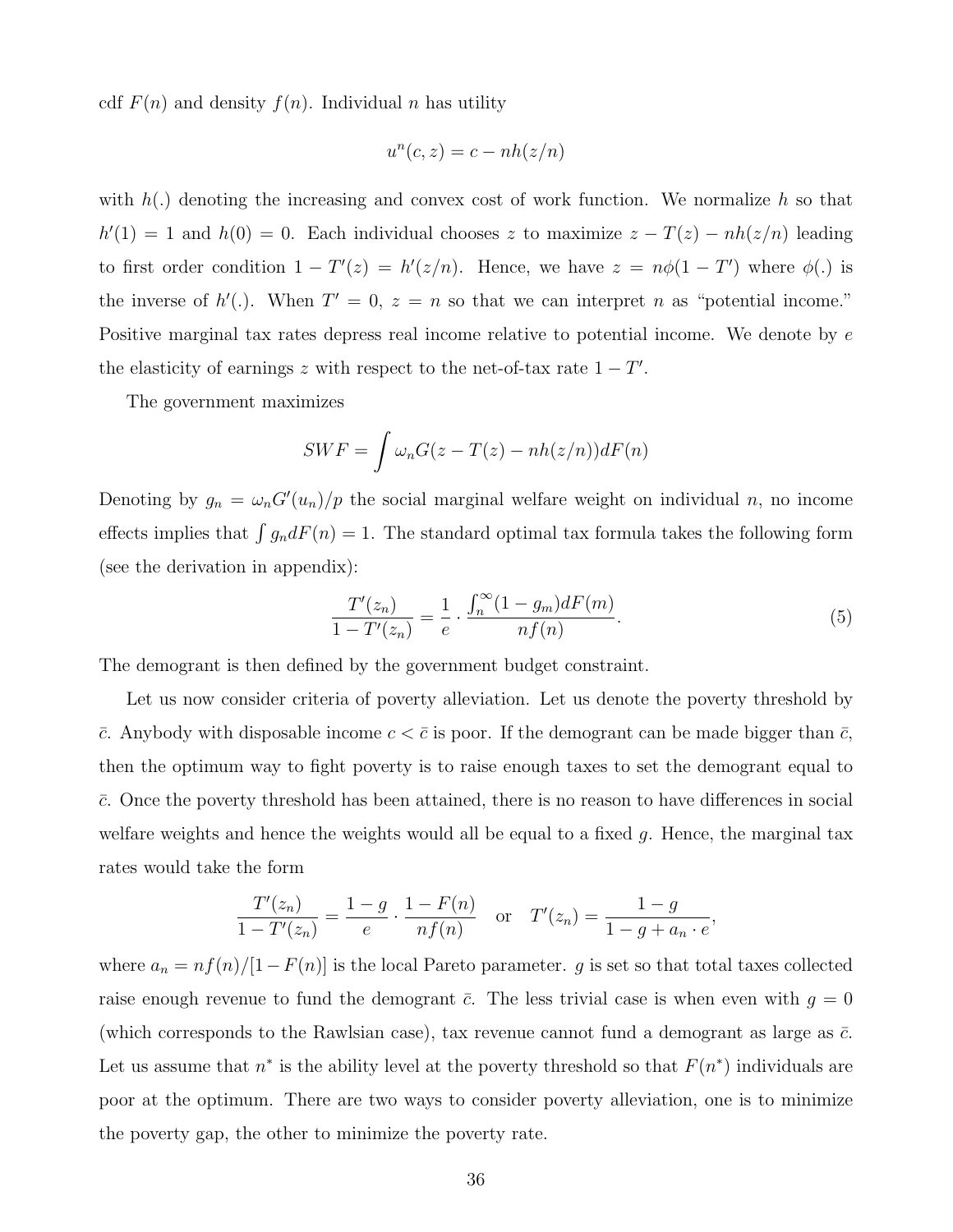Poverty gap alleviation. Suppose the government cares about the consumption of people living in poverty. A natural way to capture this is to assume that social welfare weights are concentrated among those living in poverty, i.e., with disposable income c below the poverty threshold  $\bar{c}$ . We can therefore specify the welfare weights as follows:  $g(c) = \bar{g} > 0$  if  $c < \bar{c}$  and  $g(c) = 0$  if  $c \ge \bar{c}^{39}$ . The normalization of social welfare weights implies that  $\bar{g}F(n^*) = 1$ . The optimum marginal tax rates take the following form:

$$
\frac{T'(z_n)}{1 - T'(z_n)} = \frac{1}{e} \cdot \frac{1 - F(n)}{nf(n)} \quad \text{if} \quad n > n^*
$$

$$
\frac{T'(z_n)}{1 - T'(z_n)} = \frac{\bar{g} - 1}{e} \cdot \frac{F(n)}{nf(n)} \quad \text{if} \quad n < n^*
$$

Because  $\bar{g}F(n^*) = 1$ , the marginal tax rate is continuous at the poverty level. The marginal tax rate is Rawlsian above  $n^*$  and positive (and typically large) below  $n^*$ . The shape of optimal tax rates is quite similar to the standard utilitarian case.

Poverty rate minimization. Suppose the government cares only about the number of people living in poverty, that is the poverty rate. In that case, the government puts more value in lifting people above the poverty line than helping those substantially below the poverty line. Hence, the social marginal welfare weights are concentrated solely at the poverty threshold  $\bar{c}$ . Hence  $g(c) = 0$  below  $\bar{c}$  and above  $\bar{c}$ , and  $g(c) = \bar{g}$  at  $\bar{c}$  ( $\bar{g}$  is finite if a positive fraction bunch at the poverty threshold as we shall see, otherwise  $g(c)$  would be a Dirac distribution). The optimum marginal tax rates take the following form:

$$
\frac{T'(z_n)}{1 - T'(z_n)} = \frac{1}{e} \cdot \frac{1 - F(n)}{nf(n)} \quad \text{if} \quad n > n^{**}
$$

$$
\frac{T'(z_n)}{1 - T'(z_n)} = \frac{1}{e} \cdot \frac{-F(n)}{nf(n)} \quad \text{if} \quad n < n^*
$$

Hence, there is a kink in the optimal tax schedule with bunching at the poverty threshold  $\bar{c}$ . All individuals with n such that  $n^* \leq n \leq n^{**}$  bunch at the poverty level so that  $z_n$  is constant and  $c_n = \bar{c}$  in that range. The marginal tax rate is Rawlsian above the poverty threshold and is negative below the poverty threshold so as to push as many people just above poverty. Hence, the optimum would take the form of an EITC designed so that at the EITC maximum, earnings plus EITC equal the poverty rate.

<sup>&</sup>lt;sup>39</sup>A less extreme version of this assumption would set  $g(c) = g$  above  $\bar{c}$  with  $g < \bar{g}$ . It is easy to adapt our results to that case.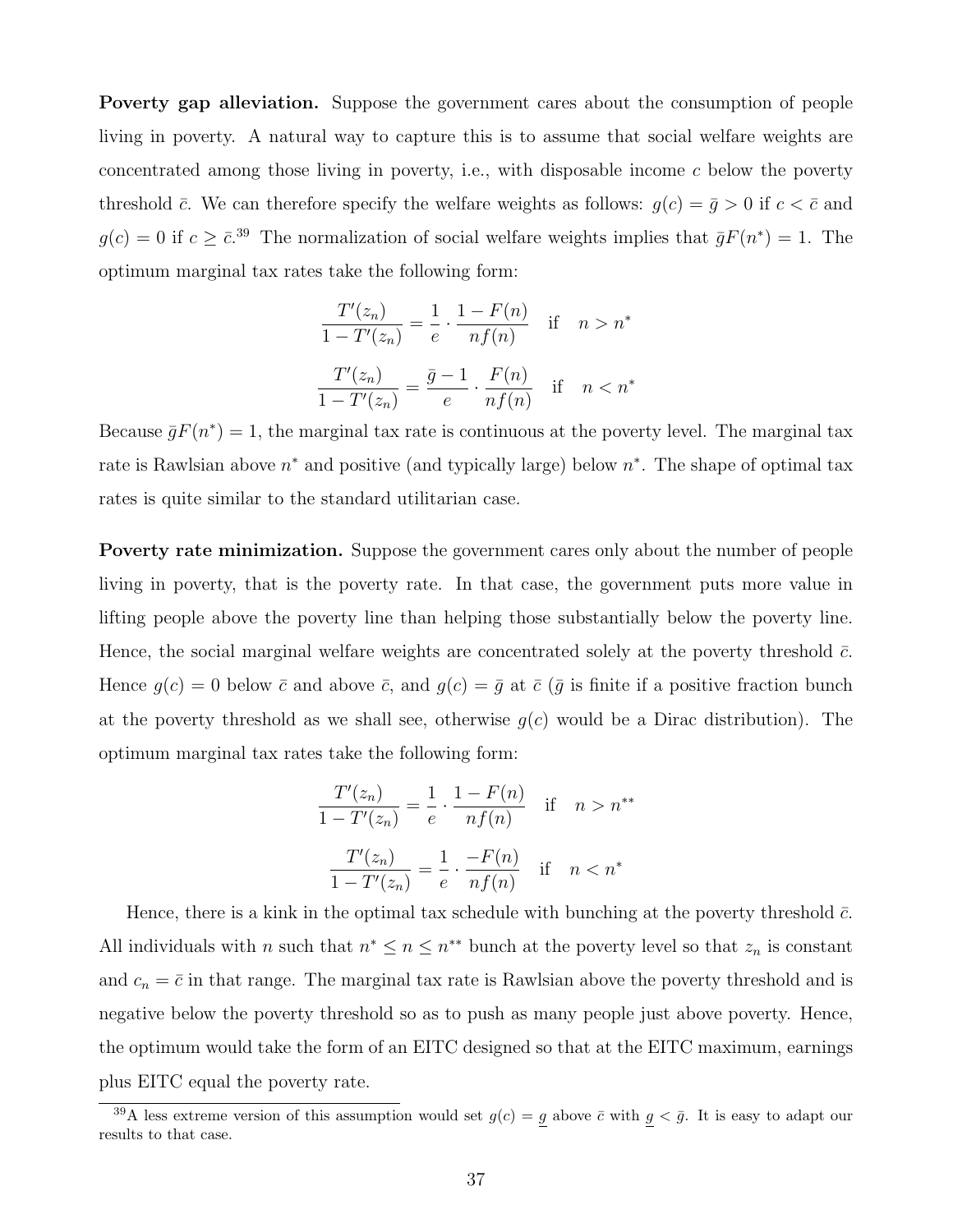#### 5.3 Link with Fleurbaey-Maniquet: Work Preferences vs. Skills

Fleurbaey and Maniquet (2006, 2007, 2011) have considered optimal income tax models where individuals differ in skills and in preferences for work (Fleurbaey and Maniquet, 2011, chapters 10 and 11 present their framework in detail). Based on the "Compensation objective" and the "Responsibility objective", they develop social objective criteria that trade-off the "Equal Preferences Transfer Principle" (at the same preferences, redistribution across unequal skills is desirable) and the "Equal Skills Transfer Principle" (at a given level of skill, redistribution across different preferences is not desirable). In this section, we outline how two of the criteria developed by Fleurbaey and Maniquet translate into profiles of social marginal welfare weights. This allows us to connect their theory to our approach with generalized social welfare weights.

For simplicity, we consider the case of the nonlinear income tax on earnings as in the continuous Mirrlees model. $40$  We assume away income effects using quasi-linear utilities of the form:  $u^i = c - h^i(z/w_i)$  where  $w_i$  is the skill of individual i so that  $l = z/w_i$  is labor supply required to earn income level z. Skills are distributed in  $[w_{\min}, w_{\max}]$  with  $w_{\min} > 0$  and labor supply  $l \in [0, 1]$  so that  $l = 1$  represents full-time work. Heterogeneity in work preferences are embodied in the individual specific disutility of work function  $h^{i}(.)$ . The key contribution of Saez (2001) is to derive an optimal income tax formula that generalizes the formulas of Mirrlees (1971) to situations with heterogeneous populations (i.e., situations where individuals differ not only in skills but also possibly in preferences). The optimal marginal tax rate for earnings level z can be expressed as follows:

<span id="page-38-0"></span>
$$
\frac{T'(z)}{1 - T'(z)} = \frac{1}{e} \cdot \frac{\int_z^{\infty} (1 - g(z')) dH(z')}{zh(z)},
$$
\n(6)

where e is the average elasticity of earnings with respect to the net-of-tax rate  $1-T'$  at earnings level z,  $H(z)$  is the cumulative earnings distribution function,  $h(z)$  the earnings density,<sup>41</sup> and  $g(z')$  the average social marginal welfare weight at earnings level  $z'$ . Because of no income effects, social marginal welfare weights average to one in the population. Formula [\(6\)](#page-38-0) is a generalization of formula [\(5\)](#page-36-0) in the case with heterogeneous populations.

Fleurbaey and Maniquet consider various social criteria. We focus on two of them that produce explicit optimal tax formulas, the w-equivalent leximin criterion and the  $w_{\text{min}}$ -equivalent

<sup>40</sup>Fleurbaey and Maniquet consider also the case with discrete populations as well as the case where the government can also observe hours of work (but individuals can choose to work for a wage lower than their skill).

<sup>&</sup>lt;sup>41</sup>More precisely, it is the virtual density that would hold at z if the income tax system were linearized at z.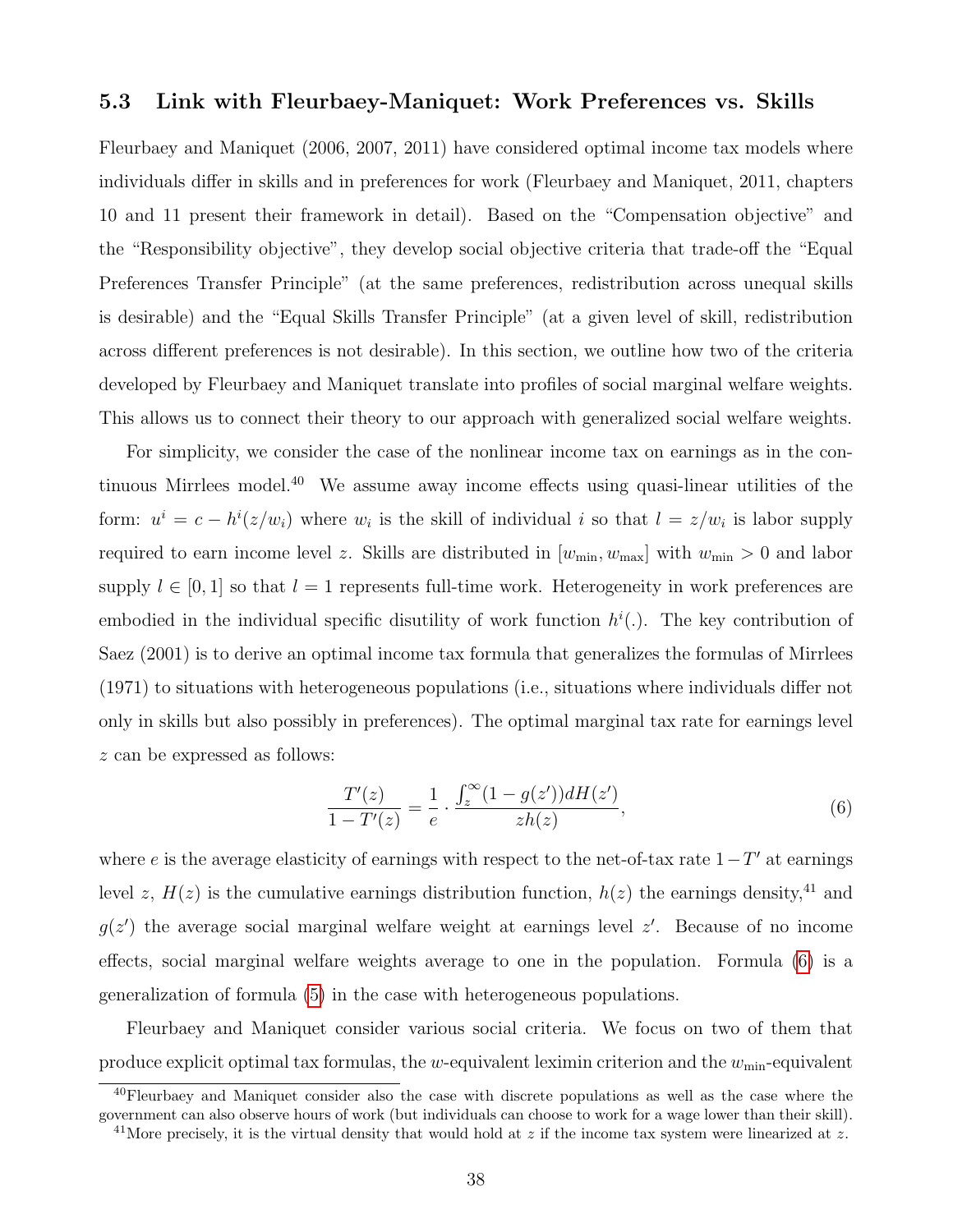leximin criterion.<sup>42</sup>

The w-equivalent leximin criterion. The w-equivalent criterion satisfies the Equal Preferences Transfer Principle and a weakened version of the Equal Skills Transfer Principle.<sup>43</sup> To rank different allocations, it starts by defining an equivalent skill level for every allocation and agent, which is the skill level for which an agent would be indifferent between his current allocation and the best allocation he could achieve if he freely chose labor supply at that skill level. Agents whose equivalent skill is lower are naturally disadvantaged and are considered to be the worst-off ones. The w-equivalent criterion ranks allocations according to which one provides a higher equivalent skill level to the worst-off agent. Intuitively, redefining an equivalent skill level appropriately neutralizes differences in preferences by allowing agents to freely choose on a budget set and favors those with an unfairly low intrinsic skill level. Differences in preferences are not compensated for at all under this criterion: the hard-working ones among the low-skilled will be most rewarded.

Under their w-equivalent leximin social criteria, the optimal tax system maximizes the net transfers to those with the minimum skill  $w_{\text{min}}$  working full-time, i.e.,  $l = 1$  and hence earning  $z = w_{\text{min}}$ . The optimal marginal tax rate is negative in the earnings range  $[0, w_{\text{min}}]$  (Theorem 11.5 in Fleurbaey and Maniquet, 2011), and positive for incomes above  $w_{\text{min}}$ . Mapping this criterion into our social marginal welfare weights requires that the weights are fully concentrated on those with skill  $w_{\text{min}}$  who work full time  $l = 1$  and hence earn  $w_{\text{min}}$ . Social welfare weights are zero on any other earnings level, so that  $g(z)$  is a Dirac distribution concentrated at  $w_{\text{min}}$ . Applying formula [\(6\)](#page-38-0), this implies indeed that  $T'(z)/[1-T'(z)] = (1/e)[-H(z)/(zh(z))] < 0$  for  $z < w_{\min}$  and  $T'(z)/[1 - T'(z)] = (1/e)[(1 - H(z))/(zh(z))] > 0$  for  $z > w_{\min}$ .<sup>44</sup> This criterion concentrates social welfare weights on the hard working, low-skilled workers, which justifies the

<sup>&</sup>lt;sup>42</sup>The authors prove that it is impossible to simultaneously satisfy the Equal Preferences Transfer Principle and the Equal Skills Transfer Principle in their pure form. The Equal Preferences Transfer Principle is weakened to the "Equal Welfare Selection Principle" which states that if all agents had the same preferences, the only efficient allocations should be the ones which are symmetric for everyone. The Equal Skills transfer principle is weakened to the "Laissez-Faire Principle" which states that if agents face the same budget set, they should be left to optimize without intervention. However, there is an asymmetry. While the combination of the Equal Preferences transfer and the Laissez Faire principles leads to the w-equivalent criterion, the combination of the weakened Equal Preferences and the Equal Skills transfer Principle does not satisfy Pareto efficiency and separability at the same time. Hence, the authors instead combine a yet modified Equal Skills Transfer principle (described below) with the Equal Preferences Transfer to obtain the  $w_{\text{min}}$ -equivalent criterion.

<sup>43</sup>More precisely, it satisfies the Laissez-Faire Principle described above.

<sup>44</sup>Note that this optimal tax system is isomorphic to the tax schedule minimizing the poverty rate discussed above although the ethical justification does not arise from the same justice principles.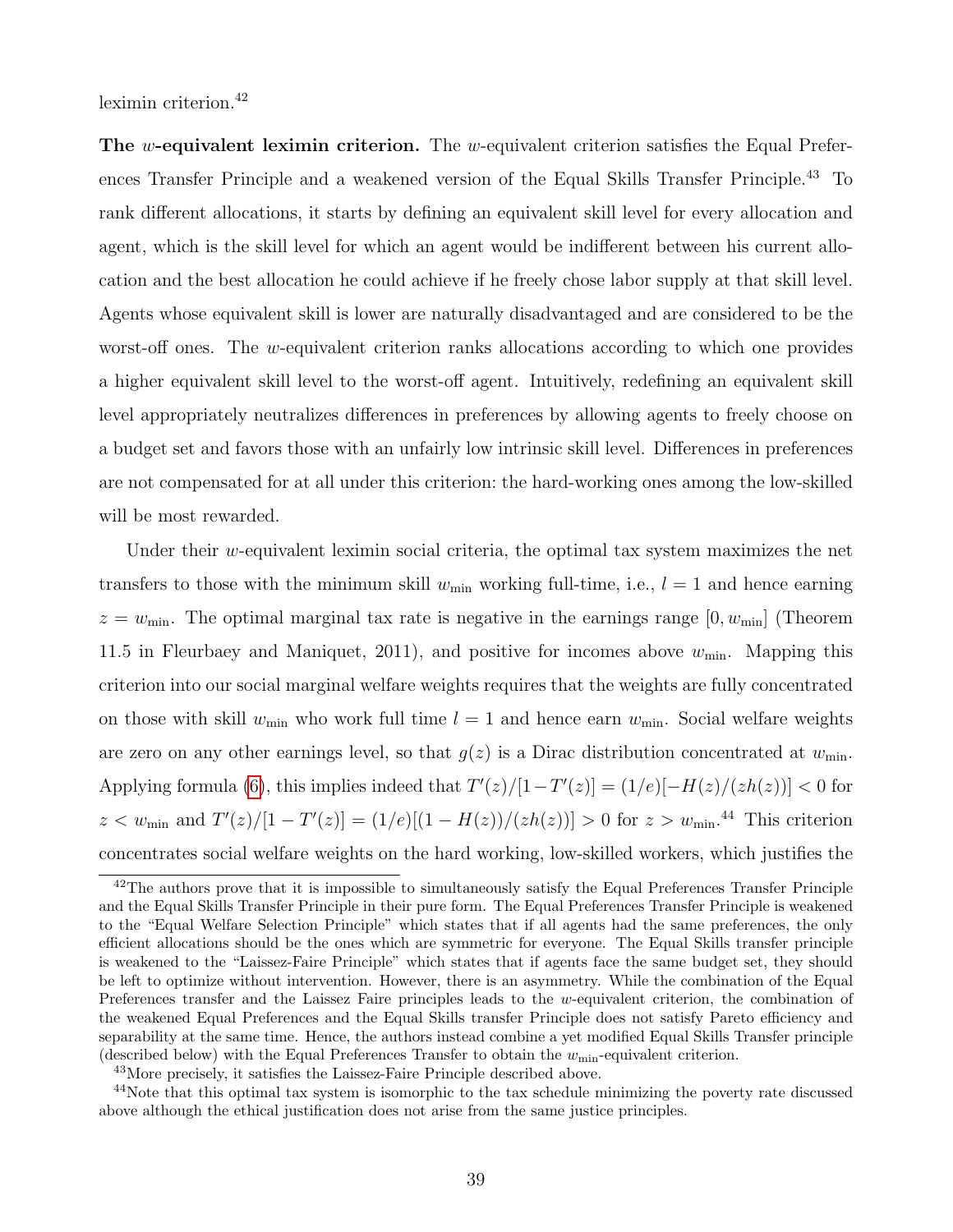use of an in-work benefit such as the Earned Income Tax Credit, i.e., larger transfers for low income workers than for those not working.<sup>45</sup>

The  $w_{\min}$ -equivalent leximin criterion. The  $w_{\min}$ -equivalent criterion also satisfies the Equal Preferences Transfer Principle and a weakened version of the Equal Skills Transfer Principle.<sup>46</sup> For each allocation and each agent, it defines an equivalent lump-sum transfer which is the transfer that would make an agent indifferent between his current allocation and the allocation he would receive were he allowed to choose labor supply freely at the minimum wage level,  $w_{\text{min}}$  and received that lump-sum transfer. This equivalent transfer tries to partially capture the difference in utility attributable to preferences, since it is computed when agents are left to all work at the same  $w_{\text{min}}$  level. Agents with low equivalent lump-sum transfers are the hardworking ones and favored by the social criterion. However, it allows for some compensation as well, in the sense that the hard-working ones will be less favored than if the pure Equal Skills Transfer Principle were applied. Intuitively, it will favor low skill people, even if they do not work very hard, and will hence partially redistribute across preferences as well. According to this criterion, an allocation is preferred to another if the smallest equivalent lump-sum transfer across all agents is higher.

Fleurbaey and Maniquet show that this criterion leads to an optimal tax system with zero marginal tax rates in the earnings range  $[0, w_{\text{min}}]$ . Therefore, all individuals with earnings  $z \in [0, w_{\min}]$  receive the same transfer, consistent with the intuition that this criterion focuses on low-skilled agents but does not reward hard-working ones among them as much as the previous criterion. The optimal tax system maximizes this transfer and has positive marginal tax rate above  $w_{\text{min}}$  (Theorem 11.4 in Fleurbaey and Maniquet, 2011). Using [\(6\)](#page-38-0), this optimal tax system implies that  $\int_z^{\infty} [1 - g(z')] dH(z') = 0$  for  $0 \le z \le w_{\min}$ . Differentiating with respect to z, we get  $g(z) = 1$  for  $0 \le z \le w_{\text{min}}$ . This implies that the average social marginal welfare weight on those earning less than  $w_{\text{min}}$  is equal to one.<sup>47</sup> Social marginal welfare weights are then zero above  $w_{\text{min}}$  so that [\(6\)](#page-38-0) implies that  $T'(z) / [1 - T'(z)] = (1/e)[(1 - H(z))/(zh(z))] > 0$ 

<sup>45</sup>Saez (2002) made a related point in the discrete version of the Mirrlees model. Namely, if the social marginal welfare weight on non-workers is below one, then an in-work benefit is optimal even in a model with only intensive labor supply responses.

<sup>&</sup>lt;sup>46</sup>This modified version applies the Equal Skills Transfer principle only to pairs of agents such that the richer agent is also the more hard-working one (in the sense that at any given budget set, he would choose to work more). This in essence allows for some 'compensation' for being 'lazy' and, symmetrically, reduces the reward for being hard-working.

<sup>&</sup>lt;sup>47</sup>Effectively, the social objective gives them average weight because all those earners work strictly less than  $l = 1$ , implying that part of the reason for their low earnings is low taste for work.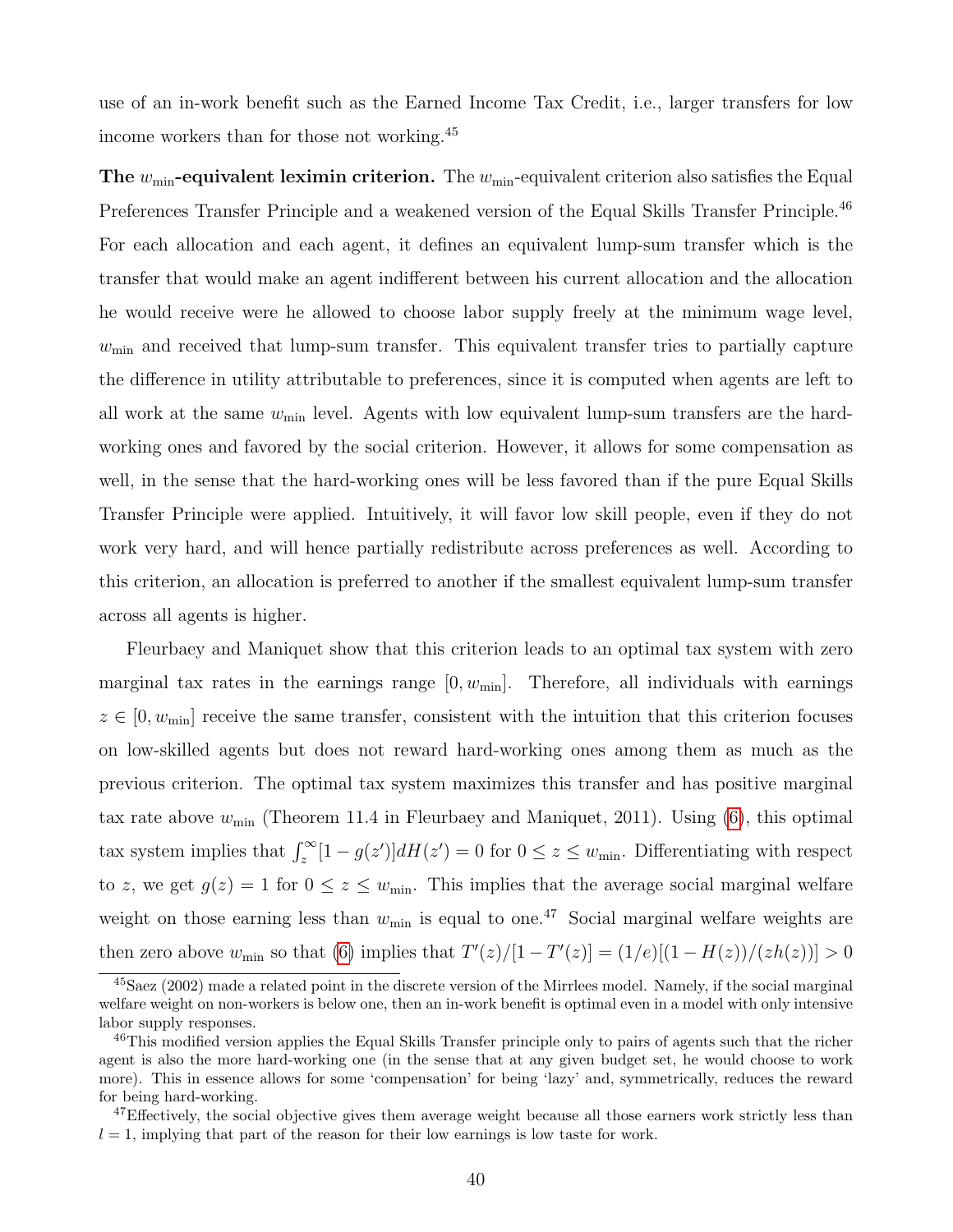for  $z > w_{\text{min}}$ .<sup>48</sup>

This criterion, and the average weights  $g(z)$  implied by it, are founded on the following underlying generalized social marginal welfare weights. Weights for individual  $i$  are a function of the skill level and the tax paid (equivalently, of the transfer received), i.e.,  $g_i = g(w_i, T(z_i))$ such that: i)  $g_i = 0$  for  $w_i > w_{\text{min}}$ , for any  $T(z_i)$  (there is no social welfare weight placed on those with skill above  $w_{\min}$  no matter how much they pay in taxes) and ii)  $g(w_{\min}, \cdot)$  is an (endogenous) Dirac distribution concentrated on  $T_{\text{max}} = \max_{\{i:w_i=w_{\text{min}}\}} T(z_i)$  (that is, weights are concentrated solely on those with skill  $w_{\text{min}}$  who receive the smallest net transfer from the government). This specification forces the government to provide the *same* transfer to all those with skill  $w_{\text{min}}$ . Otherwise, if an individual with skill  $w_{\text{min}}$  received less than others, all the social welfare weight would concentrate on her and the government would want to increase transfers to her. Since there are agents with skill level  $w_{\min}$  found at every income level below  $w_{\min}$  (an assumption made by Fleurbaey and Maniquet), the sole equilibrium is to have equal transfers, i.e.,  $T'(z) = 0$  in the [0,  $w_{\text{min}}$ ] earnings range. Weights are zero above earnings  $w_{\text{min}}$  since those with the lowest skill  $w_{\text{min}}$  can at most earn  $w_{\text{min}}$ , even when working full time.

The Fleurbaey and Maniquet approach can be seen as complementary to ours: they derive social preferences from reasonable axioms, which aim to capture society's views above and beyond utilitarianism. As highlighted in the two examples above, there are suitable welfare weights that can then be specified to capture those same social preferences. Their approach could be used in conjuction to ours. Indeed, we could apply that same axiomatic method *directly* to the welfare weights (and we hope that future work will do so), so as to draw conclusions about the properties of reasonable weights. Our approach has three main advantages i) we do not need to worry about the Pareto principle (which they need to explicitly account for, case by case, since they work with a social objective function) ii) we do not need to specify global axioms, only local ones, iii) we can easily adapt the optimal tax formulas derived in the large welfarist literature, using our generalized weights, instead of having to re-derive optimal tax formulas from scratch.

<sup>&</sup>lt;sup>48</sup>As social marginal welfare weights  $g(z)$  average to one in the full population, this means that there is an atom at  $w_{\min}$ .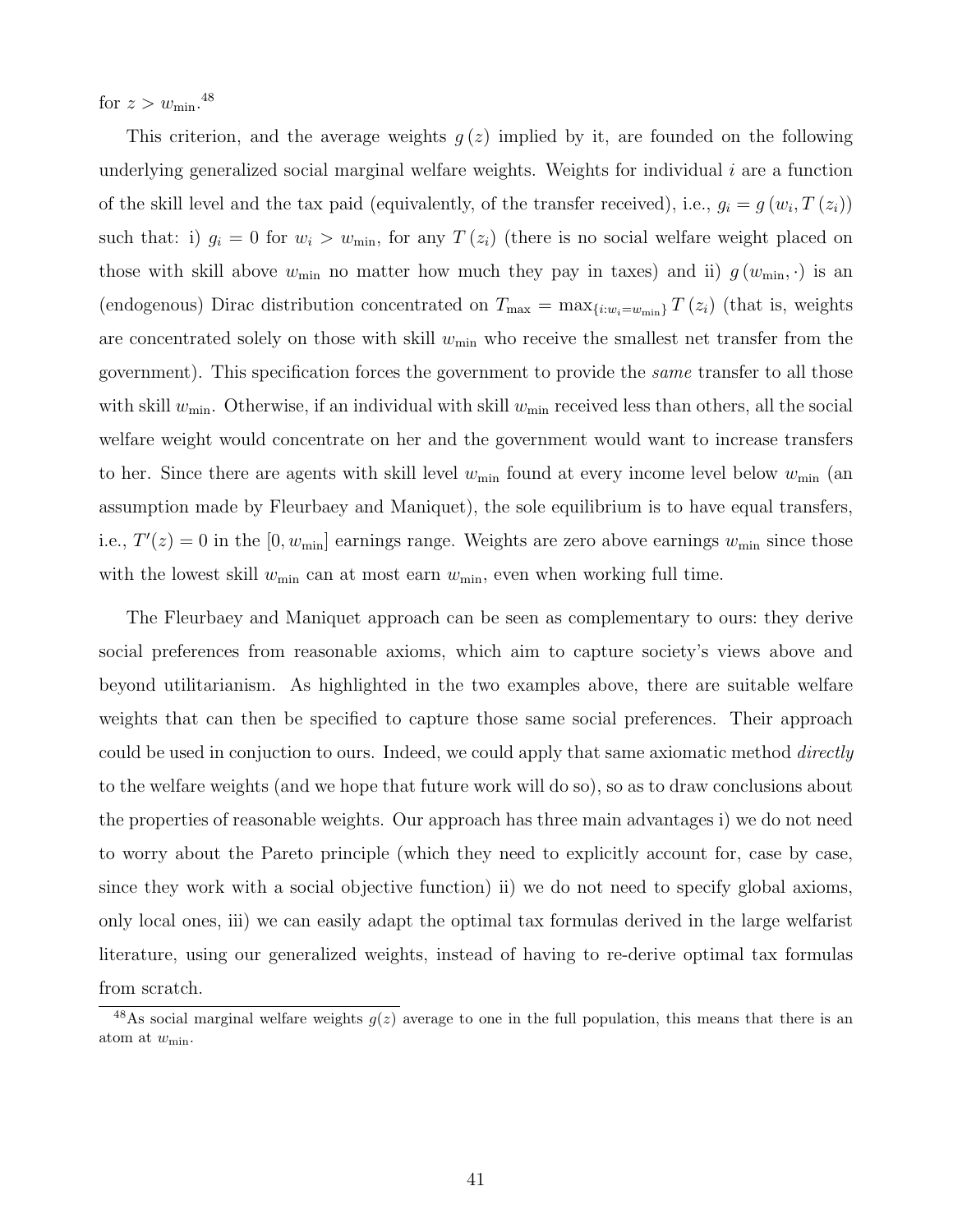### 6 Empirical Testing using Survey Data

The next step in this research agenda is to provide empirical foundation for our theory, in addition to the existing papers cited in Section 2.2. The basic tool we use is a series of online survey questions destined to elicit people's preferences for redistribution and their concepts of fairness. The questions are clustered in two main groups. The first set serves to find out what notions of fairness people use to judge tax and transfer systems. We focus on the themes addressed in this paper, namely, such as whether marginal utility of income matters (keeping disposable income constant), whether the wage rate and hours of work matter (keeping earned income constant), or whether transfer recipients are perceived to be more or less deserving based on whether they can work or not. The second set has a more quantitative ambition. As described in Section 3, it aims at estimating whether and how social marginal welfare weights depend both on disposable income c and taxes paid T.

Our survey was conducted in December 2012 on Amazon's Mechanical Turk service, using a sample of slight more than  $1100$  respondents.<sup>49</sup> The complete details of the survey are presented in appendix A.3. The survey asks subjects to tell which of two families (or individuals) are most deserving of a tax break (or a benefit increase). The families (or individuals) differ in earnings, taxes paid, or other attributes.

Table 2 reports preferences for giving a tax break and or a benefit increase across individuals in various scenarios. Panel A considers two individuals with the same earnings, same taxes, and same disposable income but who differ in the marginal utility of income. One person is described as "She greatly enjoys spending money, going out to expensive restaurants, or traveling to fancy destinations. She always feels that she has too little money to spend." while the other person is described as "She is a very frugal person who feels that her current income is sufficient to satisfy her needs." Under standard utilitarianism, the consumption loving person should be seen as more deserving of a tax break than the frugal person. In contrast, 74.4% of people report that consumption loving is irrelevant suggesting that individual taste based marginal utilities should not be relevant for tax policy as long as disposable income is the same. This fits with the view described in this paper that, in contrast to welfarism, actual social welfare weights have little to do with tastes for enjoying consumption. Furthermore, in sharp contrast to utilitarianism, 21.5% think the frugal person is most deserving and only 4.4% of people report

<sup>49</sup>The full survey is available online at [https://hbs.qualtrics.com/SE/?SID=SV\\_9mHljmuwqStHDOl](https://hbs.qualtrics.com/SE/?SID=SV_9mHljmuwqStHDOl)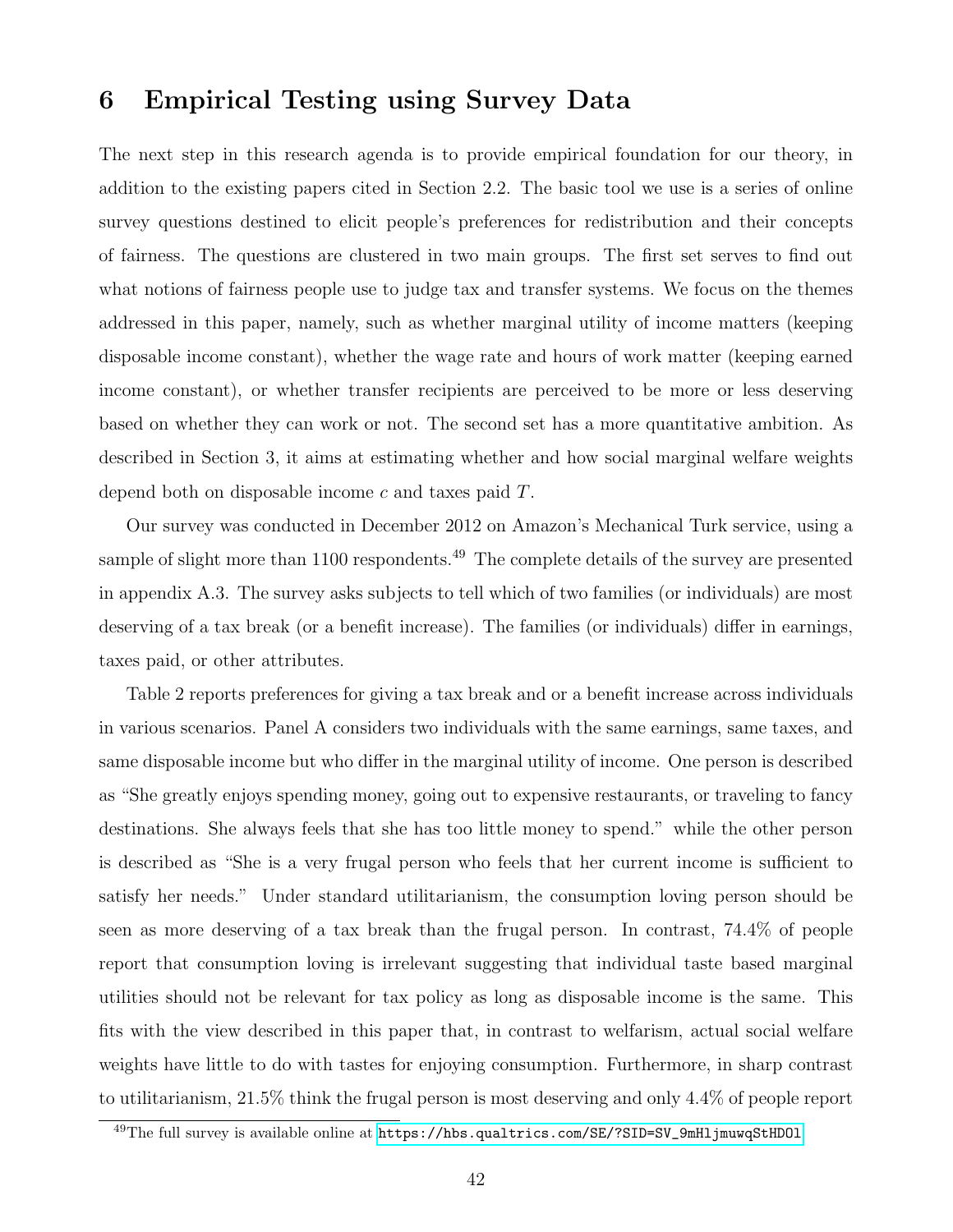that the consumption loving person is the most deserving of a tax break. This result is probably due to the fact that, in moral terms, "frugality" is perceived as a virtue while "spending" is perceived as an indulgence.

Panel B considers two individuals with the same earnings, same taxes, and same disposable income but different wage rates and hence different work hours: one person works 60 hours a week at \$10 per hour while the other works only 20 hours a week at \$30 per hour. 54.4% of respondents think hours of work is irrelevant. This suggests again that for a majority (albeit a small majority), hours of work and wage rates are irrelevant for tax policy as long as earnings are the same. A fairly large group of 42.7% of subjects think the hardworking low wage person is more deserving of a tax break while only 2.9% think the part-time worker is most deserving. This provides some some support to the Fleurbaey and Maniquet social criteria. Long hours of work do seem to make a person more deserving than short hours of work, conditional on having the same total earnings.

Panel C considers transfer recipients receiving the same benefit levels. Subjects are asked to rank 4 individuals in terms of deservedness of extra benefits: (1) a disabled person unable to work, (2) an unemployed person actively looking for work, (3) an unemployed person not looking for work, (4) a welfare recipient not looking for work. Subjects rank deservedness according to the order just listed. In particular, subjects find the disabled person unable to work and the unemployed person looking for work much more deserving than the abled bodied unemployed or welfare recipient not looking for work. This provides very strong support to the "free loaders" theory that ability and willingness to work are the key determinants of deservedness of transfer recipients. Those results are consistent with a broad body of work discussed in Section 2.2.

Next, in the spirit of our analysis of Section 3 with fixed incomes, we analyze whether revealed social marginal welfare weights depend on disposable income and/or taxes paid. Table 3 presents non-parametric evidence showing that both disposable income and taxes paid matter and hence that subjects are neither pure utilitarians (for whom only disposable income matters) nor pure libertarians (for whom only taxed paid matter).

Panel A in Table 3 considers two families A and B with similar disposable income but dissimilar pre-tax income (and hence taxed paid). Family B has lower taxes and pre-tax incomes than family A. We keep family B constant and vary family A taxes and disposable income. Overall, subjects overwhelmingly find family A more deserving than family B implying that disposable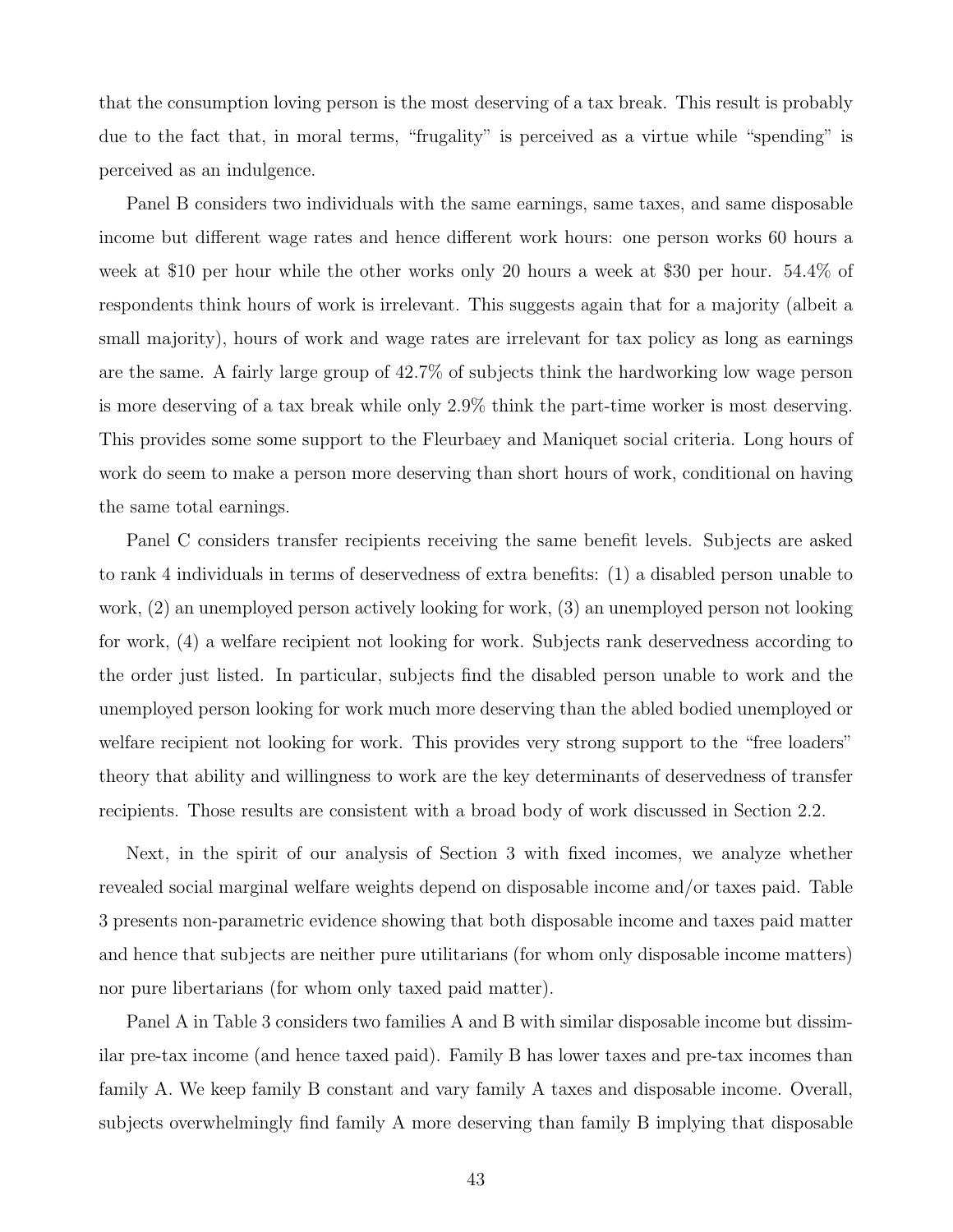income is not a sufficient statistics (as in the utilitarian case) to determine deservedness, and that taxes paid enter deservedness positively. Panel B in Table 3 considers two families A and B with similar taxes paid but dissimilar pre-tax income (and hence disposable income as well). Family B has lower pre-tax and disposable income than family A. We again keep family B constant and vary family A taxes and disposable income. Overall, subjects overwhelmingly find family B more deserving than family A implying that taxes paid is not a sufficient statistics (as in the libertarian case) to determine deservedness and that disposable income enters negatively deservedness. Therefore, Table 3 provides compelling non-parametric evidence that both taxes and disposable income matter for social marginal welfare weights as we posited in Section 3.

Finally, Table 4 estimates the weights placed by social preferences on both disposable income and taxes paid. Recall the simple linear form discussed above,  $g(c,T) = g(c - \alpha T)$ , for which the optimal marginal tax rate with no behavioral effects is constant at all income levels and equal to  $T' = 1/(1 + \alpha)$ . To calibrate  $\alpha$ , we created 35 fictitious families, each characterized by a level of taxes and a level of net income.<sup>50</sup> Respondents were sequentially shown five pairs, randomly drawn from the 35 fictitious families and asked which family is the most deserving of a \$1,000 tax break. Define a binary variable  $S_{ijt}$  which is equal to 1 if fictitious family i was selected during random display  $t$  for respondent  $j$ , and 0 otherwise. The regression studied is:

$$
S_{ijt} = \beta_0 + \beta_T dT_{ijt} + \beta_c dc_{ijt}
$$

where  $dT_{ijt}$  is the difference in tax levels and  $dc_{ijt}$  is the difference in net income levels between the two fictitious families in the pair shown during display t to respondent j. Under our assumption on the weights,  $dc/dT = -\alpha$  represents the slope of the (linear) social indifference curves in the  $(T, c)$  space. Families (that is, combinations of c and T) on higher indifference curves have a higher probability of being selected by social preferences. Hence, there is a mapping from the level of social utility derived from a pair  $(T, c)$  and the probability of being selected as most deserving in our survey design. The constant slope of social preferences,  $\alpha$ , can then be inferred from the ratio  $\frac{dT}{dc}|_{S=\text{constant}} = -\frac{\beta_T}{\beta_c}$  $\frac{\beta_T}{\beta_c}$ . Table 4 shows the implied  $\alpha$  and the optimal marginal tax rates in four subsamples.<sup>51</sup> The implied  $\alpha$  is between 0.37 and 0.65, so that the implicit optimal marginal tax rates are relatively high, ranging from 61% to 74%. In

<sup>50</sup>Annual incomes could take one of 7 values \$10K, \$25K, \$50K, \$100K, \$200K, \$500K, \$1 million, and taxes could take one of 5 values, 5%, 10%, 20%, 30%, and 50%.

<sup>&</sup>lt;sup>51</sup>First, using the full sample and then dropping higher income groups (\$1 million and above and \$500K and above respectively) or the lowest income group (\$10K).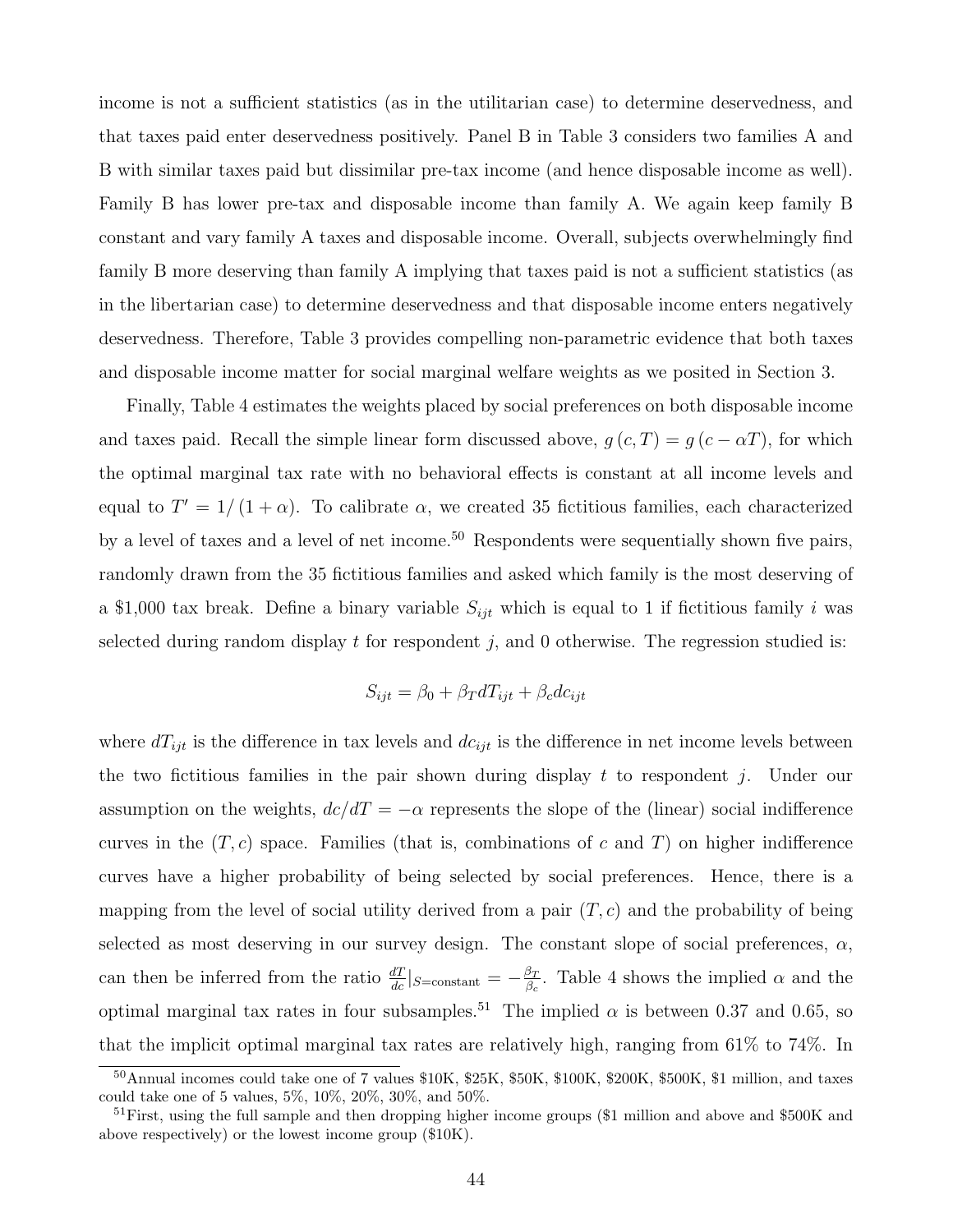part, this reflects our implicit assumption of no behavioral effects, which would otherwise tend to reduce the optimal tax rates at any given level of redistributive preferences. Interestingly, the implied marginal tax rates decrease when higher income fictitious families are not considered. This simple exercise confirms the results from Table 3 that both net income and the tax burden matter significantly for social preferences and that it is possible to determine the relative weight placed on each. More complex and detailed survey work in this spirit can help calibrate the weights more precisely.

# 7 Conclusion

This paper has proposed a generalized theory of optimal taxation using the tax reform approach and generalized social marginal welfare weights. A tax system is optimal if no budget neutral marginal reform can increase the sum of (money metric) gains and losses across individuals weighted using the generalized social marginal welfare weights. Optimum tax formulas take the same form as standard utilitarian tax formulas by simply substituting standard marginal social welfare weights by those *generalized marginal social welfare weights*. Hence our theory nests standard theory and is equally tractable. As we have shown through a series of examples, the use of suitable generalized social welfare weights can help resolve most of the puzzles of the traditional welfarist approach and account for existing tax policy debates and structures while retaining (local) Pareto constrained efficiency. In particular, generalized welfare weights can provide a rich theory of optimal taxation even absent any behavioral responses. Our theory brings back social preferences as a critical element for optimal tax theory analysis. Naturally, this flexibility of generalized social weights begs the question of what social welfare weights ought to be and how they are formed.

Generalized welfare weights can be derived from social justice principles, leading to a normative theory of taxation. The most famous example is the Rawlsian theory where the generalized social marginal welfare weights are concentrated solely on the most disadvantaged members of society. As we have discussed, binary weights (equal to one for those deserving more support and zero otherwise) have normative appeal and can be used in a broad range of cases. The Rawlsian case can also be extended to a discrete number of groups, ranked according to desert, such that society has redistributive preferences across groups but libertarian preferences within groups. Naturally, who is deserving might itself be endogenous to the tax system. Such weights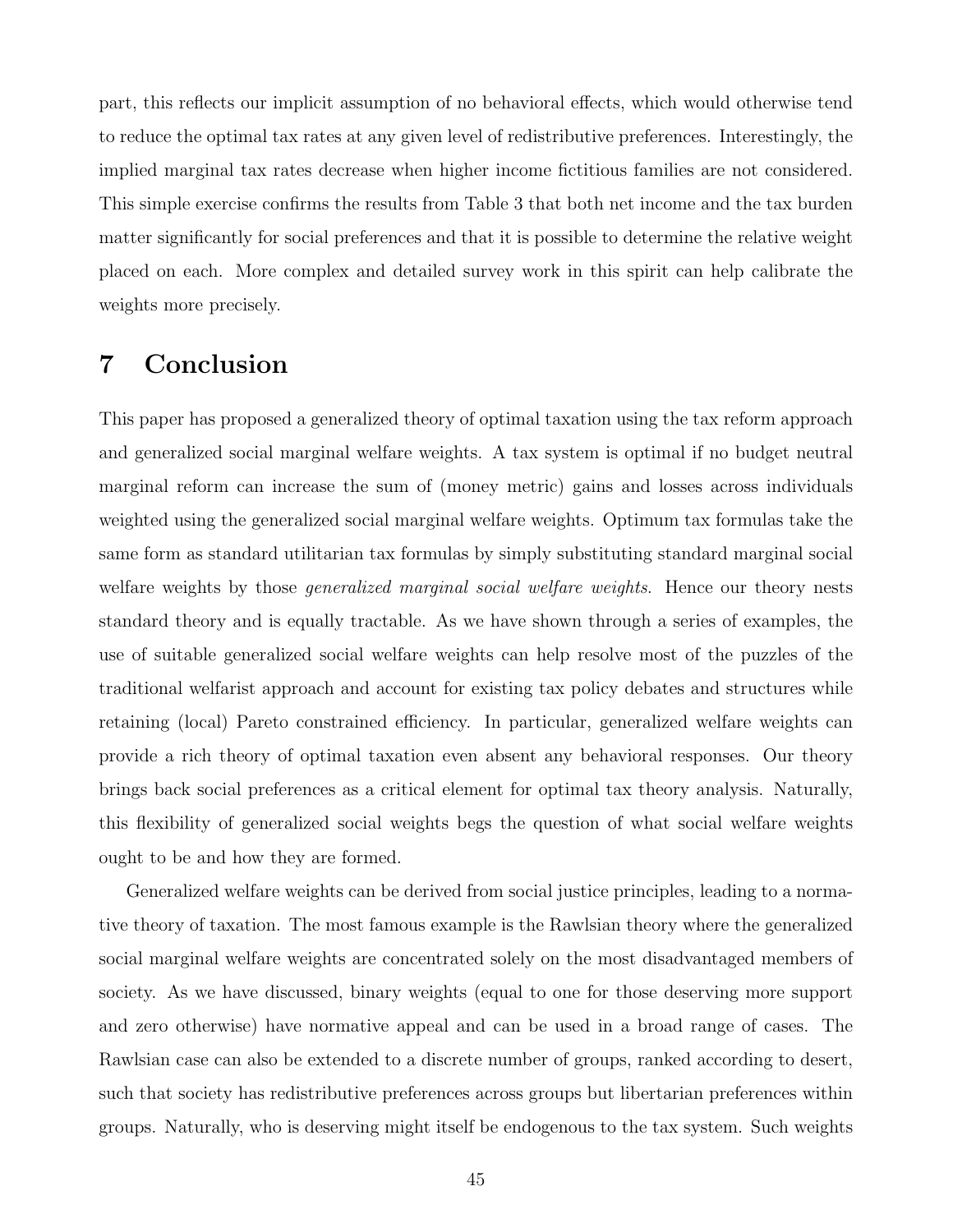can also prioritize justice principles in a lexicographic form.

First, injustices created by tax policy (such as violations of horizontal equity) may have the highest priority. In that case, those deserving of support are those discriminated against whenever horizontal inequities arise. This implies that horizontal inequities can only arise if they help the group discriminated against, dramatically lowering the scope for such policies (such as tagging) that arise with the standard welfarist approach and that are not observed as frequently in the real world.

Second, deserving individuals will be those who face difficult economic situations through no fault of their own. This captures the principle of compensation. Health shocks come to mind, explaining why virtually all advanced countries adopt generous public health insurance that effectively compensate individuals for the bad luck of having poor health and facing high health expenses. Once disparities in health care costs have been compensated by public health insurance provision, this element naturally drops out of social welfare weights. Family background is obviously another element that affects outcomes and that individuals do not choose. This explains why equality of opportunity has wide normative appeal both among liberals and conservatives. Policies aiming directly to curb such inequities such as public education or inheritance taxation (Piketty and Saez,  $2012$ )<sup>52</sup> can therefore be justified on such grounds. Naturally, public education or inheritance taxation cannot fully erase inequalities due to background. This leaves a role for taxes and transfers based on income that aim at correcting for remaining inequities in opportunity as in the theory of Roemer et al. (1993), which can also be nested in our choice of welfare weights.

Third, even conditional on background, there remains substantial inequality in incomes. Part of this inequality is due to choices (preferences for leisure vs. preferences for goods) but part is due to luck (ability and temperament are often not based on choice). Naturally, there is a debate on the relative importance of choices vs. luck, which impacts the resulting social welfare weights. The generalized social welfare weights have the advantage of highlighting which differences society considers unfair (for example, due to intrinsic skill differences) and which it considers fair (for example, due to different preferences for work).

Finally, there might be scope for redistribution based on more standard utilitarian principles, i.e., the fact that an additional dollar of consumption matters more for lower income individuals

<sup>&</sup>lt;sup>52</sup>Stantcheva (2012) considers optimal education and human capital policies, distinguishing between policies which improve equality of opportunity versus those who exacerbate already existing skill differences.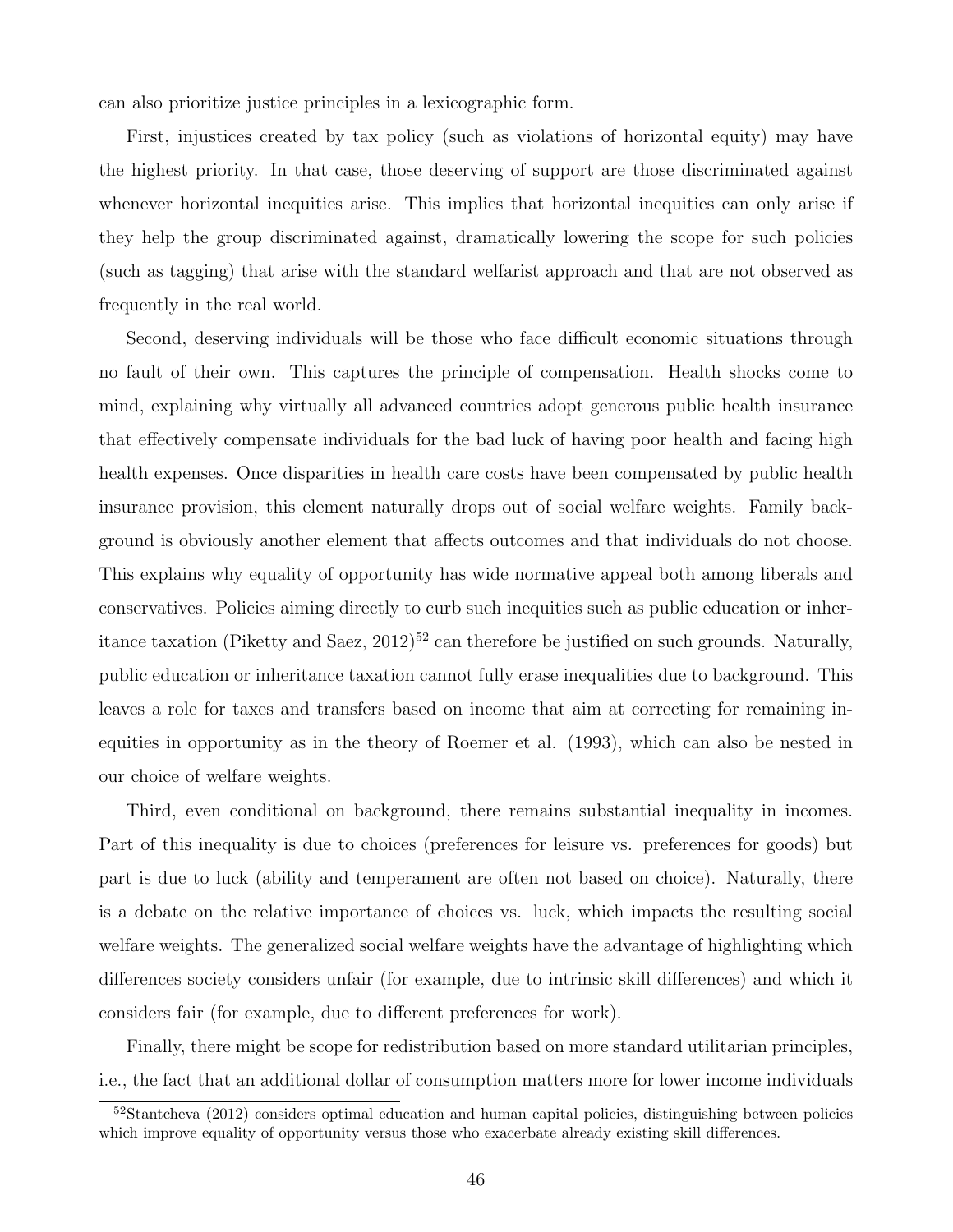than for higher income individuals. This principle might be particularly strong at the low income end to justify the use of anti-poverty programs.

Social preferences of the public are indeed shaped by beliefs about what drives disparities in individual economic outcomes (effort, luck, background, etc.) as in the model of Piketty (1995). Generalized welfare weights could also be derived empirically, by estimating actual social preferences of the public, leading to a positive theory of taxation. There is indeed a small body of work trying to uncover perceptions of the public about various tax policies using surveys (see e.g., Fong, 2001 and Frohlich and Oppenheimer, 1992). More ambitiously, economists can also cast light on those mechanisms and hence enlighten public perceptions so as to move the debate up to higher level normative principles.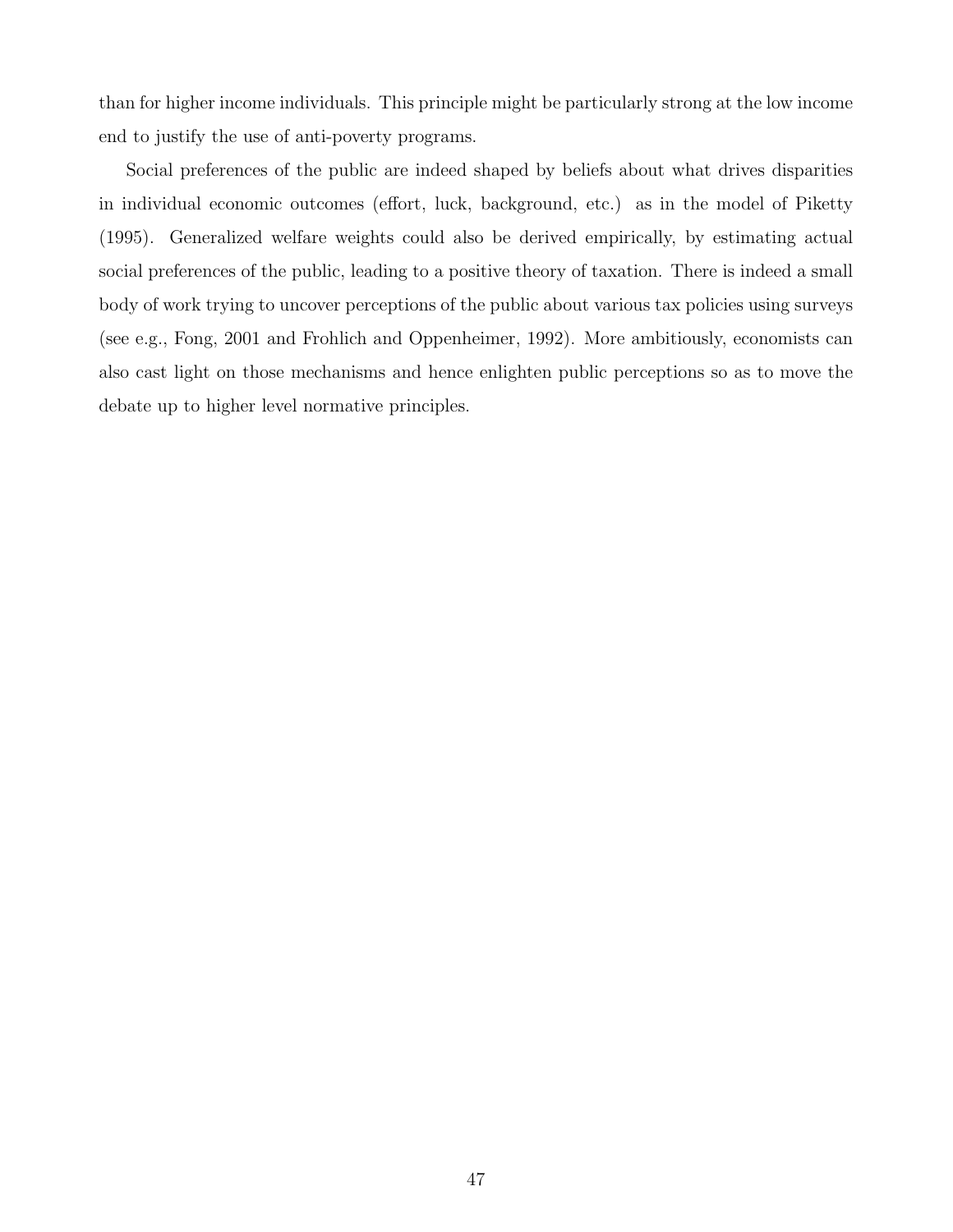# A Appendix

### A.1 Horizontal Equity Proofs

The value of any differential reform on the two groups,  $d\tau_1$  and  $d\tau_2$  can be derived as usual: There is a direct consumption effect on group i equal to:  $-z_i d\tau + dR$ . By budget balance, we have that:  $R = \tau_1 Z_1(1 - \tau_1) + \tau_2 Z_2(1 - \tau_2)$  ( $Z_i$  denotes the total income earned by group i), so that  $dR =$  $[Z_1-\tau dZ_1/d(1-\tau_1)]d\tau_1+[Z_2-\tau dZ_2/d(1-\tau_2)]d\tau_2 = Z_1d\tau_1[1-e_1\tau_1/(1-\tau_1)]+Z_2d\tau_2[1-e_2\tau_2/(1-\tau_2)]$ 

Weights sum to 1 over the whole population,  $\int_i g_i d(v_i) = 1$ . and hence  $\int_{i \in I} g_i d\nu(i) =$  $1-\int_{i\in\mathbb{Z}}g_id\nu(i)$ . Also, letting  $v_m(i)$  denoted the CDF of types conditional on being in group m, and by  $\lambda_m$  the fraction of types m in the population, we have:  $\lambda_1 \int_{i \in I} g_i d\nu(i) + \lambda_2 \int_{i \in I} g_i d\nu(i) = 1$ . A situation with  $\tau_1 = \tau_2 = \tau$  is an equilibrium iff:

$$
-\lambda_1 \int_{i\in I} g_i z_i d\nu_1 d\tau_1 + \lambda_1 \int_{i\in I} g_i Z_1 \left[ 1 - \frac{e_1 \tau}{1 - \tau} \right] d\nu_1 d\tau_1 + \lambda_1 \int_{i\in I} g_i Z_2 \left[ 1 - \frac{e_2 \tau}{1 - \tau} \right] d\nu_1 d\tau_2 +
$$
  

$$
-\lambda_2 \int_{i\in 2} g_i z_i d\nu_2 d\tau_2 + \lambda_2 \int_{i\in 2} g_i Z_1 \left[ 1 - \frac{e_1 \tau}{1 - \tau} \right] d\nu_2 d\tau_1 + \lambda_2 \int_{i\in 2} g_i Z_2 \left[ 1 - \frac{e_2 \tau}{1 - \tau} \right] d\nu_2 d\tau_2 \le 0
$$

or, simplifying:

$$
Z_1(-\bar{g}_1 + [1 - e_1 \tau/(1 - \tau)]) d\tau_1 + Z_2(-\bar{g}_2 + [1 - e_2 \tau/(1 - \tau)]) d\tau_2 \le 0
$$

for any  $d\tau_1$  and  $d\tau_2$ , where  $\bar{g}_m$  is as defined in the main text. It is sufficient to check that this holds for four 'basic' reforms, namely i)  $d\tau_1 > 0 = d\tau_2$ , ii)  $d\tau_2 > 0 = d\tau_1$ , iii)  $d\tau_1 < 0 = d\tau_2$ , iv)  $d\tau_2 < 0 = d\tau_1$ . All other reforms can be written as combinations of these four basic reforms.<sup>53</sup>Hence, for  $d\tau_1 > 0 = d\tau_2$ ,  $\bar{g}_1 = \bar{g}_1(c, \tau, d\tau_1 > d\tau_2)$  and  $g_2 = 0$ , the following condition must hold:

$$
\tau \ge \frac{1 - \bar{g}_1}{(1 - \bar{g}_1 + e_1)}
$$

And symmetrically, one should not be able to profitably increase  $\tau_2$ , that is for  $d\tau_2 > 0 = d\tau_1$ the following condition must hold:

$$
\tau \ge \frac{1 - \bar{g}_2}{(1 - \bar{g}_2 + e_2)}
$$

In addition, it should not be possible to reduce either  $\tau_1$  or  $\tau_2$  leading to:

$$
\min\left\{\frac{1}{1+e_2}, \frac{1}{1+e_1}\right\} \ge \tau
$$

Existence here is not a problem, since this is a well-defined interval for  $\tau$  as long as both average welfare weights are less than 1, weakly.

<sup>&</sup>lt;sup>53</sup>For example consider a more general reform  $d\tau_2 > d\tau_1 > 0$ . If the effect of only  $d\tau_2$  is positive, then we are ruling that out by the basic reform  $d\tau_2 > 0$ . If the effect of  $d\tau_2$  is itself negative, we can not 'compensate' it by increasing  $d\tau_1$  so much that the net effect is positive. Because that would require the effect of  $d\tau_1$  alone to be positive, which we rule out as well in one of the four basic reforms.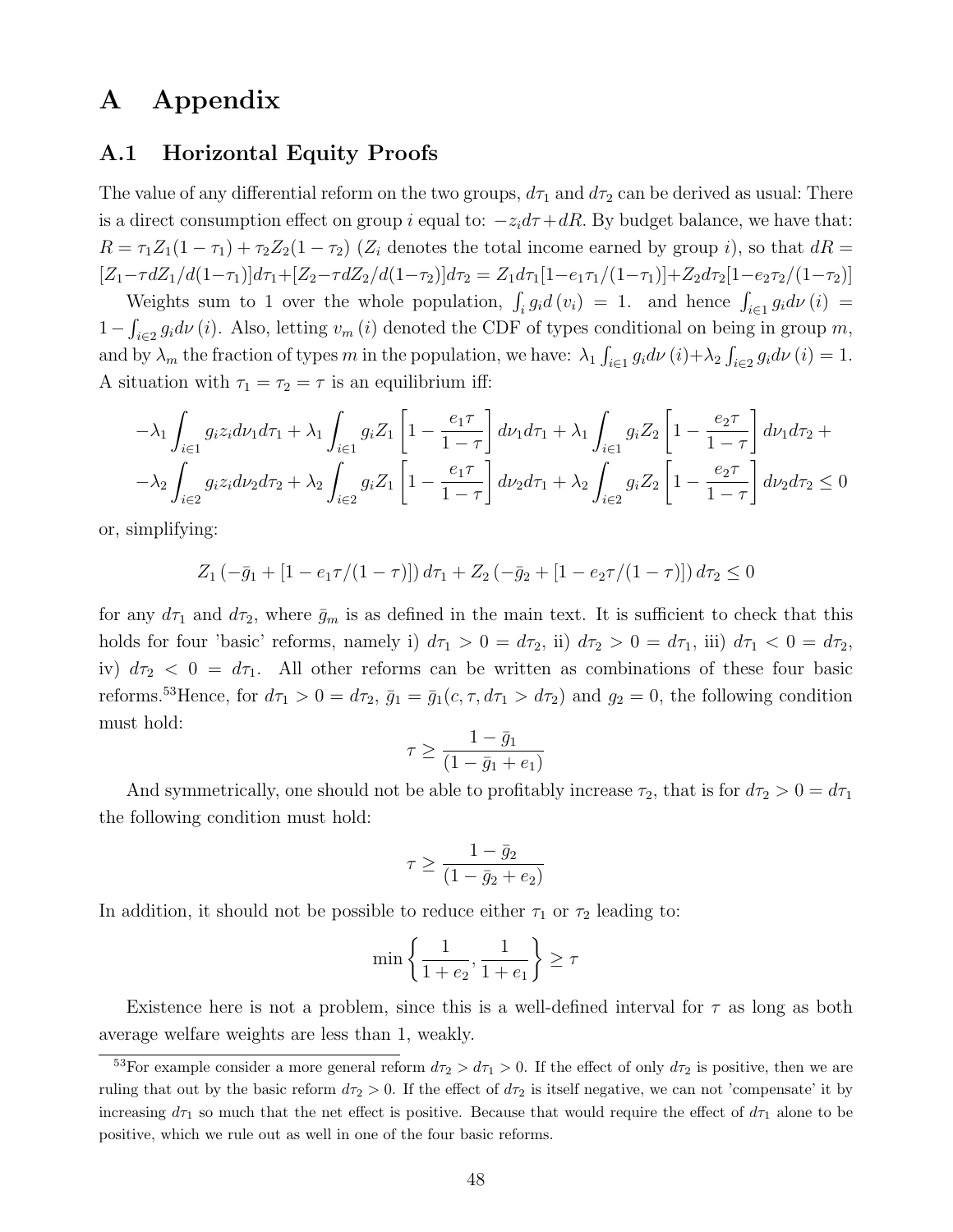**General Case.** With the set of weights as defined in the main text, a situation with  $\tau_1 > \tau_2$ can be an equilibrium, if and only if:

$$
Z_1(-\bar{g}_1 + [1 - e_1 \tau_1/(1 - \tau_1)]) d\tau_1 + Z_2(-\bar{g}_2 + [1 - e_2 \tau_2/(1 - \tau_2)]) d\tau_2 \le 0
$$

It is again sufficient to check that this equality holds for the following 'basic' tax reforms (since all possible other reforms can be expressed as combinations of these basic reforms).

1. For  $d\tau_1 > d\tau_2 = 0$ :

$$
\frac{1-\bar{g}_1^+}{1-\bar{g}_1^++e_1}\leq \tau_1
$$

2. For  $d\tau_1 < d\tau_2 = 0$ :

$$
\tau_1 \le \frac{1 - \bar{g}_1}{1 - \bar{g}_1 + e_1}
$$

3. And finally, both  $d\tau_2 > d\tau_1 = 0$  and  $d\tau_2 < d\tau_1 = 0$  taken together lead to:

$$
\tau_2 = \frac{1}{1+e_2}
$$

### A.2 Poverty Alleviation

The individual first order condition  $h'(z/n) = 1 - T'$  implies that the elasticity of earnings with respect to  $1-T'$  is  $e=\frac{1-T'}{x}$ z  $\frac{dz}{d(1-T')} = h'(z/n)/[(z/n)h''(z/n)]$ . We denote by  $c_n$ ,  $z_n$ , and  $u_n$ the consumption, earnings, and utility of individual  $n$ . Using the envelope theorem, we have  $du_n/dn = -h(z/n) + (z/n)h'(z/n).$ 

The government maximizes a social welfare function,

$$
W = \int \omega_n G(u_n) f(n) dn \quad \text{s.t.} \quad \int c_n f(n) dn \le \int z_n f(n) dn \quad (p),
$$

where  $\omega_n$  is the Pareto weight on individual n. Following Mirrlees (1971), in the maximization program of the government,  $u_n$  is regarded as the state variable,  $z_n$  as the control variable, while  $c_n = u_n + nh(z_n/n)$ . Therefore, the Hamiltonian is

$$
H = [\omega_n G(u_n) + p \cdot (z_n - u_n - nh(z_n/n))]f(n) + \psi(n) \cdot [-h(z_n/n) + (z_n/n)h'(z_n/n)],
$$

where  $\psi(n)$  is the multiplier of the state variable. The first order condition with respect to z is

$$
p(1 - h'(z_n/n)) f(n) + \frac{\psi(n)}{n} \cdot ((z_n/n)h''(z_n/n)) = 0.
$$

The first order condition with respect to  $u$  is

$$
-\frac{d\psi(n)}{dn} = [\omega_n G'(u_n) - p] f(n).
$$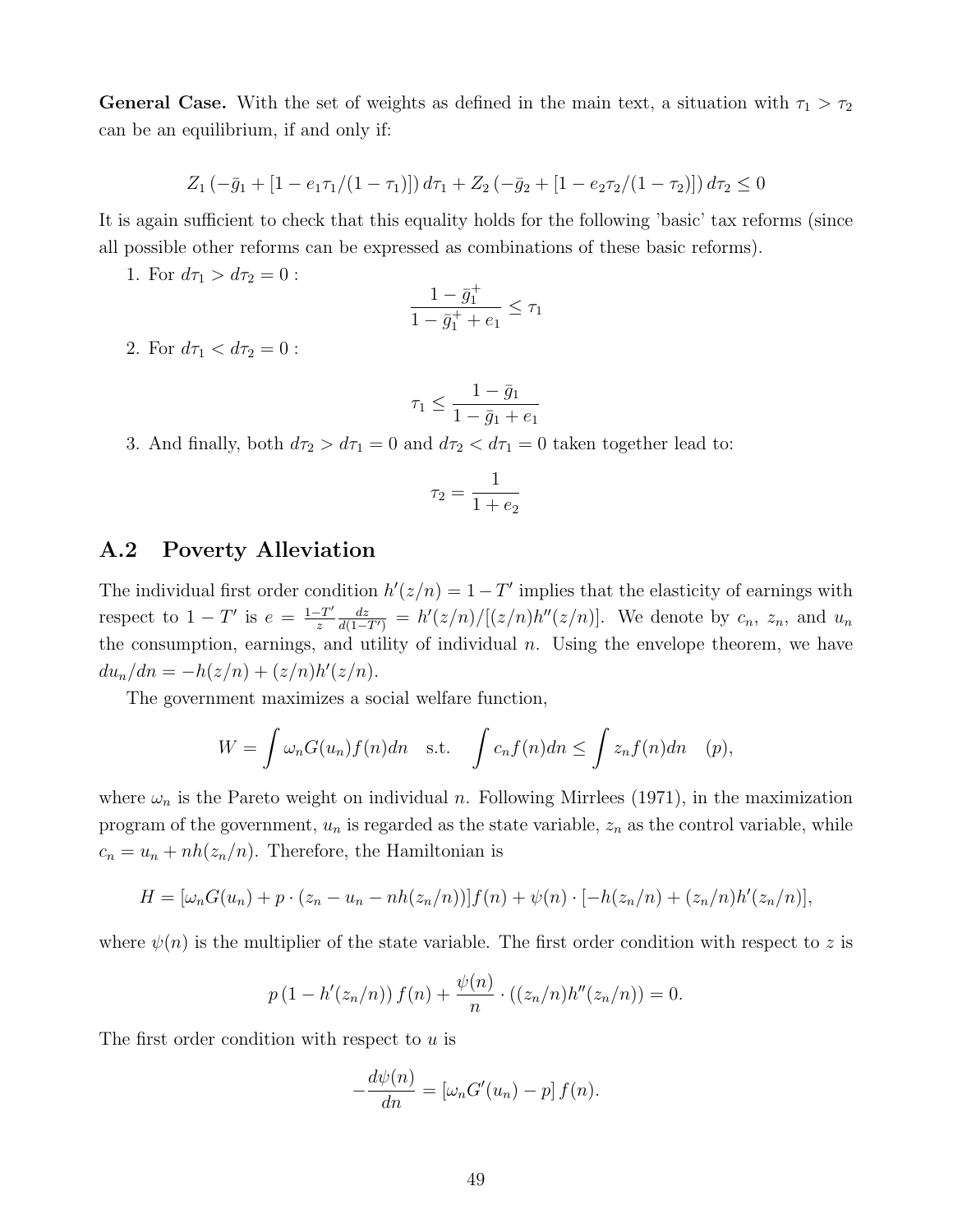Denoting by  $g_n = \omega_n G'(u_n)/p$  the social marginal welfare weight on individual n and using the transversality condition  $\psi(\infty) = 0$ , we can integrate this equation to

$$
\psi(n) = p \int_n^{\infty} [g_m - 1] f(m) dm.
$$

Plugging this expression into the first order condition with respect to z, noting that  $h'(z_n/n) =$  $1 - T'(z_n)$ , and  $(z_n/n)h''(z_n/n) = h'(z_n/n)/e$ , we have:

$$
pT'(z_n)f(n) = \frac{1}{n \cdot e}(1 - T'(z_n)) \int_n^{\infty} [1 - g_m] f(m) dm,
$$

which can be rearranged as equation [\(5\)](#page-36-0) in the text. Note that the transversality condition  $\psi(0) = 0$  implies that  $\int g_n f(n)dn = 1$ , i.e., social welfare weights average to one.

In the poverty alleviation case,  $g_n = 0$  when  $c_n > \bar{c}$ , which leads to the formula in the text. In the poverty minimization case, all the weights are concentrated at  $\bar{c}$ . If individuals with  $n \in (n^*, n^{**})$  bunch at  $\bar{c}$  then  $g_n = 0$  below  $n^*$  and above  $n^{**}$  and  $g_n = 1/[F(n^{**}) - F(n^*)]$  for  $n \in (n^*, n^{**})$  which leads to the formulas in the text.

### A.3 Online Survey

Our survey was conducted in December 2012 on Amazon's Mechanical Turk service, using a sample of 1100 respondents,<sup>54</sup> all at least 18 years old and US citizens. The full survey is available online at [https://hbs.qualtrics.com/SE/?SID=SV\\_9mHljmuwqStHDOl](https://hbs.qualtrics.com/SE/?SID=SV_9mHljmuwqStHDOl). The first part of the survey asked some background questions, including: gender, age, income, employment status, marital status, children, ethnicity, place of birth, candidate supported in the 2012 election, political views (on a 5-point spectrum ranging from "very conservative" to "very liberal"), and State of residence. The second part of the survey presented people with sliders on which they could choose the (average) tax rates that they think four different groups should pay (the top 1%, the next 9%, the next 40% and the bottom 50%). The other questions focused on eliciting views on the marginal social welfare weights and are now described in more detail. Parts in italic are verbatim from the survey, as seen by respondents.

Utilitarianism vs. Libertarianism. The question stated: "Suppose that the government is able to provide some families with a \$1,000 tax break. We will now ask you to compare two families at a time and to select the family which you think is most deserving of the \$1,000 tax break." Then, the pair of families were listed (see right below). The answer options given were: "Family A is most deserving of the tax break", "Family B is most deserving of the tax break" or "Both families are equally deserving of the tax break".

The series shown were:

Series I: (tests utilitarianism)

<sup>54</sup>A total of 1300 respondents started the survey, out of which 200 dropped out before finishing.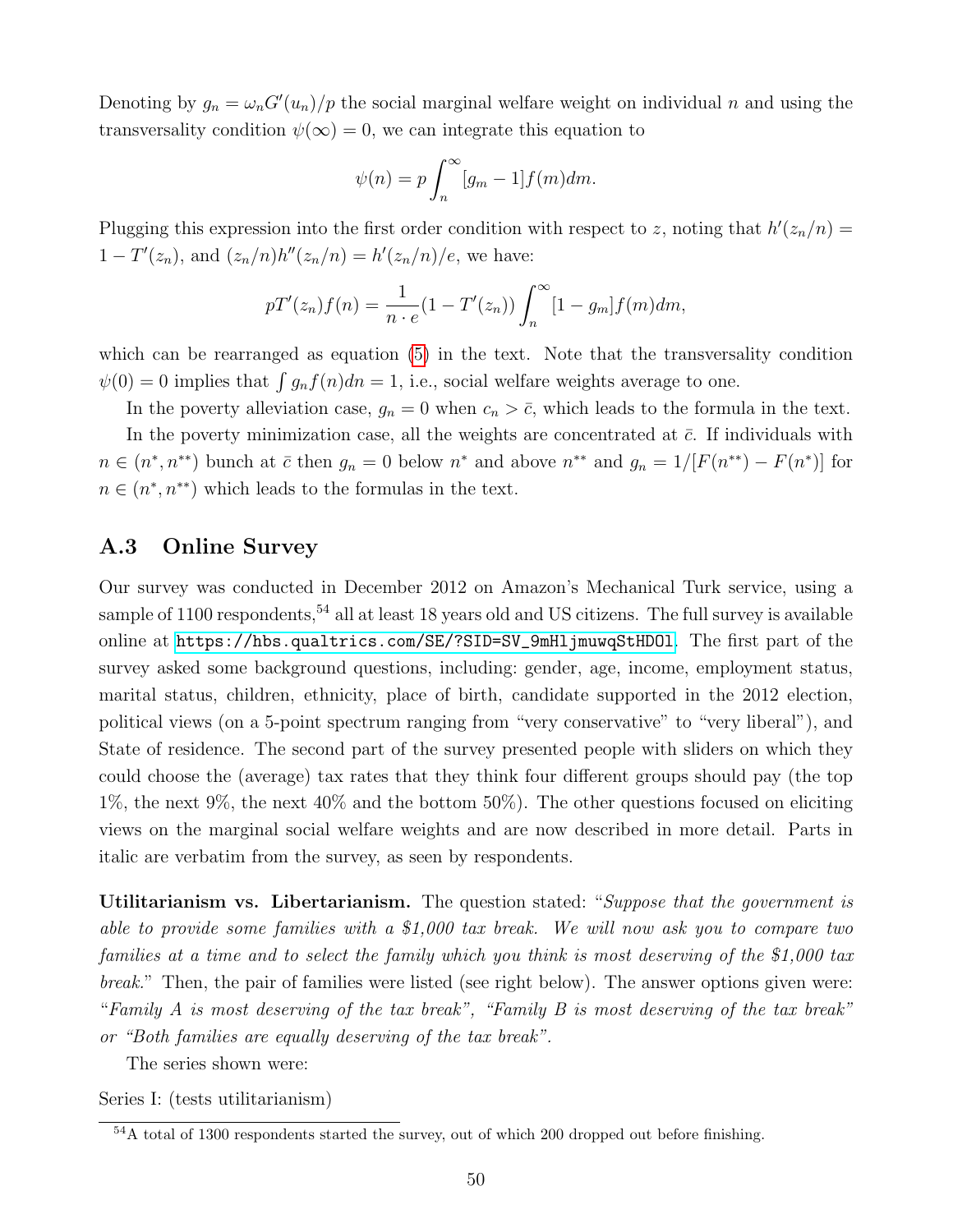- 1) Family A earns \$50,000 per year, pays \$14,000 in taxes and hence nets out \$36,000. Family B earns \$40,000 per year, pays \$5,000 in taxes and hence nets out \$35,000.
- 2) Family A earns \$50,000 per year, pays \$15,000 in taxes and hence nets out \$35,000. Family B earns \$40,000 per year, pays \$5,000 in taxes and hence nets out \$35,000.
- 3) Family A earns \$50,000 per year, pays \$16,000 in taxes and hence nets out \$34,000. Family B earns \$40,000 per year, pays \$5,000 in taxes and hence nets out \$35,000.

For purely utilitarian preferences, only net income should matter, so that the utilitarianoriented answers should be 1) B is most deserving, 2) Both are equally deserving, 3) A is most deserving. Hence utilitarian preferences should produce a large discontinuity in preferences between A and B when we move from scenario 1) to scenario 2) to scenario 3).

Series II: (tests libertarianism)

- 1) Family A earns \$50,000 per yer, pays \$11,000 in taxes and hence nets out \$39,000. Family B earns \$40,000 per year, pays \$10,000 in taxes and hence nets out \$30,000.
- 2) Family A earns \$50,000 per yer, pays \$10,000 in taxes and hence nets out \$40,000. Family B earns \$40,000 per year, pays \$10,000 in taxes and hence nets out \$30,000.
- 3) Family A earns \$50,000 per yer, pays \$9,000 in taxes and hence nets out \$41,000. Family B earns \$40,000 per year, pays \$10,000 in taxes and hence nets out \$30,000.

For purely libertarian preferences, only the net tax burden should matter, so that the libertarian-oriented answers should be 1) A is most deserving, 2) Both are equally deserving 3) B is most deserving. Hence libertarian preferences should produce a large discontinuity in preferences between A and B when we move from scenario 1) to scenario 2) to scenario 3).

To ensure that respondents did not notice a pattern in those questions, as they might if they were put one next to each other or immediately below each other, we scattered these pairwise comparisons at different points in the survey, in between other questions.

Testing for the weight put on net income vs. taxes paid. In this part of the survey, we created fictitious households, by combining different levels of earnings and taxes paid. Each fictitious household is characterized by a pair  $(y, \tau)$  where y denotes gross annual income, which could take values in  $Y = \{\$10,000;\$25,000;\$50,000;\$100,000;\$200,000;\$500,000;\$1,000,000\}$ and where  $\tau$  is the tax rate, which could take values in  $T = \{5\%, 10\%, 20\%, 30\%, 50\%\}$ . All possible combinations of  $(y, \tau)$  were created for a total of 35 fictitious households. Each respondent was then shown 5 consecutive pairs of fictitious households, randomly drawn from the 35 possible ones (uniformly distributed) and ask to pick the household in each pair which was most deserving of a \$1000 tax break. As an example, a possible draw would be:

"Which of these two families is most deserving of the \$1,000 tax break? Family earns \$100,000 per year, pays \$20,000 in taxes, and hence nets out \$80,000 Family earns \$10,000 per year, pays \$1,000 in taxes, and hence nets out \$9,000"

Test of utilitarianism based on consumption preferences. Utilitarian social preferences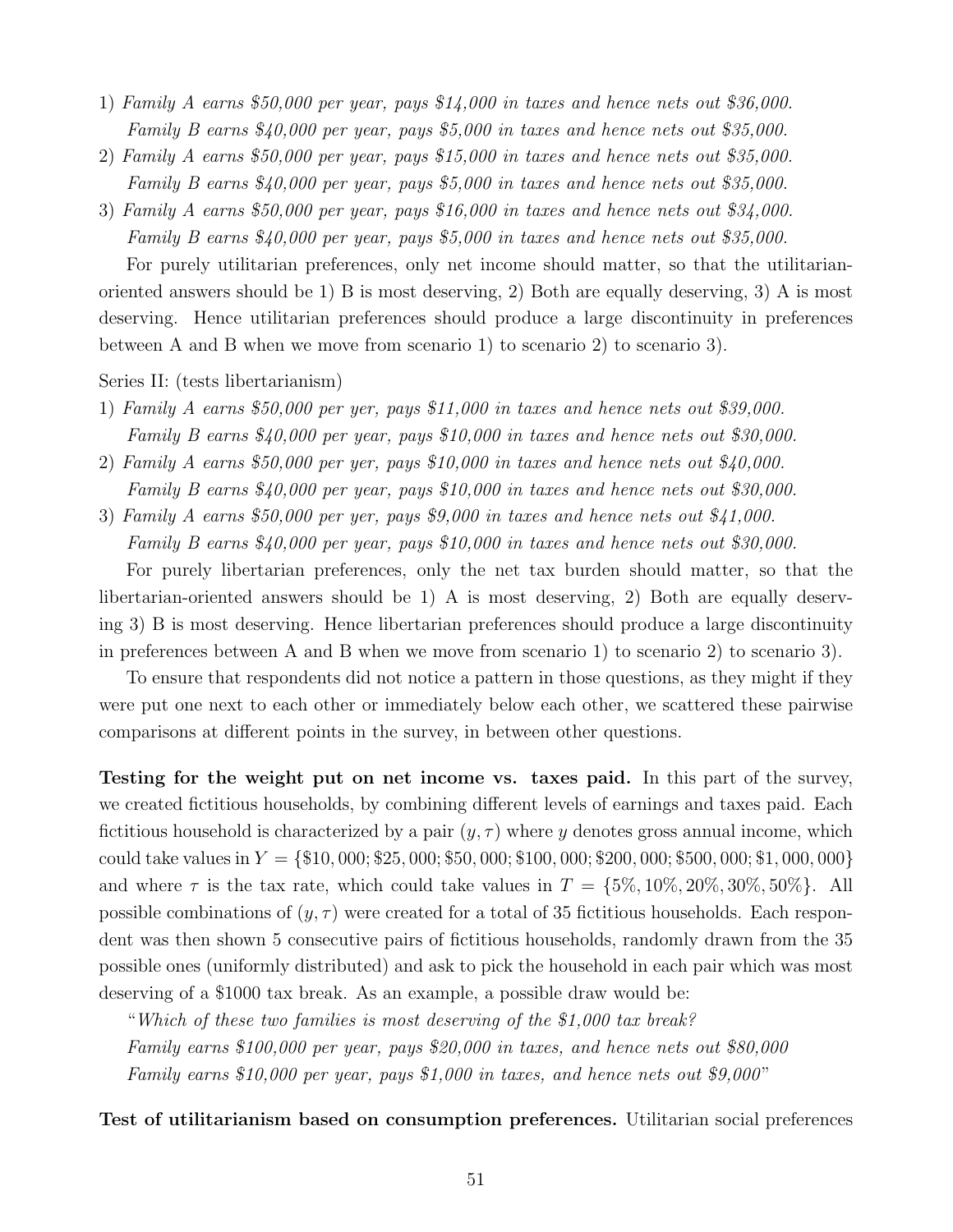lead to the stark conclusion that people who enjoy consumption more should also receive more resources. To test this, we asked respondents:

"Which of the following two individuals do you think is most deserving of a \$1,000 tax break?

- Individual A earns \$50,000 per year, pays \$10,000 in taxes and hence nets out \$40,000. She greatly enjoys spending money, going out to expensive restaurants, or traveling to fancy destinations. She always feels that she has too little money to spend.

- Individual B earns the same amount, \$50,000 per year, also pays \$10,000 in taxes and hence also nets out \$40,000. However, she is a very frugal person who feels that her current income is sufficient to satisfy her needs."

The answer options were again that A is most deserving, B is most deserving, or that both A and B are equally deserving.

Test of Fleurbaey and Maniquet social preferences. To test whether social preferences deem hard-working people more deserving, all else equal, we asked respondents:

"Which of the following two individuals is most deserving of a \$1,000 tax break?

- Individual A earns \$30,000 per year, by working in two different jobs, 60 hours per week at \$10/hour. She pays \$6,000 in taxes and nets out \$24,000. She is very hard-working but she does not have high-paying jobs so that her wage is low.

- Individual B also earns the same amount, \$30,000 per year, by working part-time for 20 hours per week at \$30/hour. She also pays \$6,000 in taxes and hence nets out \$24,000. She has a good wage rate per hour, but she prefers working less and earning less to enjoy other, non-work activities."

The answer options were again that A is most deserving, B is most deserving or that both A and B are equally deserving.

Test of the free loaders model. To test whether the concept of free loaders presented in the main text is relevant for social preferences, we created 4 fictitious individuals and asked people to rank them according to who they deem most deserving. Ties were allowed. The exact question was:

"We assume now that the government can increase benefits by \$1,000 for some recipients of government benefits. Which of the following four individuals is most deserving of the \$1,000 increase in benefits? (...)

- Individual A gets \$15,000 per year in Disability Benefits because she cannot work due to a disability and has no other resources.

- Individual B gets \$15,000 per year in Unemployment Benefits and has no other resources. She lost her job and has not been able to find a new job even though she has been actively looking for one.

- Individual C gets \$15,000 pear year in Unemployment Benefits and has no other resources. She lost her job but has not been looking actively for a new job, because she prefers getting less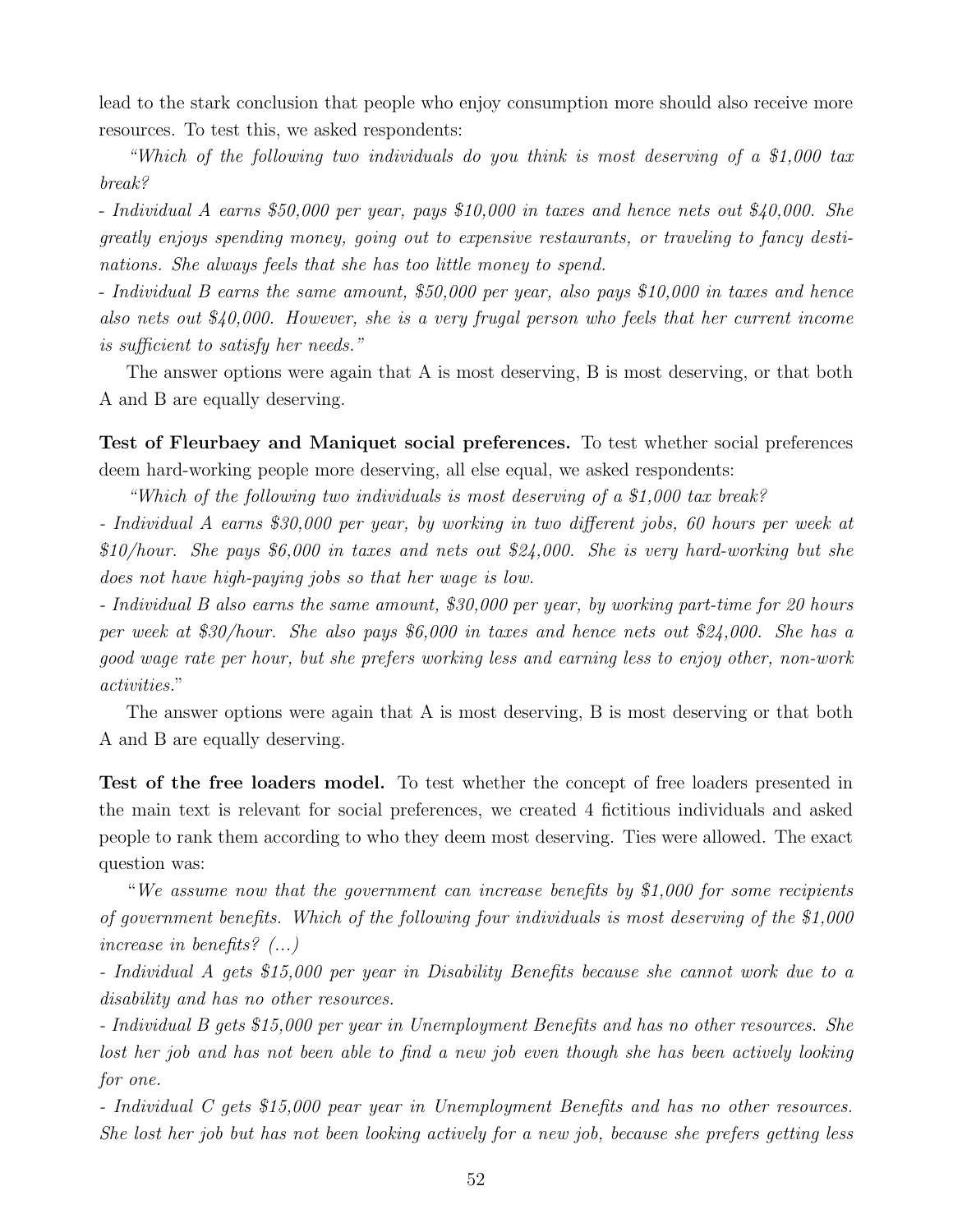but not having to work.

- Individual D gets \$15,000 per year in Welfare Benefits and Food Stamps and has no other resources. She is not looking for a job actively because she can get by living off those government provided benefits."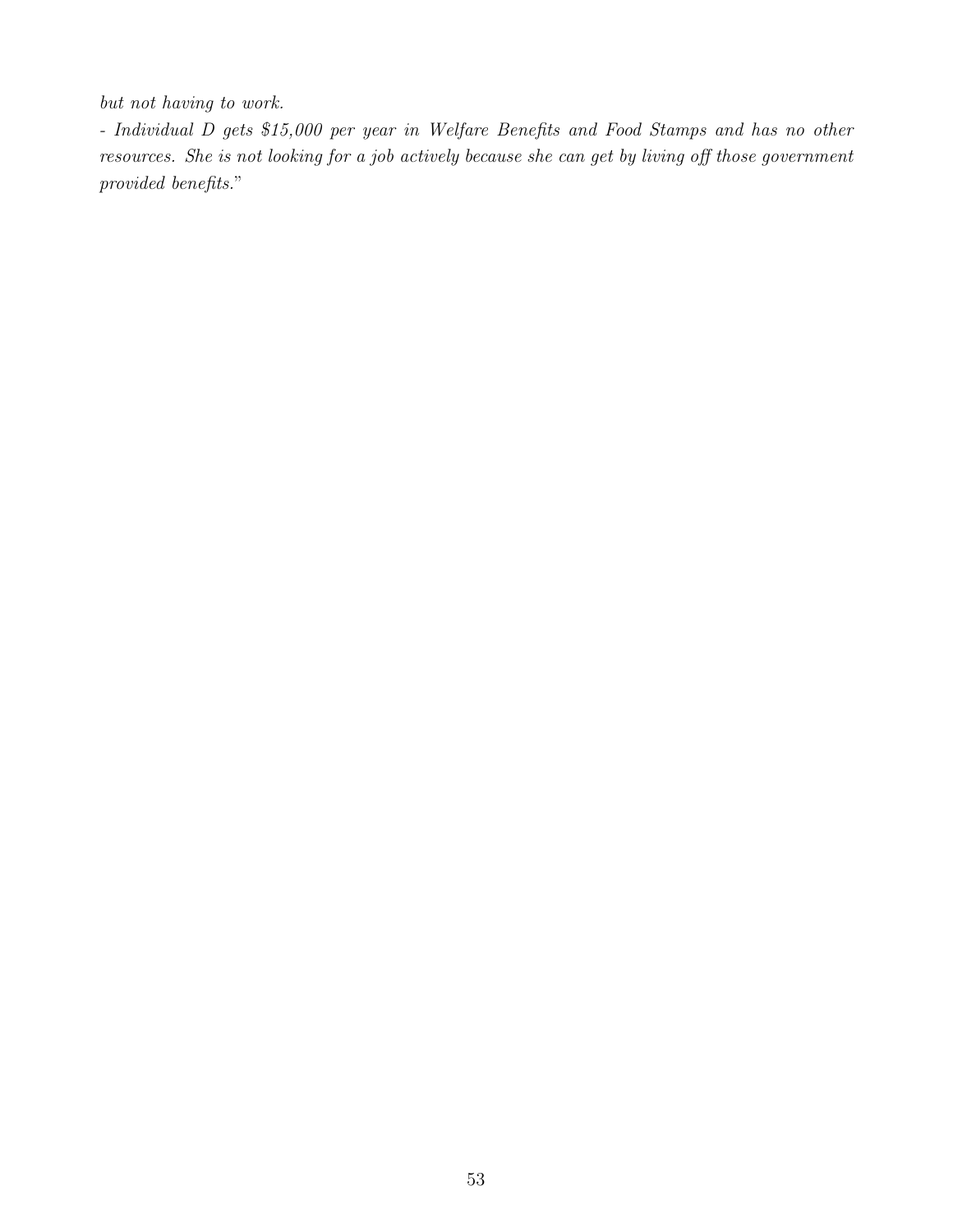# References

Ackert, Lucy, Jorge Martinez-Vazquez, and Mark Rider. 2007. "Social Preferences and Tax Policy Design: Some Experimental Evidence," Economic Inquiry 45(3), 487-501.

Akerlof, George. 1978. "The Economics of Tagging as Applied to the Optimal Income Tax, Welfare Programs, and Manpower Planning," American Economic Review 68(1), 8-19.

Alesina, Alberto and George-Marios Angeletos. 2005. "Fairness and Redistribution," American Economic Review 95(3), 960-980.

Atkinson, Anthony B. 1970. "On the Measurement of Inequality," Journal of Economic Theory 2(3), 244-63

Almas, Ingvild, Alexander Cappelen, Erik Sorensen, and Bertil Tungodden. 2010. "Fairness and the Development of Inequality Acceptance," Science 328(5982), 1176-1178

Auerbach, Alan and Kevin Hassett. 2002. "A New Measure of Horizontal Equity," American Economic Review, 92(4), 1116-1125.

Besley, Timothy and Steven Coate. 1992. "Workfare versus Welfare: Incentive Arguments for Work Requirements in Poverty-Alleviation Programs," American Economic Review, 82(1), 249–261.

Besley, Timothy and Stephen Coate. 1992b. "Understanding Welfare Stigma: Taxpayer Resentment and Statistical Discrimination," Journal of Public Economics 48(2), 165-183.

Blundell, Richard and Thomas MaCurdy. 1999. "Labour Supply: A Review of Alternative Approaches," In: Ashenfelter, O., Card, D. (Eds.), Handbook of labour Economics, Volume 3A, North-Holland, Amsterdam.

Bourguignon, François and Amedeo Spadaro. 2012. "Tax-benefit Revealed Social Preferences," Journal of Economic Inequality 10(1), 75-108.

Bosmans, Kristof and Erik Schokkaert. 2004. "Social welfare, the veil of ignorance and purely individual risk: an empirical examination," Research on Economic Inequality 11, 85-114 Choné, Philippe and Guy Laroque. 2005. "Optimal incentives for labor force participation," Journal of Public Economics 89.(2), 395-425

Cowell, Frank and Erik Schokkaert. 2001. "Risk perceptions and distributional judgments," European Economic Review 45 (4-6), 941-952

Christiansen, Vidar and Eilev Jansen. 1978. "Implicit Social Preferences in the Norwegian System of Indirect Taxation," Journal of Public Economics 10(2), 217–245.

Chone, Philippe and Guy Laroque. 2005. "Optimal Incentives for Labor Force Participation," Journal of Public Economics 89, 395–425.

Devooght, Kurt and Erik Schokkaert. 2003. "Responsibility-sensitive Fair Compensation in Different Cultures," Social Choice and Welfare 21, 207-242

Diamond, Peter and James Mirrlees. 1971. "Optimal Taxation and Public Production I: Production Efficiency and II: Tax Rules." American Economic Review, 61: 8-27 and 261-278.

Edgeworth, Francis Y. 1897. "The Pure Theory of Taxation," Economic Journal 7, 46-70, 226-238, and 550-571.

Ellwood, David. 1988. Poor Support: Poverty and the American Family, New York: Basic Books.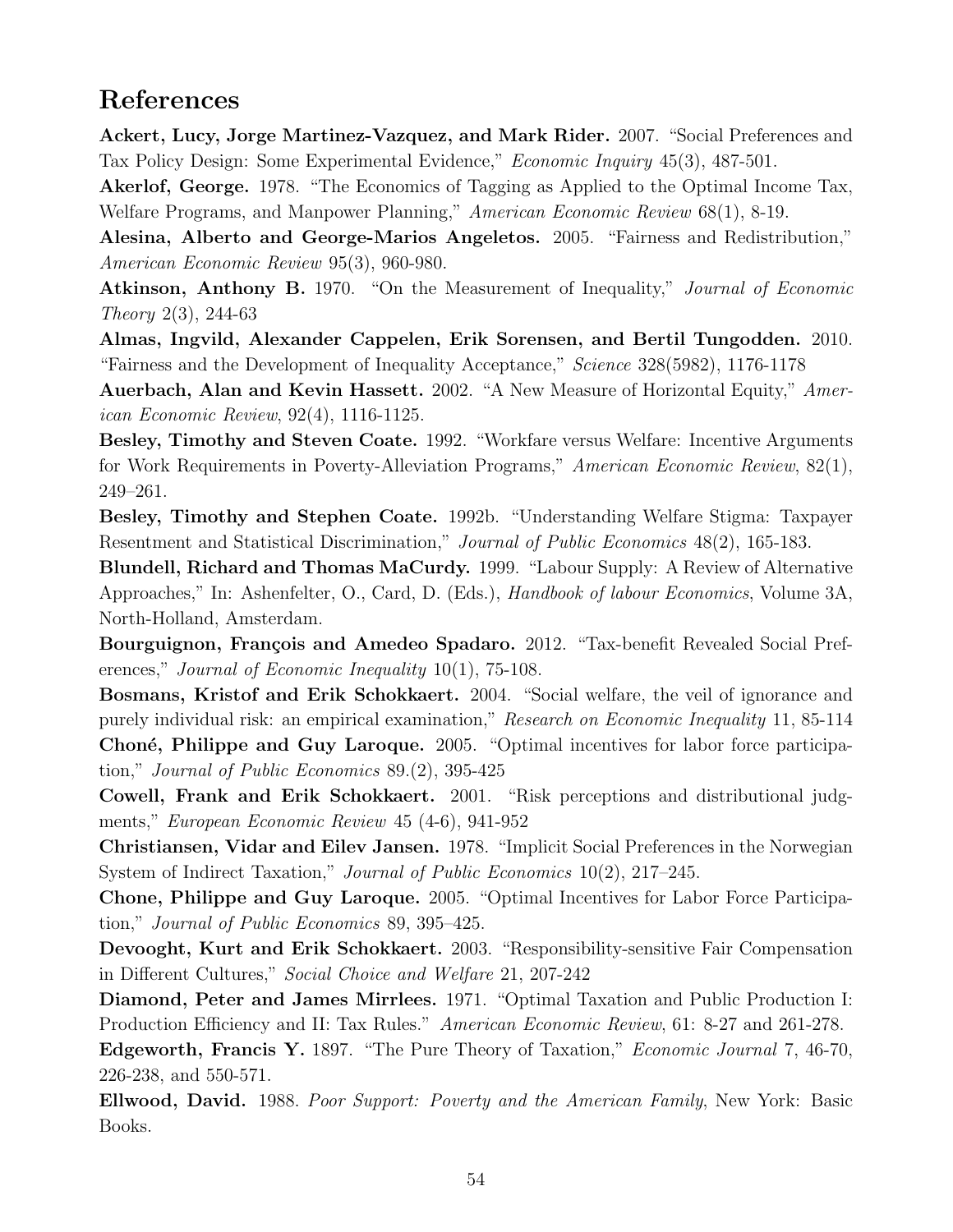Ellwood, David and Mary J. Bane. 1996. Welfare Realities: from Rhetoric to Reform, Cambridge: Harvard University Press.

Engelmann, Dirk and Martin Strobel. 2004. "Inequality Aversion, Efficiency and Maximin Preferences in Simple Distribution Experiments," American Economic Review 94(4), 857–69.

Fleurbaey, Marc. 1994. "On Fair Compensation", Theory and Decision 36, 277–307.

Fleurbaey, Marc. 2008. Fairness, Responsability and Welfare, Oxford: Oxford University Press.

Fleurbaey, Marc and François Maniquet. 2006. "Fair Income Tax," Review of Economic Studies 73, 55-83.

Fleurbaey, Marc and François Maniquet. 2007. "Help the Low Skilled or let the Hardworking Thrive? A Study of Fairness in Optimal Income Taxation," Journal of Public Economic Theory 9(3), 467-500.

Fleurbaey, Marc and François Maniquet. 2011. A Theory of Fairness and Social Welfare, Cambridge: Cambridge University Press.

Fong, Christina. 2001. "Social Preferences, Self-interest, and the Demand for Redistribution," Journal of Public Economics 82(2), 225–246.

Frohlich, Norman and Joe A. Oppenheimer. 1992. Choosing Justice: An Experimental Approach to Ethical Theory, Berkeley University of California Press.

Guesnerie, Roger. 1995. A Contribution to the Pure Theory of Taxation, Cambridge University Press: Cambridge.

Jeene, Marjolein, Wim van Oorschot, and Wilfred Uunk. 2011. "Popular Criteria for the Welfare Deservingness of Disability Pensioners: The Influence of Structural and Cultural Factors," Journal of Social Indicators Research, 1-15.

Kanbur, Ravi, Michael Keen, and Matti Tuomala. 1994. "Optimal Nonlinear Income Taxation for the Alleviation of Income-Poverty," European Economic Review 38(8), 1613-1632. Kaplow, Louis. 2001. "Horizontal Equity: New Measures, Unclear Principles (Commentary),"

Inequality and Tax Policy, Hassett and Hubbard, eds., American Enterprise Institute, 75–97.

Kaplow, Louis. 2008. The Theory of Taxation and Public Economics, Princeton University Press: Princeton.

Kaplow, Louis, and Steven Shavell. 2001. "Any Non-welfarist Method of Policy Assessment Violates the Pareto Principle," Journal of Political Economy 109(2), 281–86.

Kuziemko, Ilyana, Michael Norton, Emmanuel Saez, and Stefanie Stantcheva. 2013. "The Effects of Information about Inequality and Taxes on Preferences for Redistribution: Evidence from a Randomized Survey Experiment", Working paper.

Larsen, Christian Albrekt. 2008. "The Institutional Logic of Welfare Attitudes: How Welfare Regimes Influence Public Support," Comparative Political Studies 41(2), 145-168.

Lockwood, Benjamin and Matthew Weinzierl. 2012. "De Gustibus non est Taxandum: Theory and Evidence on Preference Heterogeneity and Redistribution," NBER Working Paper No. 17784.

Mankiw, Gregory and Matthew Weinzierl. 2010. "The Optimal Taxation of Height: A Case Study of Utilitarian Income Redistribution," American Economic Journal: Economic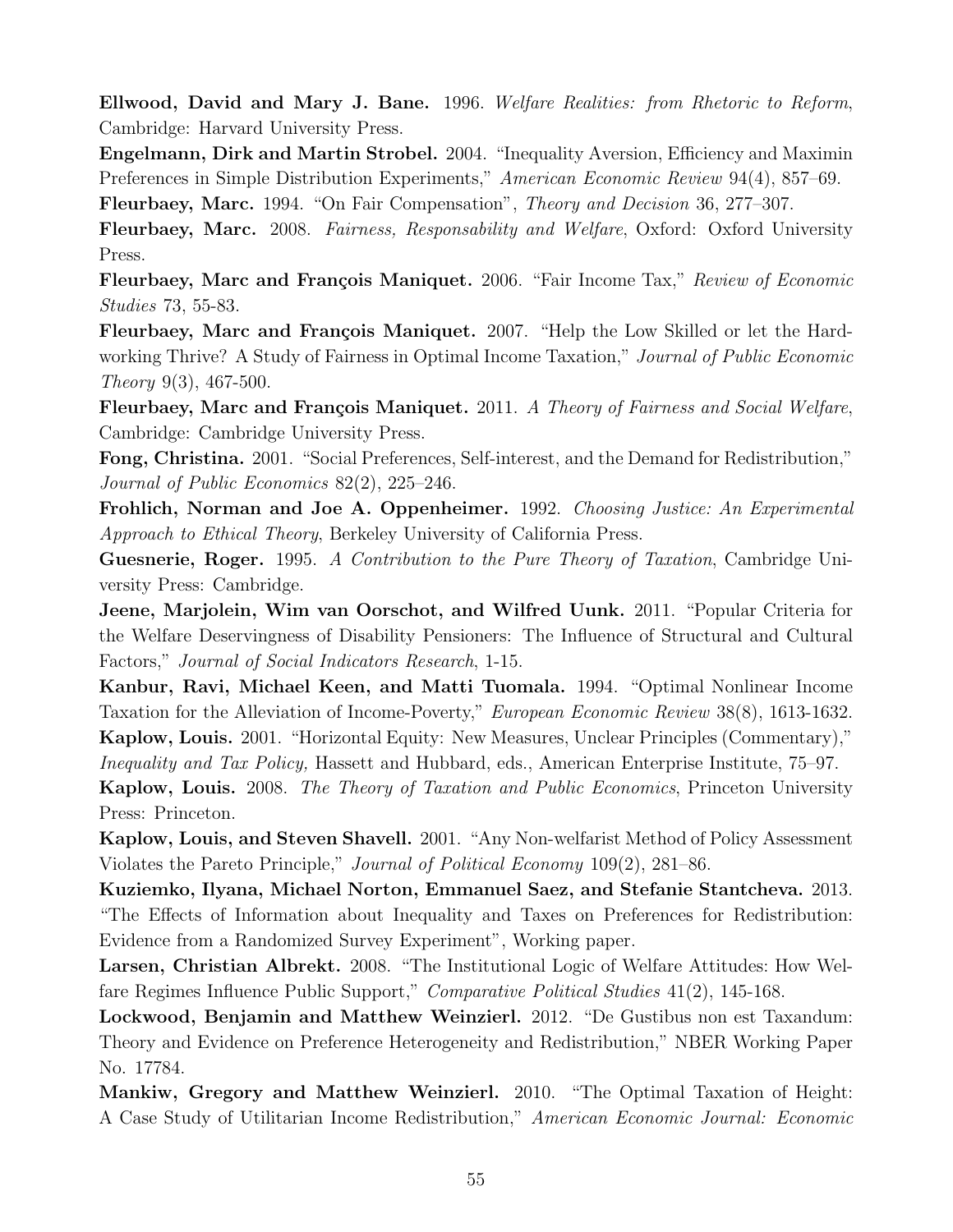Policy,  $2(1)$ , 155-76.

Mirrlees, James A. 1971. "An Exploration in the Theory of Optimal Income Taxation." Review of Economic Studies, 38: 175-208.

Mirrlees, James A. 1974. "Notes on Welfare Economics, Information and Uncertainty" in M. Balch, D. McFadden and S. Wu (eds.) Essays in Equilibrium Behavior under Uncertainty (Amsterdam: North-Holland), 243–258

Piketty, Thomas. 1995 "Social Mobility and Redistributive Politics," Quarterly Journal of Economics, 110(3), 551-584.

Piketty, Thomas and Emmanuel Saez. 2012. "A Theory of Optimal Inheritance Taxation," CEPR Discussion Paper No. 9241.

Piketty, Thomas and Emmanuel Saez. 2013. "Optimal Labor Income Taxation," Handbook of Public Economics, Volume 5, (Amsterdam: North Holland).

Piketty, Thomas, Emmanuel Saez, and Stefanie Stantcheva. 2011. "Optimal Taxation of Top Labor Incomes: A Tale of Three Elasticities," NBER Working Paper No. 17616

Reutter, Linda, Miriam Stewart, Gerry Veenstra, Rhonda Love, Dennis Raphael, and Edward Makwarimba. 2009. "Who Do They Think We Are, Anyway? Perceptions of and Responses to Poverty Stigma," Qualitative Health Research, 19(3), 297-311.

Roemer, John. 1998. Equality of Opportunity, Cambridge: Harvard University Press.

Roemer, John et al., 2003. "To What Extent Do Fiscal Systems Equalize Opportunities for Income Acquisition Among Citizens?", Journal of Public Economics, 87, 539-565.

Saez, Emmanuel. 2001. "Using Elasticities to Derive Optimal Income Tax Rates," Review of Economic Studies 68, 205-229.

Saez, Emmanuel. 2002. "Optimal Income Transfer Programs: Intensive Versus Extensive Labour Supply Responses." *Quarterly Journal of Economics*, 117(2): 1039-73.

Stantcheva, Stefanie. 2012 "Optimal Human Capital Policies and Redistribution over the Lifecycle," MIT Working Paper

Stiglitz, Joseph. 1987. "Pareto Efficient and Optimal Taxation and the New New Welfare Economics," Handbook of Public Economics, Volume 2, (Amsterdam: North Holland).

Weinzierl, Matthew C. 2012. "Why Do We Redistribute So Much But Tag So Little? The Principle of Equal Sacrifice and Optimal Taxation," NBER Working Paper No. 18045.

Weinzierl, Matthew C. 2012b. "The Promise of Positive Optimal Taxation: A Generalized Theory Calibrated to Survey Evidence on Normative Preferences Explains Puzzling Features of Policy," NBER Working Paper No. 18599.

Werning, Ivan. 2007. "Pareto Efficient Taxation," MIT working paper

Will, Jeffrey. 1993. "The Dimensions of Poverty: Public Perceptions of the Deserving Poor," Social Science Research 22, 312–332.

Zoutman, Floris, Bas Jacobs, and Egbert Jongen. 2012. "Revealed Social Preferences of Dutch Political Parties", Tinbergen Institution Discussion Paper.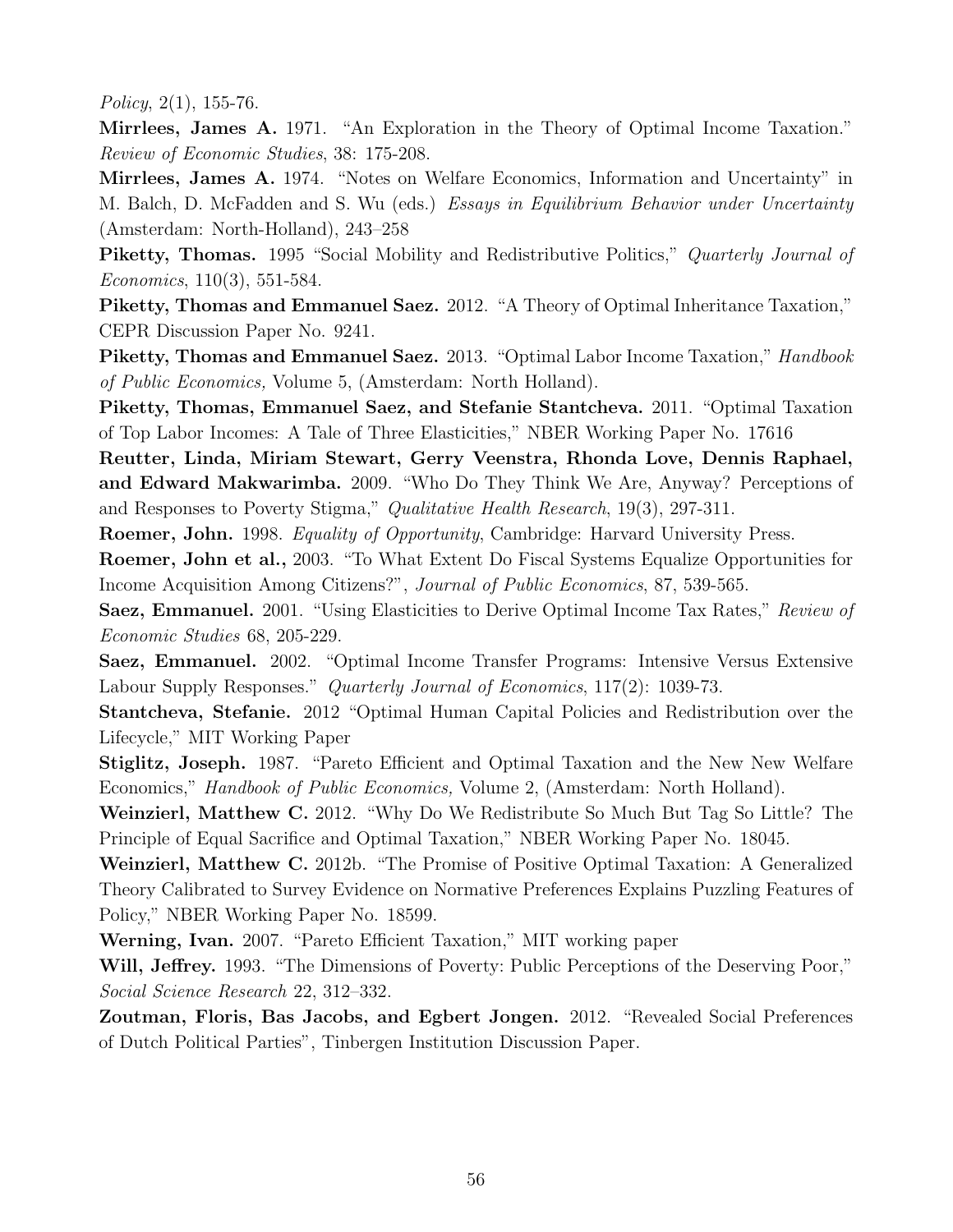|                                  | Actual practice | <b>Standard Welfarist Criterion</b>           | <b>Generalized Social Marginal Welfare Weights</b>                                                               |
|----------------------------------|-----------------|-----------------------------------------------|------------------------------------------------------------------------------------------------------------------|
|                                  | (1)             | (2)                                           | (3)                                                                                                              |
| Pareto efficiency                | Desirable       | Yes                                           | Yes (local)<br>if g are not negative                                                                             |
| Optimal taxes with fixed incomes | Non-degenerate  | Degenerate<br>(full redistribution desirable) | Non-degenerate<br>if g depend directly on taxes paid<br>(in addition to consumption)                             |
| Luck income vs. deserved income  | Important       | Cannot be distinguished                       | Can be distinguished<br>if g depends on luck vs. deserved income                                                 |
| Free loaders                     | Important       | Cannot be captured                            | Can be captured<br>if g depends on hypothetical behavior<br>(work or not absent transfers)                       |
| Tax increase/decrease asymmetry  | Important       | Cannot be captured                            | Can be captured<br>if g depends on direction of small<br>tax reform                                              |
| Tagging                          | Used minimally  | Highly desirable                              | Can be made undesirable<br>if g depends on horizontal inequities<br>(g also needs to depend on small tax reform) |

### **Table 1: Generalized Social Marginal Welfare Weights**

Note: This table contrasts actual practice (column 1), the standard welfarist approach (column 2), and our generalized social marginal welfare weights approach (column 3) in various situations listed on the left-hand-side of the table. In each situation, column 3 indicates what property of social marginal welfare weights (denoted by g) is required to make this approach fit with actual tax policy practice.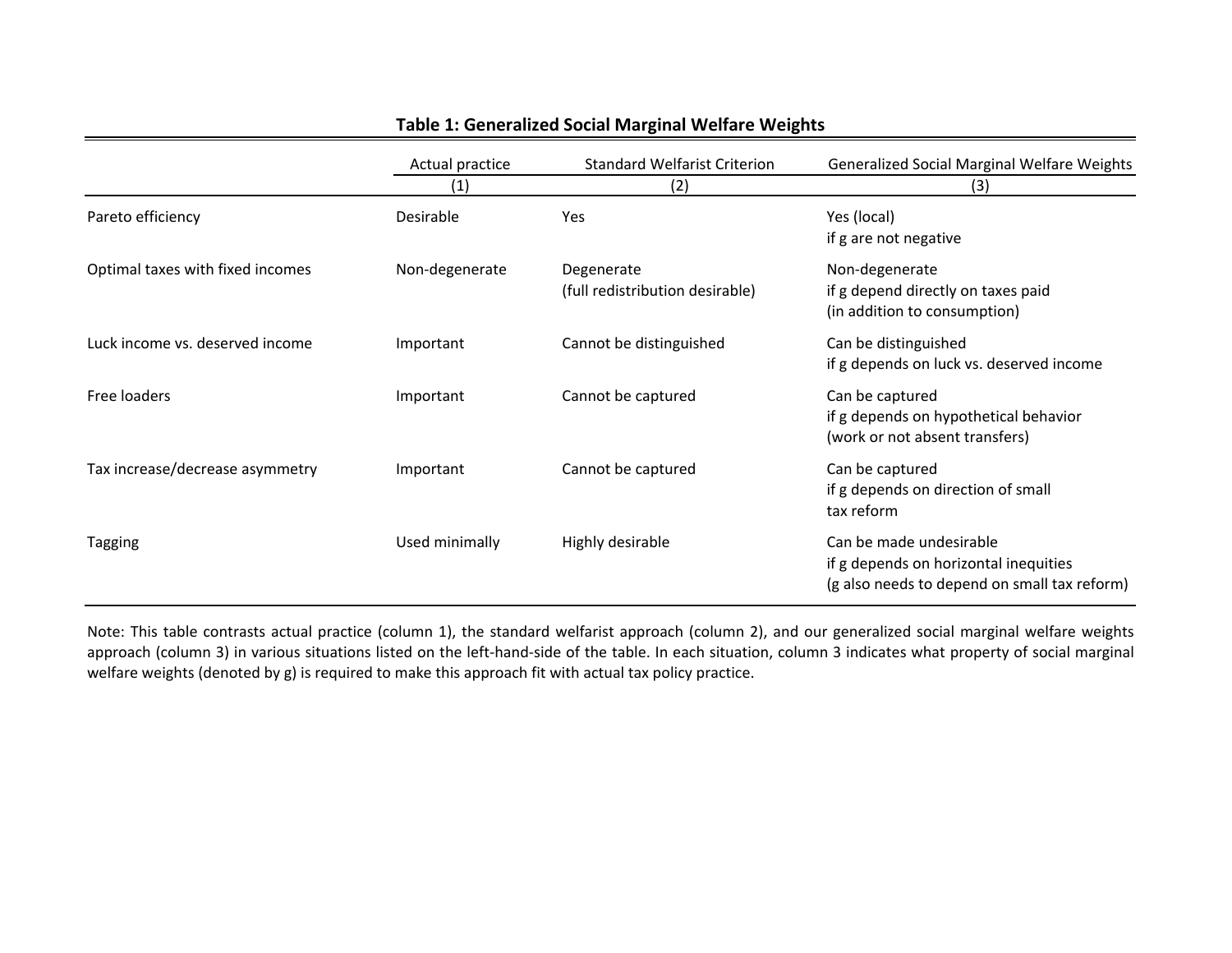| <b>Table 2: Revealed Social Preferences</b>    |                 |                             |                               |                  |
|------------------------------------------------|-----------------|-----------------------------|-------------------------------|------------------|
|                                                | (1)             | (2)                         | (3)                           | (4)              |
| A. Consumption lover vs. Frugal                |                 |                             |                               |                  |
|                                                | Consumption     | Consumption                 | Consumption                   |                  |
|                                                | lover > Frugal  | lover = Frugal              | lover < Frugal                |                  |
| # $obs. = 1,125$                               | 4.1%            | 74.4%                       | 21.5%                         |                  |
| <b>B. Hardworking vs. leisure lover</b>        |                 |                             |                               |                  |
|                                                | Hardworking >   | Hardworking = Hardworking < |                               |                  |
|                                                | Leisure lover   | Leisure lover               | Leisure lover                 |                  |
| # $obs. = 1,121$                               | 42.7%           | 54.4%                       | 2.9%                          |                  |
| <b>C. Transfer Recipients and free loaders</b> |                 |                             |                               |                  |
|                                                |                 | Unemployed                  | Unemployed                    | Welfare          |
|                                                | Disabled person | looking for                 | not looking for recipient not |                  |
| # $obs. = 1,098$                               | unable to work  | work                        | work                          | looking for work |
| Average rank (1-4) assigned                    | 1.4             | 1.6                         | 3.0                           | 3.5              |
| % assigned first rank                          | 57.5%           | 37.3%                       | 2.7%                          | 2.5%             |
| % assigned last rank                           | 2.3%            | 2.9%                        | 25.0%                         | 70.8%            |

Notes: This table reports preferences for giving a tax break and or a benefit increase across individuals in various scenarios. Panel A considers two individuals with the same earnings, same taxes, and same disposable income but high marginal utility of income (consumption lover) vs. low marginal utility of income (frugal). In contrast to utilitarianism, 74% of people report that consumption loving is irrelevant and 21.5% think the frugal person is most deserving. Panel B considers two individuals with the same earnings, same taxes, and same disposable income but different wage rates and hence different work hours. 54.4% think hours of work is irrelevant and 42.7% think the hardworking low wage person is more deserving. Panel C considers transfer recipients receiving the same benefit levels. Subjects find the disabled person unable to work and the unemployed person looking for work much more deserving than the abled bodied unemployed or welfare recipient not looking for work.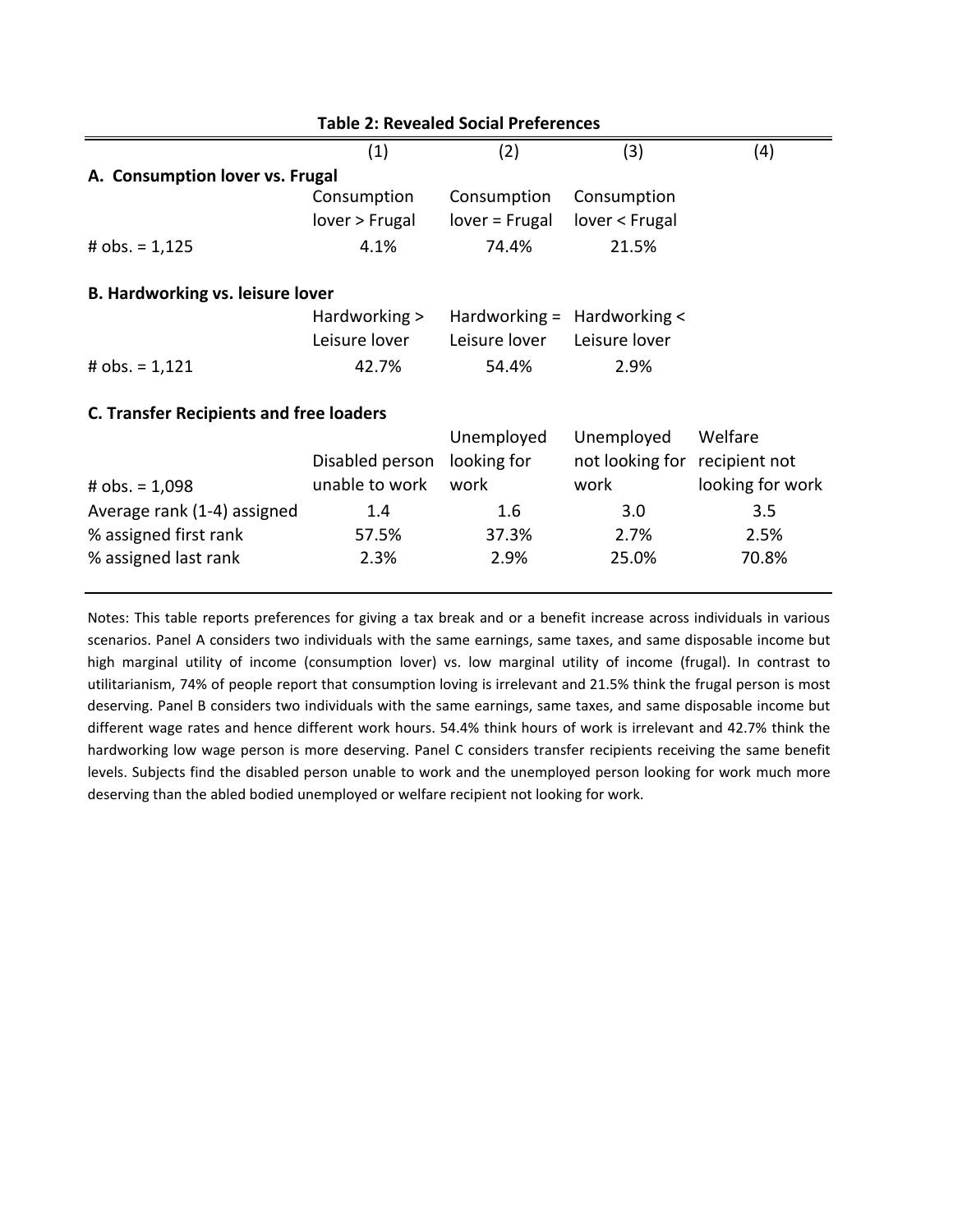| Table 3: Utilitarian vs. Libertarian Preferences |                                       |                |              |  |
|--------------------------------------------------|---------------------------------------|----------------|--------------|--|
|                                                  | (1)                                   | (2)            | (3)          |  |
| A. Utilitarian Test                              |                                       |                |              |  |
|                                                  | Family B: z=40,000, T=5,000, c=35,000 |                |              |  |
|                                                  | Family A:                             | Family A:      | Family A:    |  |
| Most                                             | z=50,000,                             | z=50,000,      | z=50,000,    |  |
| deserving                                        | $T = 14,000,$                         | $T = 15,000$ , | $T=16,000,$  |  |
| family                                           | c=36,000                              | $c = 35,000$   | $c = 34,000$ |  |
| A > B                                            | 48.5%                                 | 54.7%          | 65.4%        |  |
| $A = B$                                          | 38.9%                                 | 37.3%          | 27.9%        |  |
| A < B                                            | 12.6%                                 | 8.0%           | 6.7%         |  |

#### **B. Libertarian Test**

|           | Family B: z=40,000, T=10,000, c=30,000 |                |              |
|-----------|----------------------------------------|----------------|--------------|
|           | Family A:                              | Family A:      | Family A:    |
| Most      | z=50,000,                              | z=50,000,      | z=50,000,    |
| deserving | $T = 11,000,$                          | $T = 10,000$ , | $T = 9,000,$ |
| family    | c=39,000                               | $c=40,000$     | $c=41,000$   |
| A > B     | 7.8%                                   | 3.5%           | 3.1%         |
| $A = B$   | 29.4%                                  | 40.3%          | 23.8%        |
| A < B     | 62.7%                                  | 56.2%          | 73.1%        |

Notes: Sample size 1,111 subjects who finished the survey. Subjects were asked which of Family A vs. Family B was most deserving of a \$1,000 tax break in 6 scenarios with different configurations for pretax income z, taxes paid T, and disposable income c=z-T. The table reports the fraction of subjects reporting that family A is more deserving (A>B), families A and B are equally deserving (A=B), family B is more deserving (A<B).